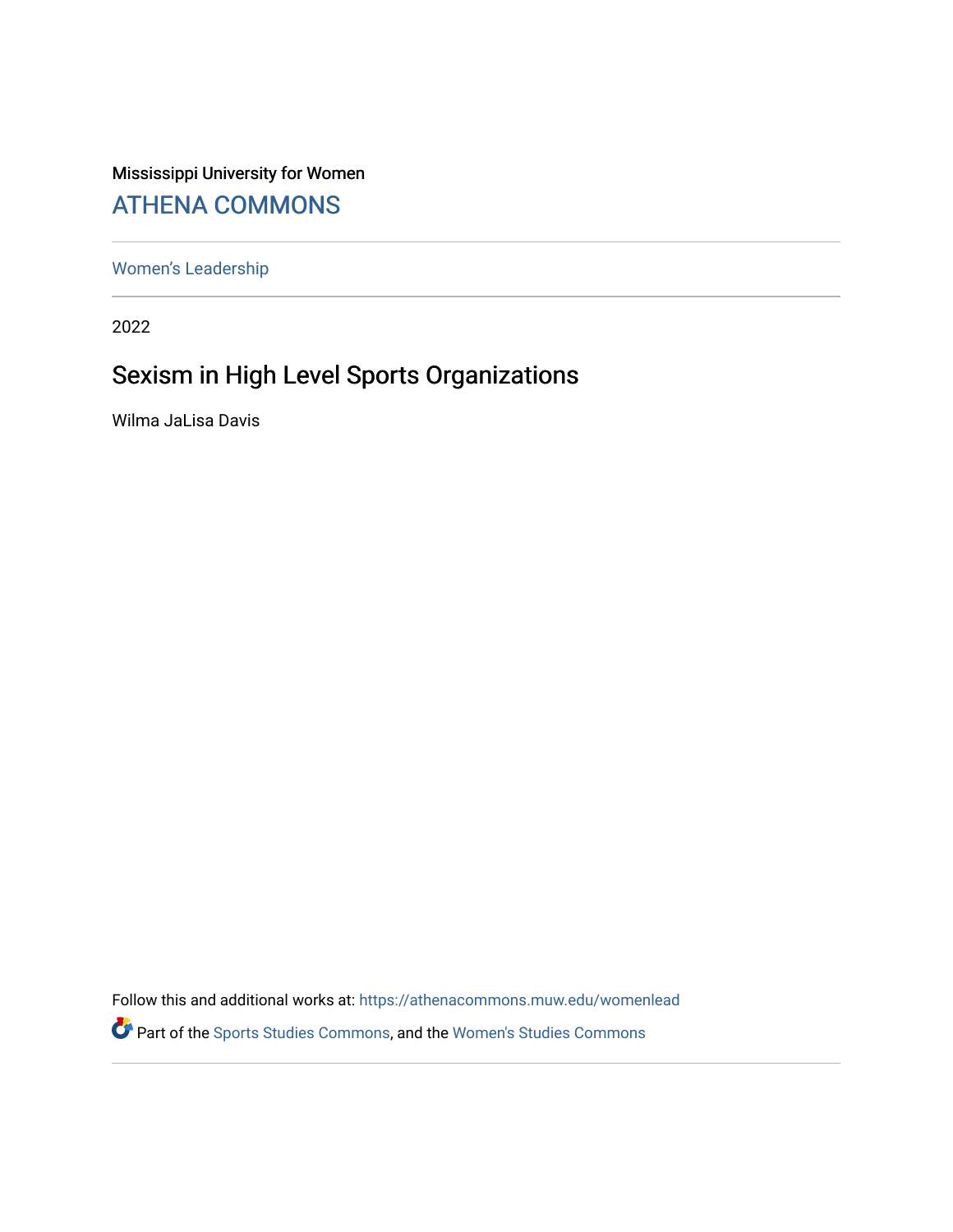Copyright by

Wilma JaLisa Davis

2021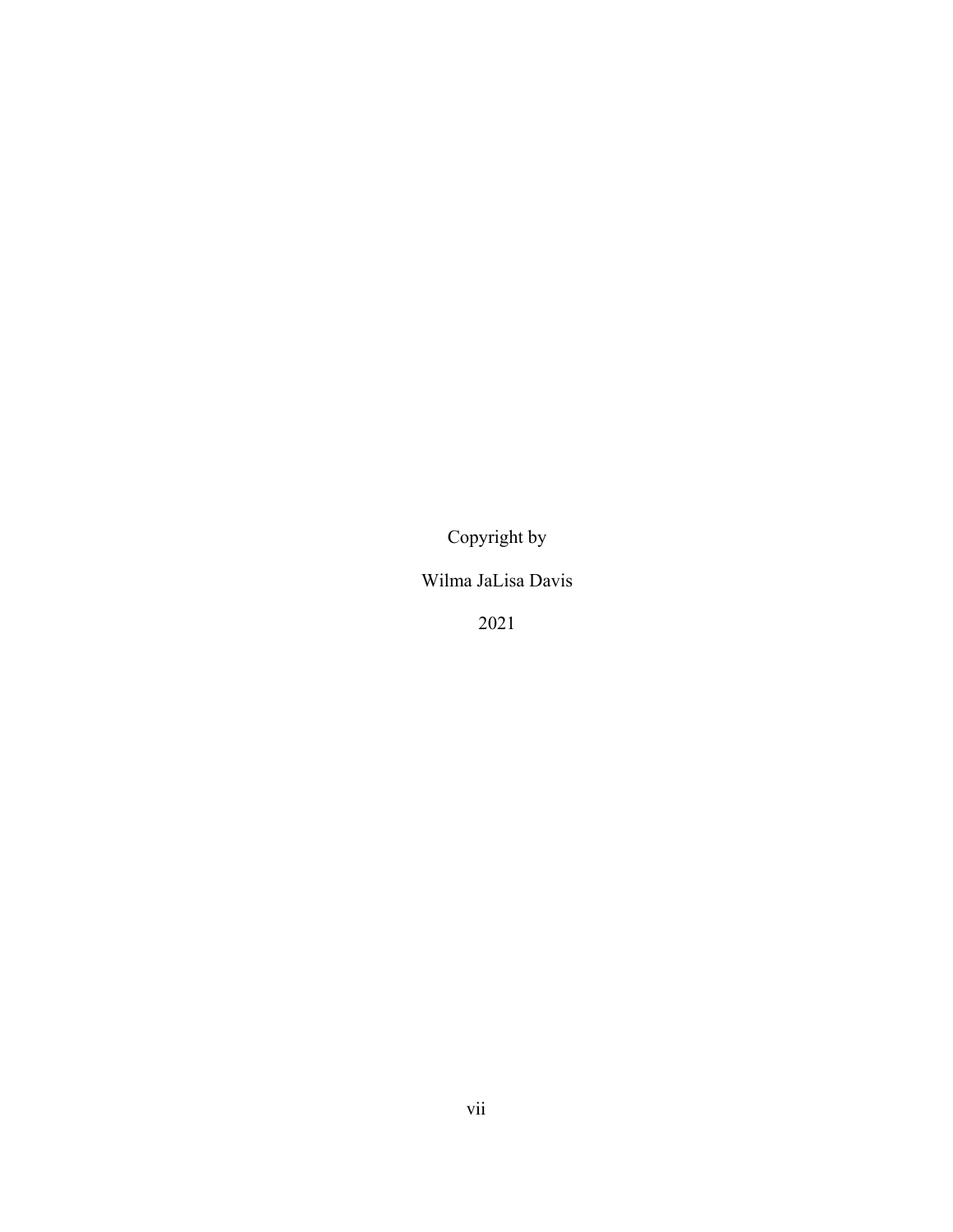The thesis committee for Wilma JaLisa Davis Certifies that this is the approved version of the following thesis:

Sexism in High Level Sports Organizations

Approved by the Committee:

Director: \_\_\_\_\_\_\_\_\_\_\_\_\_\_\_\_\_\_\_\_\_\_\_

Kate B. Bossieg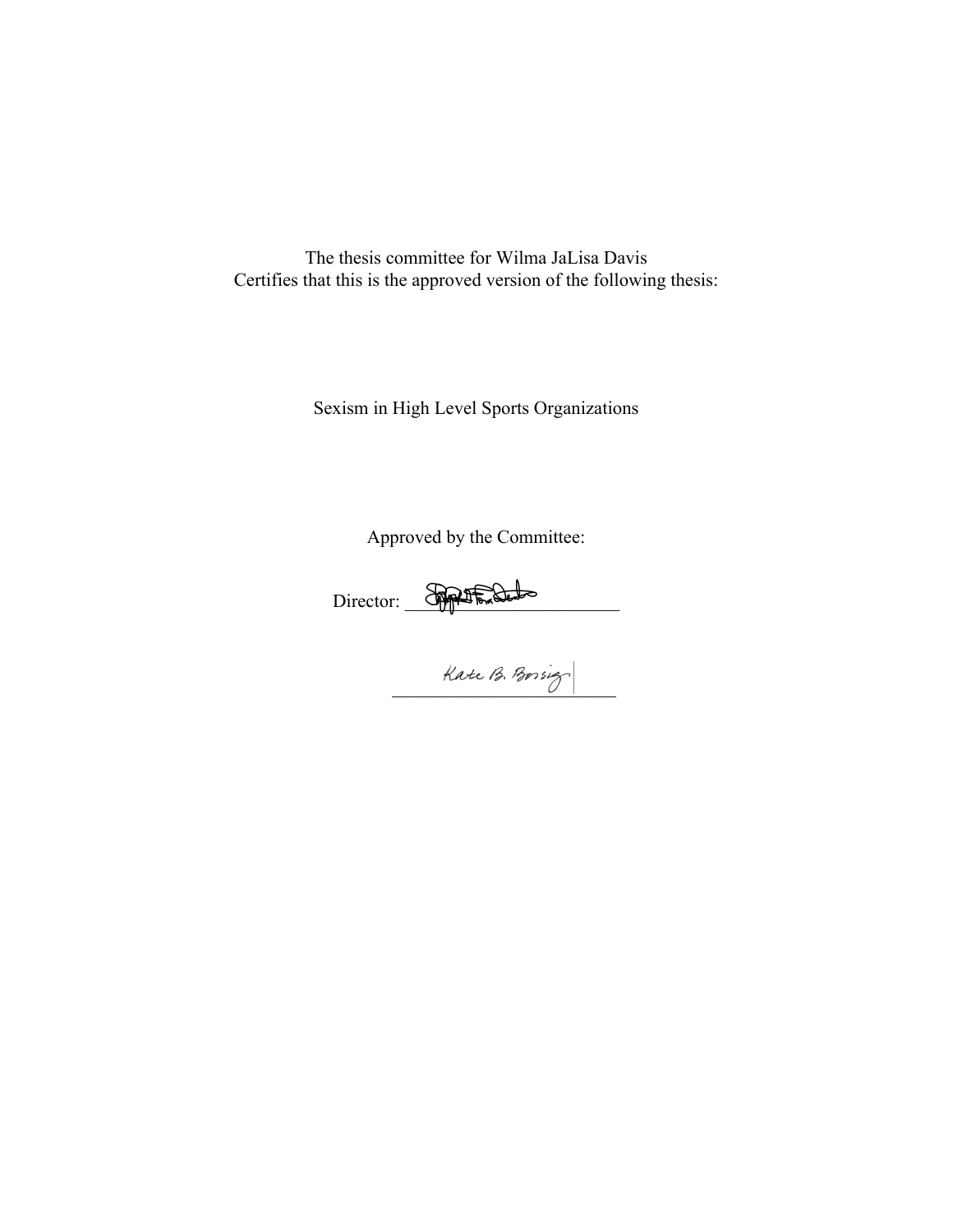Sexism in High Level Sports Organizations

by

Wilma JaLisa Davis, B.A., B.S.

Thesis

Presented to the Graduate Studies Faculty of Mississippi University for Women in Partial Fulfillment of the Requirements for the Degree of

Master of Fine Arts in Women's Leadership

Mississippi University for Women, December, 2021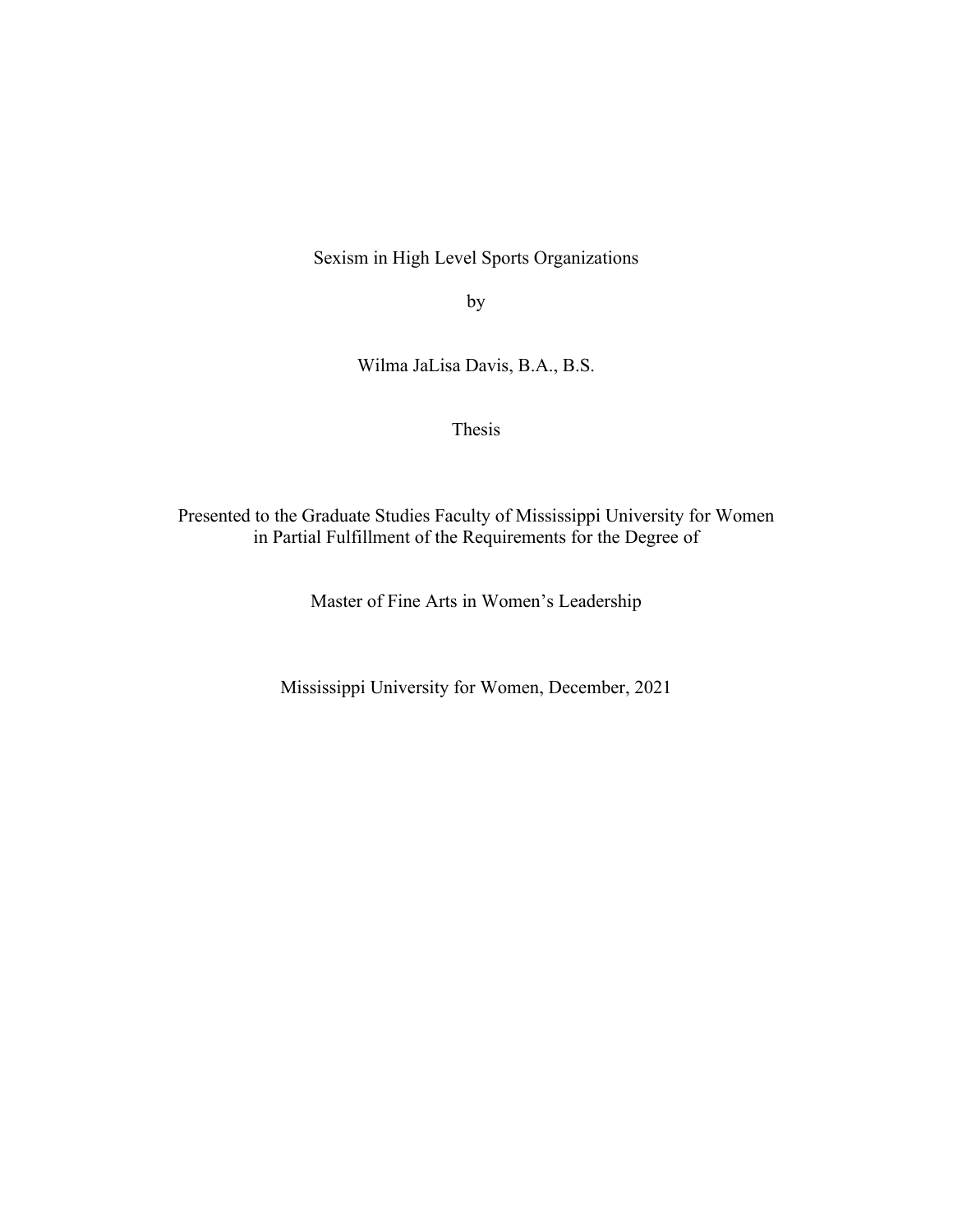Sexism in High Level Sports Organizations

by

Wilma JaLisa Davis (MFA in Women's Leadership)

Mississippi University for Women, 2021 Thesis Director: Shahara'Tova Dente

#### **Abstract**

Title IX was implemented in 1972 to counter discrimination against women. This included women throughout various levels and systems including athletics. Title IX states that in order to receive federal funding assistance, programs and organizations must ban sex discrimination in order to do so. While Title IX has progressed participation rates of girls and women in sports, it has done little to increase and elevate women in leadership positions. Despite an unprecedented amount of women participating in college sports, women are not provided the same opportunities to chase positions in sports administration or coaching (Lanser, 2017). There have been almost no benefits for women in sports leadership positions such as athletic directors, coaches, trainers, and athletic faculty representatives. Although Title IX has increased participation, many obstacles remain for women in athletics. The purpose of this study is to provide depth and context to women's experiences of sexism within high level sports organizations. Participants in this study were employed across a wide range of collegiate athletics and professional sports organizations. Although the participant pool was diverse and covered a wide range of positions of leadership, findings indicated that experiences of sexism were similar and consistent amongst participants.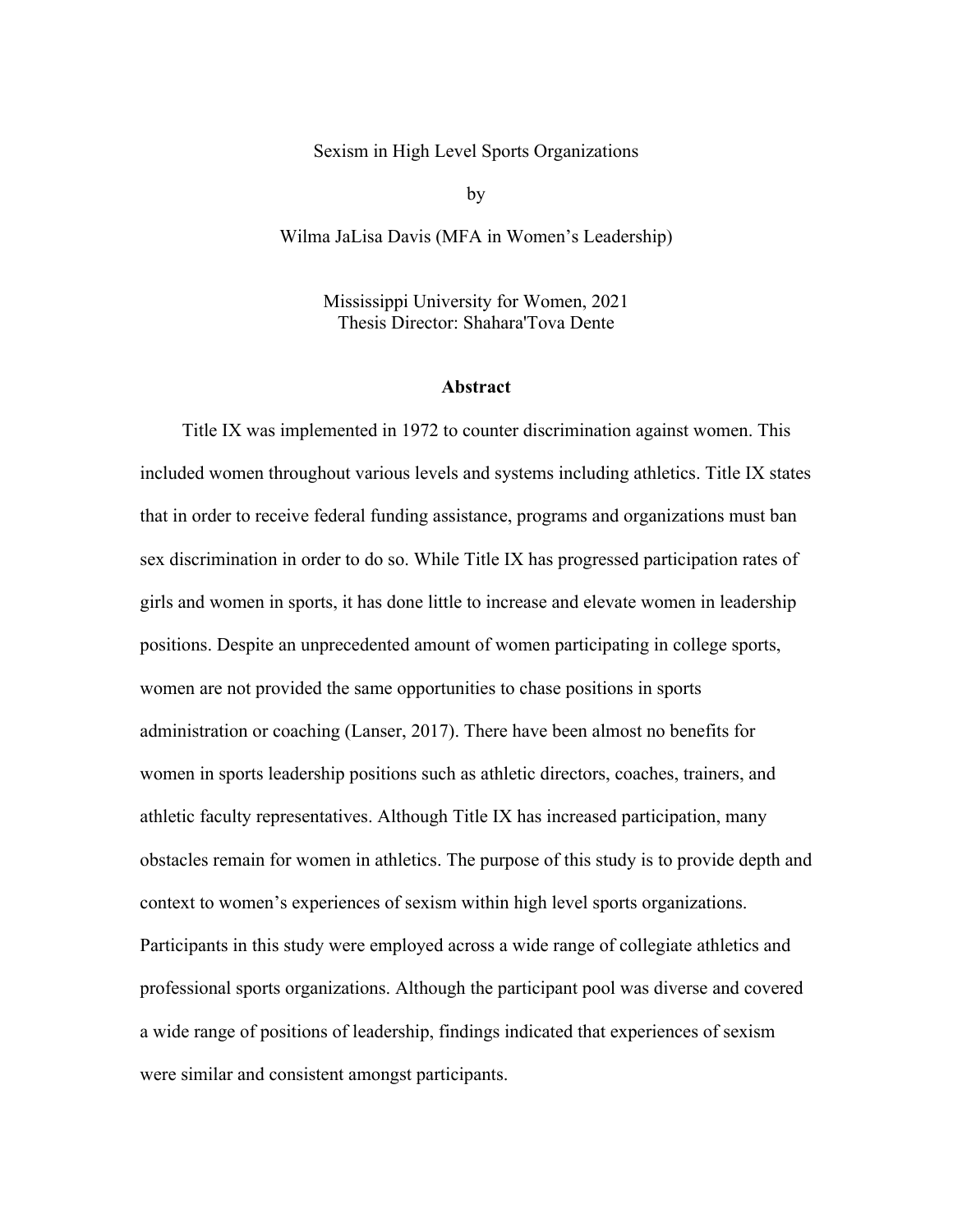## Table of Contents

| Retaining & Advancing Women Towards Leadership Roles 2    |
|-----------------------------------------------------------|
|                                                           |
|                                                           |
|                                                           |
|                                                           |
|                                                           |
|                                                           |
|                                                           |
|                                                           |
| Ways Sexism Can Be Lessened Within Sports Organizations25 |
|                                                           |
|                                                           |
|                                                           |
|                                                           |
|                                                           |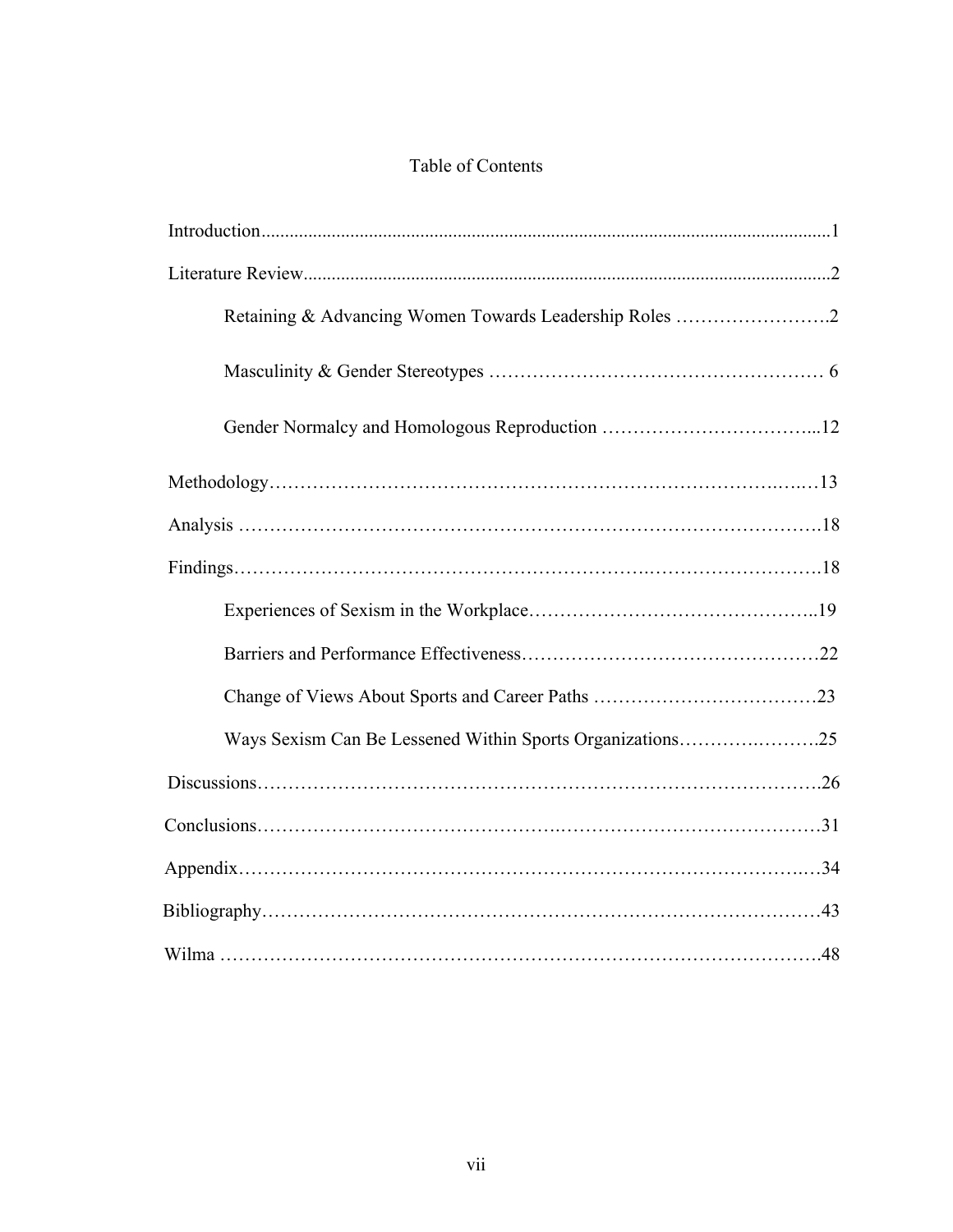#### **Introduction**

Since the implementation of Title IX in 1972, the percentage of women in positions of leadership has not broadly increased (Bowers & Hum, 2013). In the NCAA alone, women hold 1,642 out of 4,535 athletic administrative positions (Reed, 2018). 107 institutions have no women athletic administrators. Less than 23% of all coaching positions in NCAA sports are held by women, and there is no other employment sector where percentages are that low for women (Women Sports Foundation, 2017). Out of 60 executives in the NBA, only 13 are women (Simmons, 2011). In the 1970s, the Association for Intercollegiate Athletics for Women (AIAW) was formed. According to Eddie Comeaux and Adam Martin's (2018) study, women educators created and ran this organization to promote intercollegiate competition for women. 90% of staffing, coaching, and administrative positions consisted of women. Although the AIAW had widespread impact, the percentages of women in leadership positions, since the National Collegiate Athletic Association (NCAA) era, has decreased in comparison to the AIAW. With men holding most of these positions, one can only wonder how women experience the workplace and how women navigate the advancement of their careers. This study's purpose is to understand women's experiences of sexism in the workplace and provide depth and context to those experiences. By providing depth and context, this study will recommend solutions, based on conclusions from the study, to promote the advancement and equity of women in positions of leadership.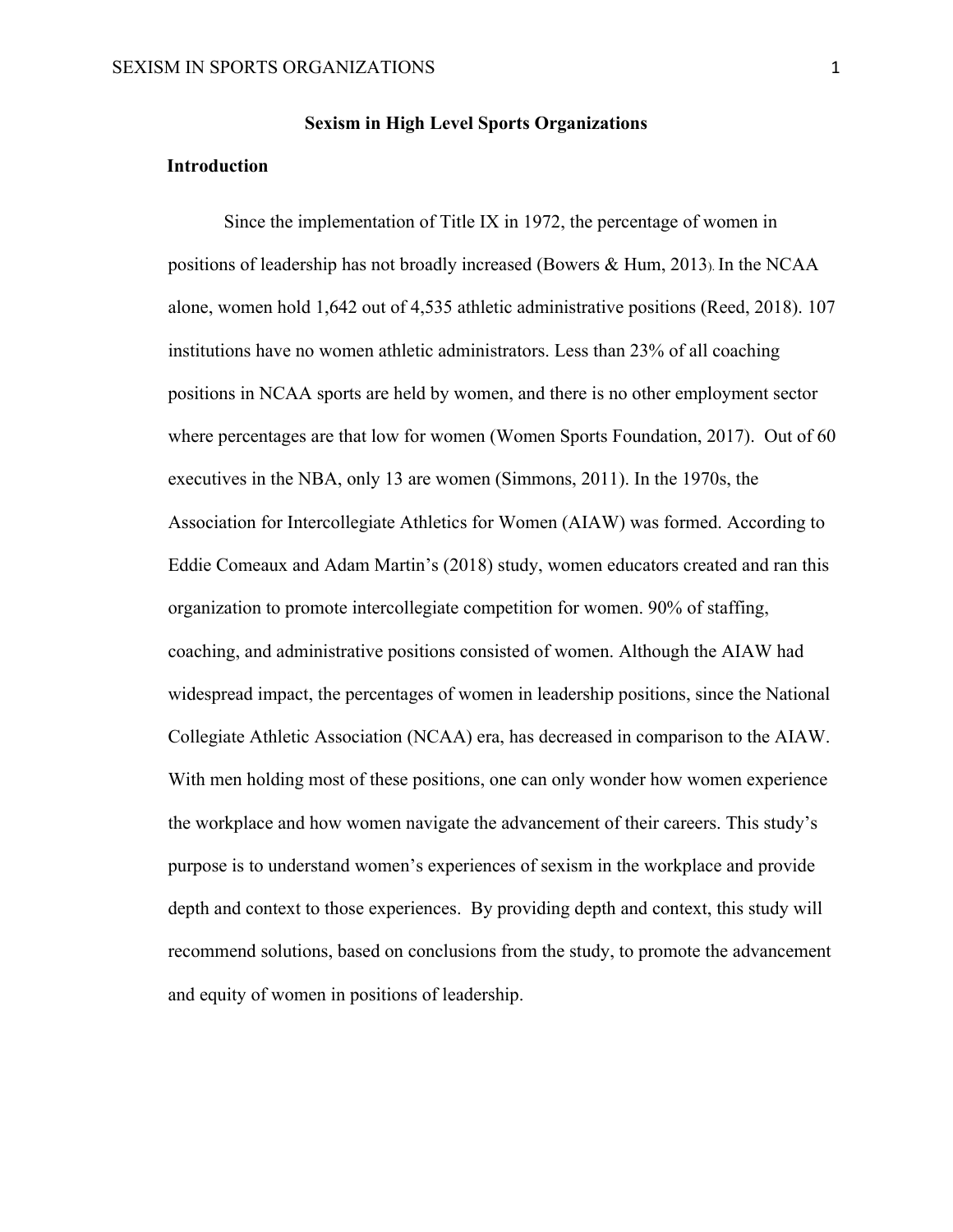#### **Literature Review**

#### *Retaining & Advancing Women Towards Leadership Roles*

According to Hindman and Walker (2020), women are appointed to various positions in the sports arena, and while most positions are entry-level, there are difficulties retaining and advancing women towards leadership roles. Although organizations and institutions may be making an effort to increase the number of women on staff, organizations and institutions remain male dominated, therefore concluding that these experiences need to be examined. Previous research conducted by Sabrina Reed on the underrepresentation of women in the male-dominated world of sports, examined current trends of their almost nonexistent role (Reed, 2018). Focused on the perspective of female coaches and their lack of advancement in men's college basketball, Bopp and Walker's (2010) study discovered biased ideological and structural beliefs against women that were engrained in organizations as a whole. Through detailed and structured interviews, the study concluded that indicators such as perception, male-exclusivity, and pressure were indicators of the current trend of lack of women in leadership positions. Women face challenges within high level sports organizations and ascension to leadership positions can require working in aspects of organizations that women are rarely given the opportunity to work (Bop & Walker, 2010). There have also been discussions pertaining to women's absence in the hiring process, and in concurrence with these trends, Bop and Walker's study found that women are not being given hiring opportunities, and women do not show interest to interview for these positions. Conducting studies that explore hiring practices would be crucial in narrowing down ways these barriers against women have stood the test of time. Gender-role stereotyping, interest, self-efficacy, lack of mentoring, and role models were considered deterrents of the interview process.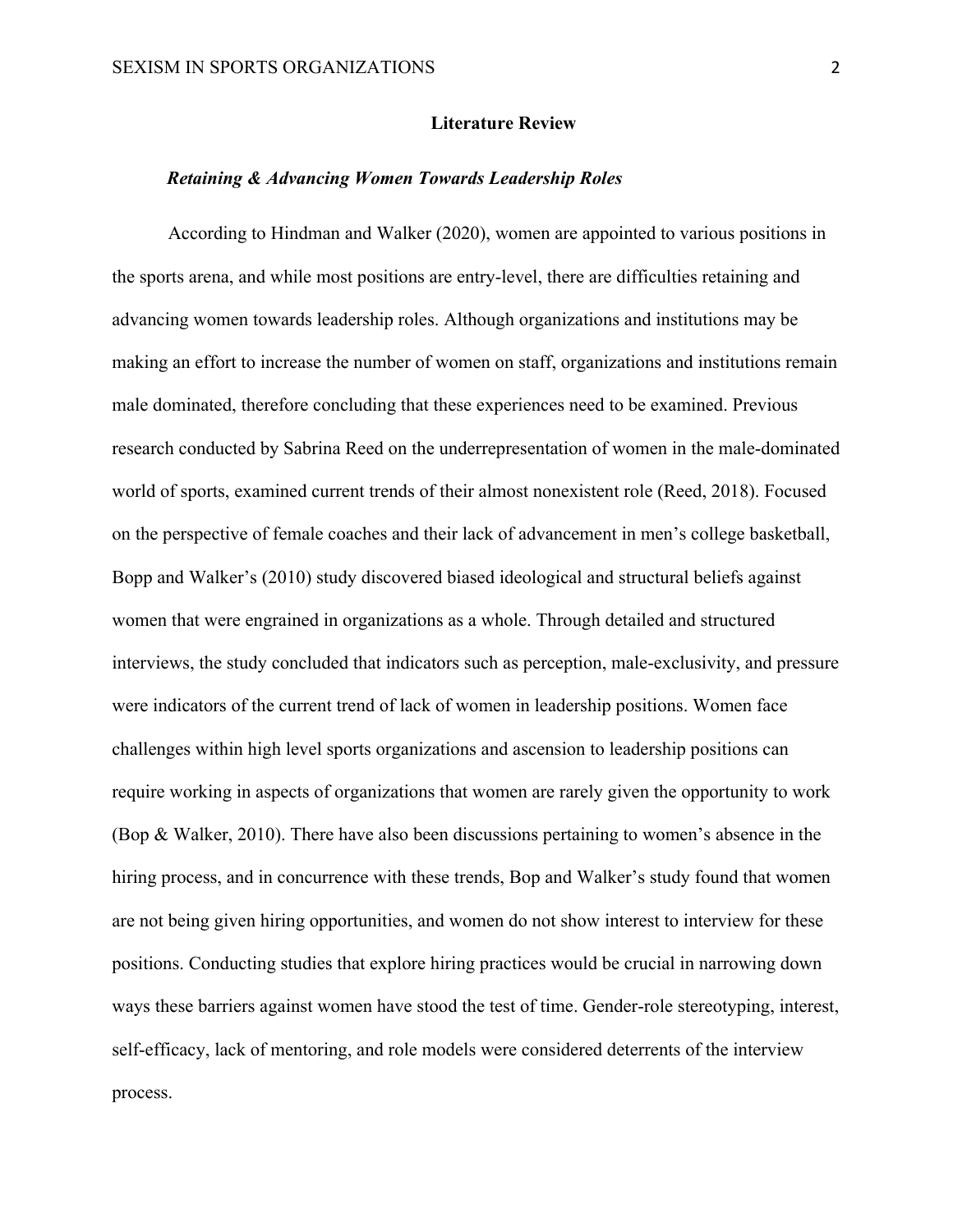In order to retain and advance women in sports leadership roles, one must examine worklife balance. Research conducted by Sabrina Reed concluded that work-life balance is a barrier that can affect women in organizations and providing mobility and career progression is key for advancement of women in sports leadership roles (Reed, 2018). Reed (2018) identified that women who experience work and family conflict can experience distress, physical and emotional exhaustion, and burnout. Reed's study continues to discover that dissatisfaction in unfavorable conflicts between work and family can cause one to feel anguish resulting in leaving the profession. In contrast, individuals feel a sense of security and higher sense of well-being when provided work life balance (Hardin, Siegele, Smith, & Taylor, 2018). Hardin et al found that NCAA Division I coaches that were mothers, reported a feeling of fulfilment from their role as coach, but in return ended up feeling guilt and anxiety from being away from their children. It was also found that women stay in positions longer when provided with organizational support that assist in providing balance in these areas.

Hardin et al. (2018) also discovered gendered expectations and perspectives can also impact the retaining and advancement of women through the hiring process. Through hiring committees in a male-dominated profession, the process can become tainted with biases. The hiring process for women can present various biases, but perception is crucial. How hiring committees perceive a female candidate can also lead one to believe that a female candidate may be unfit. For example, the hiring committee may conclude that a female candidate with family responsibilities is not compatible with the job position, therefore anticipating future negligence in that role which could lead to high job turnover rates. The policies of organizations could potentially play a pivotal role in influencing feelings of an individual experiencing anxiety or guilt based on work constraints. Job pressure, stress, and work schedule have been linked in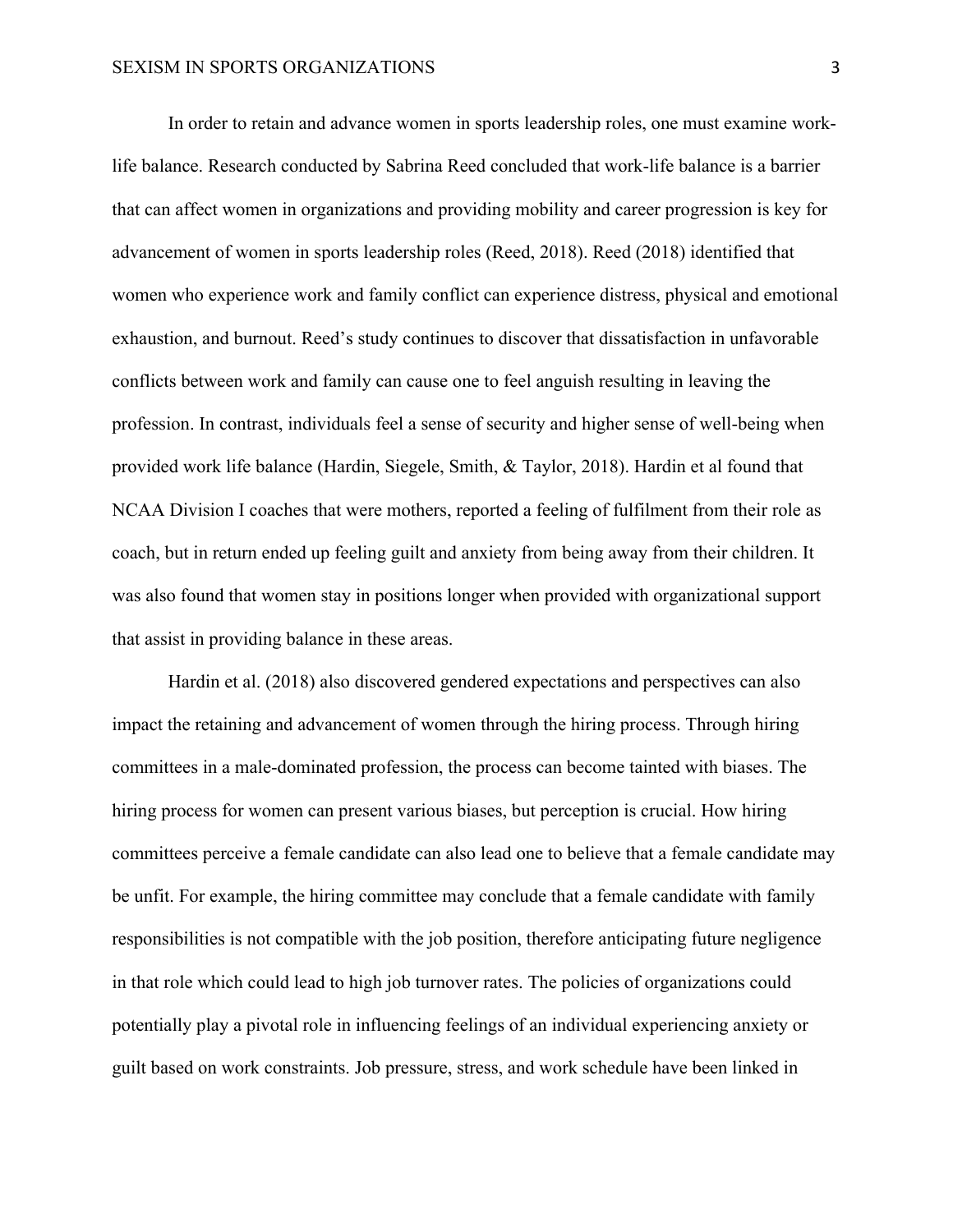studies as specific restraints of an individual's experience of anxiety or guilt. (Hardin, Siegele, Smith, & Taylor, 2018).

Women are also faced with work life conflict, which results in difficulty to participate in one role or the other. Work responsibilities may become a barrier to mothering or the perceived duties for wives. In society, traditionally, men are presented with the responsibility of providing financially and evoking discipline for the children while women, in those same settings, are expected to provide nurturing, childcare, and complete household duties, which can become an extensive task. It is crucial that those who seek senior level positions be able to balance work life conflicts and personal life at a high level of leadership. There are no definitive boundaries between personal and professional life. Societal norms have affected the treatment of females in positions of leadership further illustrating gender discrimination. The life patterns of women can influence decisions within the workplace, therefore impacting their ability to successfully and continually be promoted within high level sports organizations (Reed, 2018).

Opportunities for women to participate in collegiate sport have increased, but representation and reflections for women in leadership roles has not (see chart in Appendix D). The need for women in positions of leadership is vital to expanding networking opportunities to assist other women breaking into the field. Due to the underrepresentation of female head coaches, mentorship availability is low (Reed, 2018). Women occupied almost 90% of sports leadership positions nearly 40 years ago and currently only occupy less than 50% of those same leadership roles (Hindman, Katz, and Walker, 2018). The Hiring Report Card was created to track hiring and retention of intercollegiate staff, administrators, and coaches. This report highlights the hiring decisions of intercollegiate athletics. The Hiring Report Card assesses the racial and gender makeup of coaches, administration, student athletes, and overall leadership in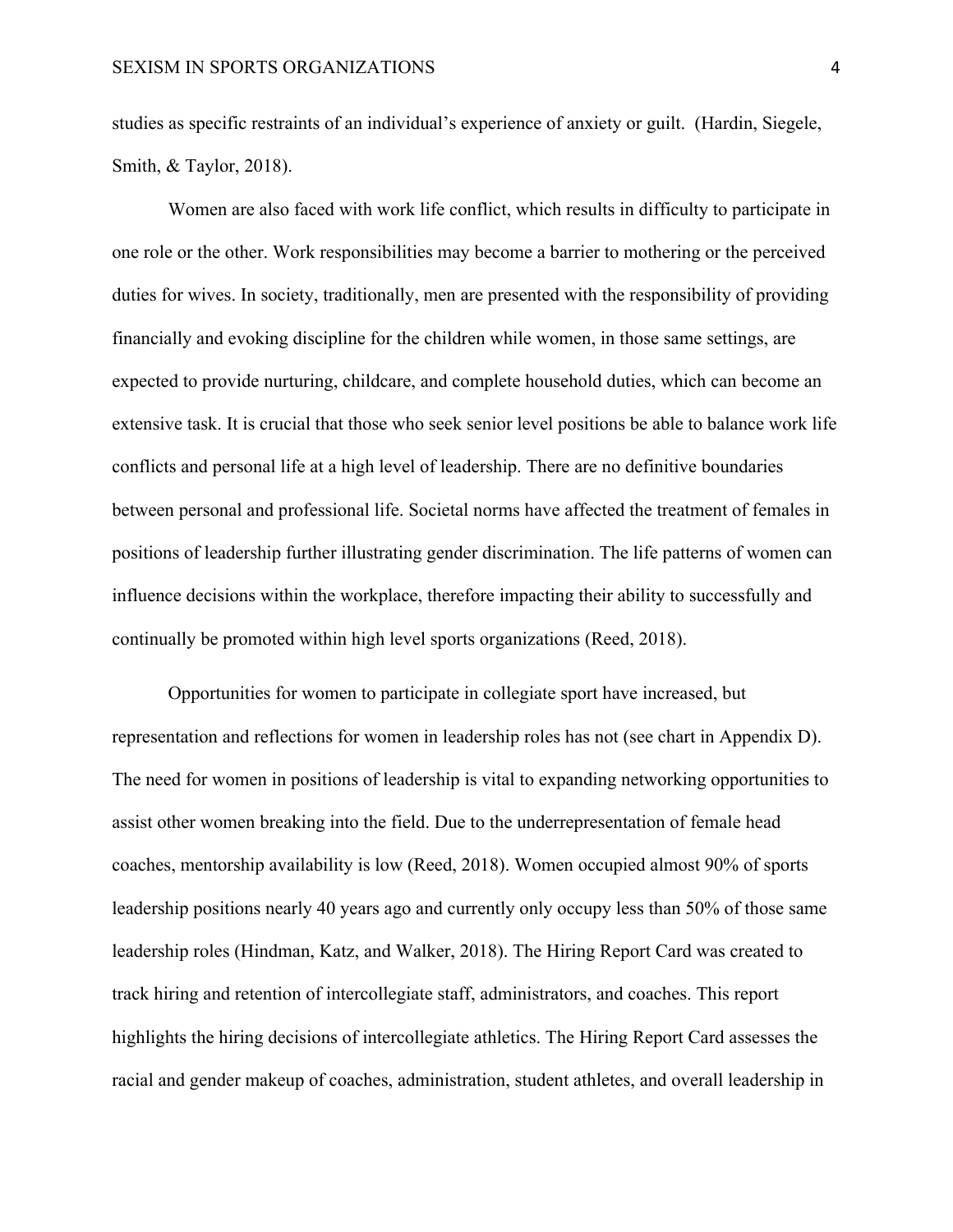collegiate athletic departments. According to the federal affirmative action policies, the workplace should mirror the percentage of the people in the racial group in the population. For example, if 33% of the population were African American then a grade of an "A" was received if 33 percent of the positions were held by African Americans (Lapchick et al., 2009). In 2020, collegiate sports as a whole received an overall grade of "C+" and a "C+" specifically for gender hiring (Lapchick et al., 2020). Gender hiring for NCAA Vice President and above went down from 42% to 36%. The gender hiring grade for Division I athletic directors received a grade of "F" with only 14% of women fulfilling that specific role (see chart in Appendix F). With more women gaining experience, there could possibly be an increased number of female candidates applying for leadership roles due to gaining experiences desired for leadership positions (Darvin & Sargas, 2017).

There has been progress to address gender issues in collegiate athletics. The NCAA created the senior woman administrator (SWA) position to combat the underrepresentation of women in collegiate athletic departments by giving women a voice and a seat at the table. Although, SWAs have been examined in previous research, the networks in which they operate have not (Hindman, Katz, and Walker, 2018). Hindman et al. (2018) study concluded that leaders are instructed to use networking for jobs, knowledge, recommendations, and other resources. Decision-makers alert and advise their personal networks of job openings, practice suggestions, and other opportunities therefore indirectly fostering a system of gendered discrimination (Hindman, Katz, and Walker, 2018). If organizations intend to increase diversity, provide various opportunities for women, and retain women currently serving in positions of leadership, they must be aware of gender barriers and bias present within their personal networks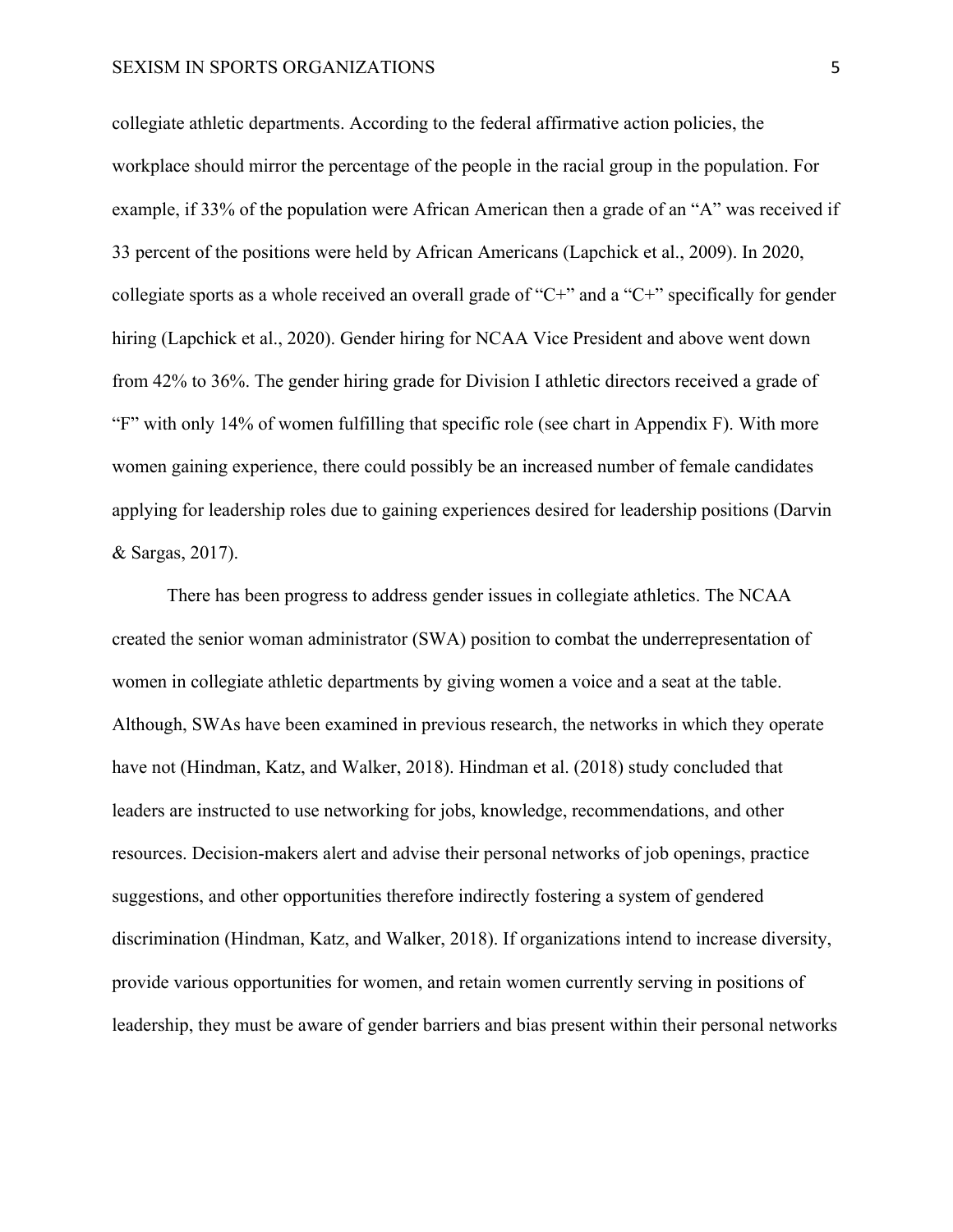and consciously work to consider women, even if outside their network (Hindman, Katz, and Walker, 2018).

#### *Masculinity & Gender Stereotypes*

Women have been systemically excluded from sports as early as the eight century (Comeaux & Martin, 2018). Cunningham and Satore's study on the underrepresentation of women in leadership positions in sports organizations, state that from an interactionist perspective, the self is composed of multiple identities that are formed by society and can be influenced through the roles of gender and other stereotypes (Cunningham & Satore, 2007). Inclusion or exclusion within specific cultures cultivate constructs and impact the extent of which one believes. Due to this dilemma, Cunningham and Satore concluded that women believe they are not qualified or suited for these positions. Within these gender stereotypes exists hegemonic masculinity. Masculinity and power have been often associated with men, and western culture paints hegemonic masculinity's image as tough, aggressive, competitive, dominant, and superior to other marginalized groups. Western culture's idea of the woman presents them as submissive and having lower positioning and/or social status (Cunningham & Satore, 2018). In previous studies, masculinity has been associated with positions considered "stronger" than others. For example, the position of athletic director would be considered as "strong".

In Bop and Walker's study, femininity and managerial characteristics are also correlated with positions such as athletic directors and life skill coordinators (Bop & Walker, 2010). Although feminine characteristics are associated with a strong position such as athletic director, women continue to be underrepresented in areas as such. Not only has history alone influenced gender representation in sports, but the media has also influenced how women are portrayed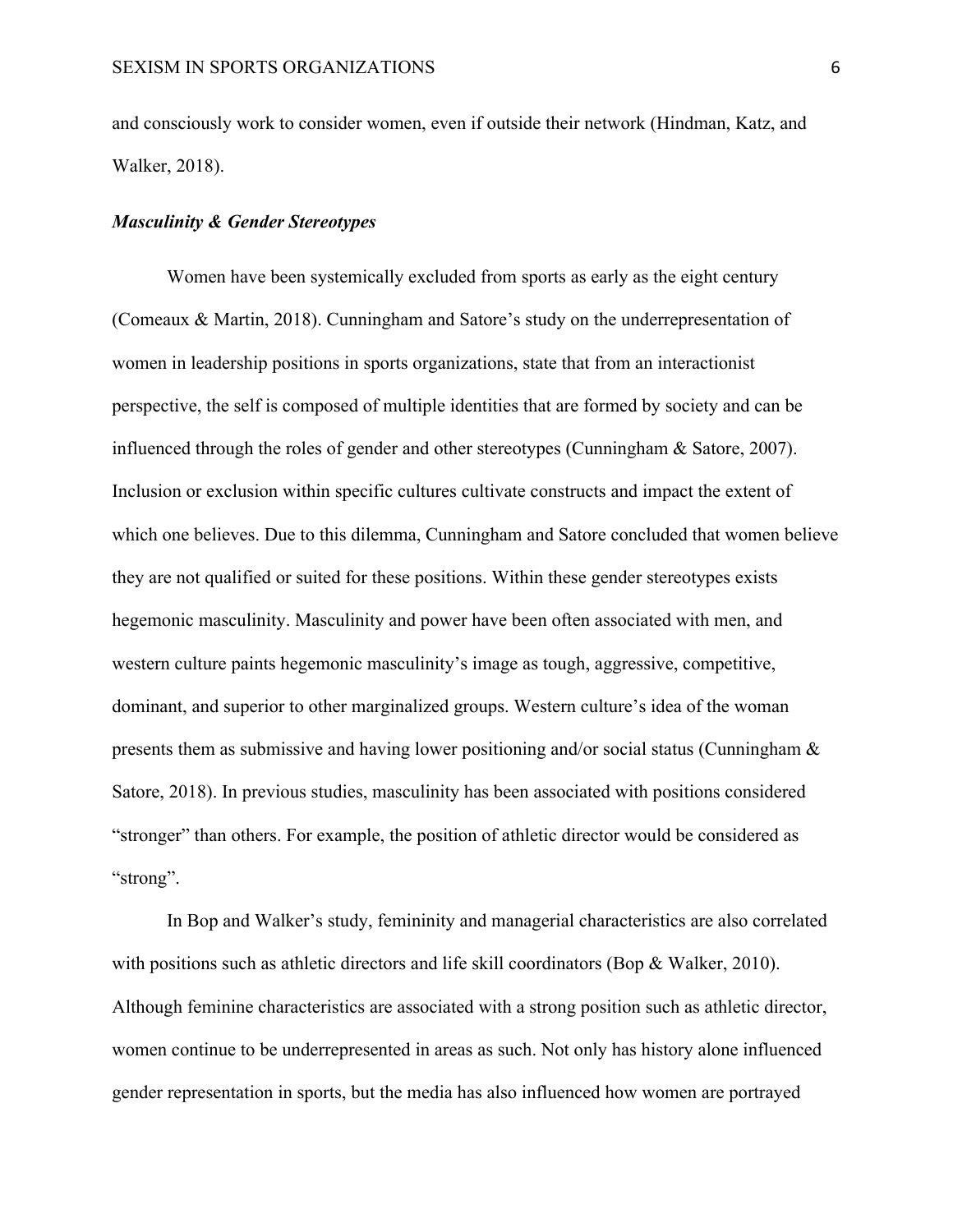#### SEXISM IN SPORTS ORGANIZATIONS 7

athletically. The media has portrayed women to be involved in feminine sports such as golf and tennis. This is deemed appropriate for women in their perspective and attract more media attention due to their feminine appeal than sports that could be considered more masculine such as softball. While this has been normalized, it is visibly evident that men's power dominates top athletic positions and participation (Cunningham & Satore, 2018).

Challenges for women have always existed but providing context to those experiences through understanding organization's perception of women can implement meaningful change. According to Comeaux and Martin's (2018) study on athletic administrator perceptions of male and female athletic directors, leadership is defined as whatever works effectively. This study states that when women engage in masculine leadership it is received poorly by peers. Organizational documents reveal that women working for these organizations and institutes were thought of as less threatening, loyal, detailed, and organized. However, these characteristics are considered uncomplimentary to high-level positions within organizations (Comeaux & Martin, 2010). Inclusive and diverse climates have been previously linked to positive outcomes. Results such as less turnover, higher employee satisfaction, better financial performance, and improved team performance are positive outcomes as a direct result of proper climates. According to Dixon and Hartzell's study on women's perspective on careers in athletic administration, gender diversity enhances organizational performance. Women are also bringing various forms of expertise to organizations through higher levels of education. Women have also alluded to having a heavier workload than men even with identical job descriptions on paper. A woman could have the responsibilities of administrative duties while also coaching and teaching, while a man could only be given the responsibility of administrative duties (Dixon & Hartzell, 2019). Overrepresentation in support positions were described by a male executive as a job that "no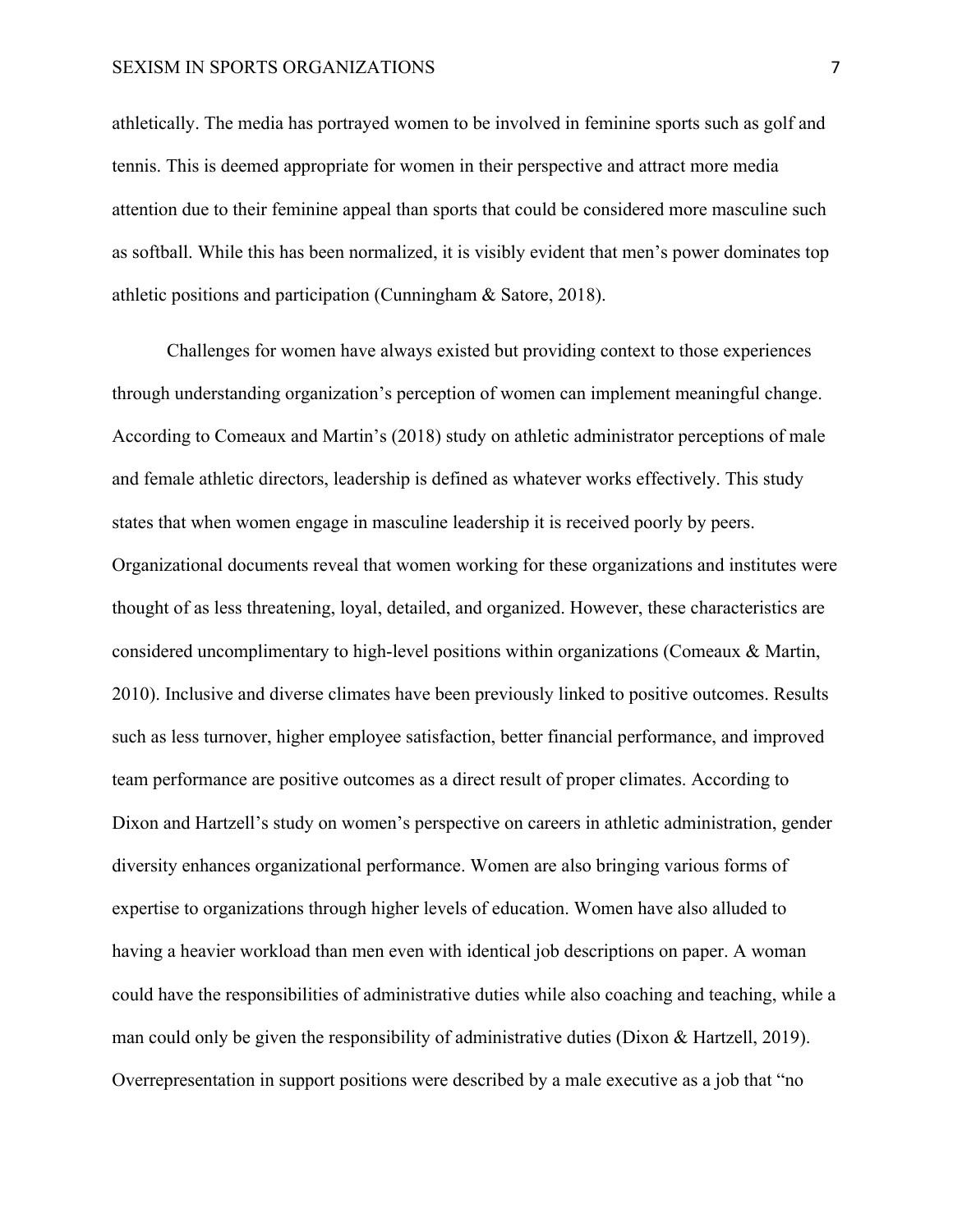#### SEXISM IN SPORTS ORGANIZATIONS 8

man would go for" because the executive would never do 'that much work for that [little] money" (Comeaux & Martin, 2018, p. 132). Differing responsibilities with identical job descriptions can place women in a difficult position in which failure is likely to occur (Dixon & Hartzell, 2019). Despite the benefits of having female presence in positions of leadership, women continue to be underrepresented in high level positions within male dominated contexts.

Gender bias elevates one gender over another. It has nothing to do with biological differences, but everything to do with how they are defined. Gender relations in intercollegiate athletics are complex and a work in progress just as other U.S. workplace environments. Sexism and differential treatment towards female coaches are not exaggeration of experiences and women in previous research have expressed concerns about gender bias more than their male counterparts. Men monopolize coaching positions in men's sports giving them the enjoyment of dual-career paths. In contrast, women coaches are not being provided this opportunity therefore magnifying underrepresentation. Findings show gender bias as a commonality in athletics, campus workplaces, and various climates, and also indicate that women's workplace experiences differ in the areas of opportunity, involvement in the department, job security, professional mobility, and professional advancement. Evidence within this study indicated that women acknowledged that it was easier for men to obtain top-level jobs, be promoted, negotiate salary increases, and influence department's decision making, and tap into other professional opportunities. A higher percentage of current, female coaches stated they feel comfortable going to administrators about Title IX issues than former coaches who raised concerns about Title IX issues with administrators. This indicates that there are changes to be made. Gender bias remains a central component of the college sports workplace (Women Sports Foundation, 2016).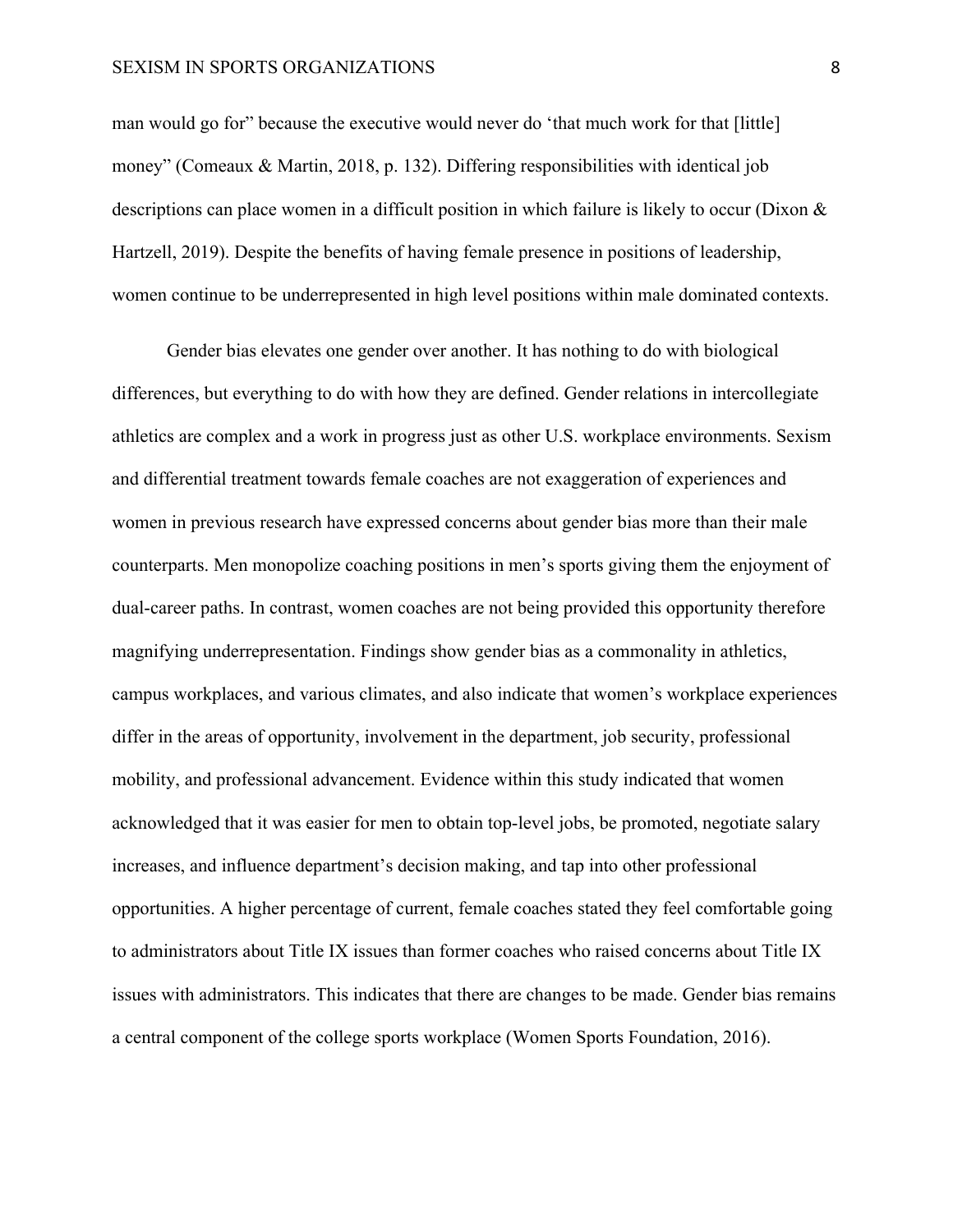Male dominance of sport has reflected American society. Early laws upheld male control in general society. As a result, male dominance was produced, and females are limited and even excluded from participation. However, women have been able to break through participation barriers (Pedersen & Whisenant, 2005). Masculine qualities can affect a female employee's ability to be successful in resolving conflict within the workplace. Masculine qualities such as assertiveness and insensitivity are attributes that employees are trained to believe make them successful. Female employees may be uncomfortable exuding these unfamiliar qualities and may not be viewed as valuable in organizations due to inconsistences with the cultural norms of an organization. Female employees considered controversies as personal insults and were found having to face suffering when found in situations likely to result in conflict or power struggle (Hardin et al., 2018). Increasing opportunities for women in sports leadership is important for various reasons. Overall fairness, visibility, diverse perspectives, styles, and skills are areas that could see impact when increasing representation. Women need to visibly see representation in administrative positions to reflect and define sport and sport participation in their futures (Pedersen & Whisenant, 2005).

Gender stereotypes are visible within various levels of leadership and are most visible in head coaching roles. Results indicated that gender does not impact player performance therefore dismantling traditional gender stereotypes found throughout the sports industry. Lower representation can be based on supply due to the lack of interest in coaching by women for different reasons including work-life balance. Gender stereotypes, in most cases, dictate the roles of men and women within an organization with little regard for productivity measurements (Berry et al., 2018). In the NCAA, research has confirmed that male coaches face fewer obstacles in their career progression and compensation due to perceptions of gender bias. In this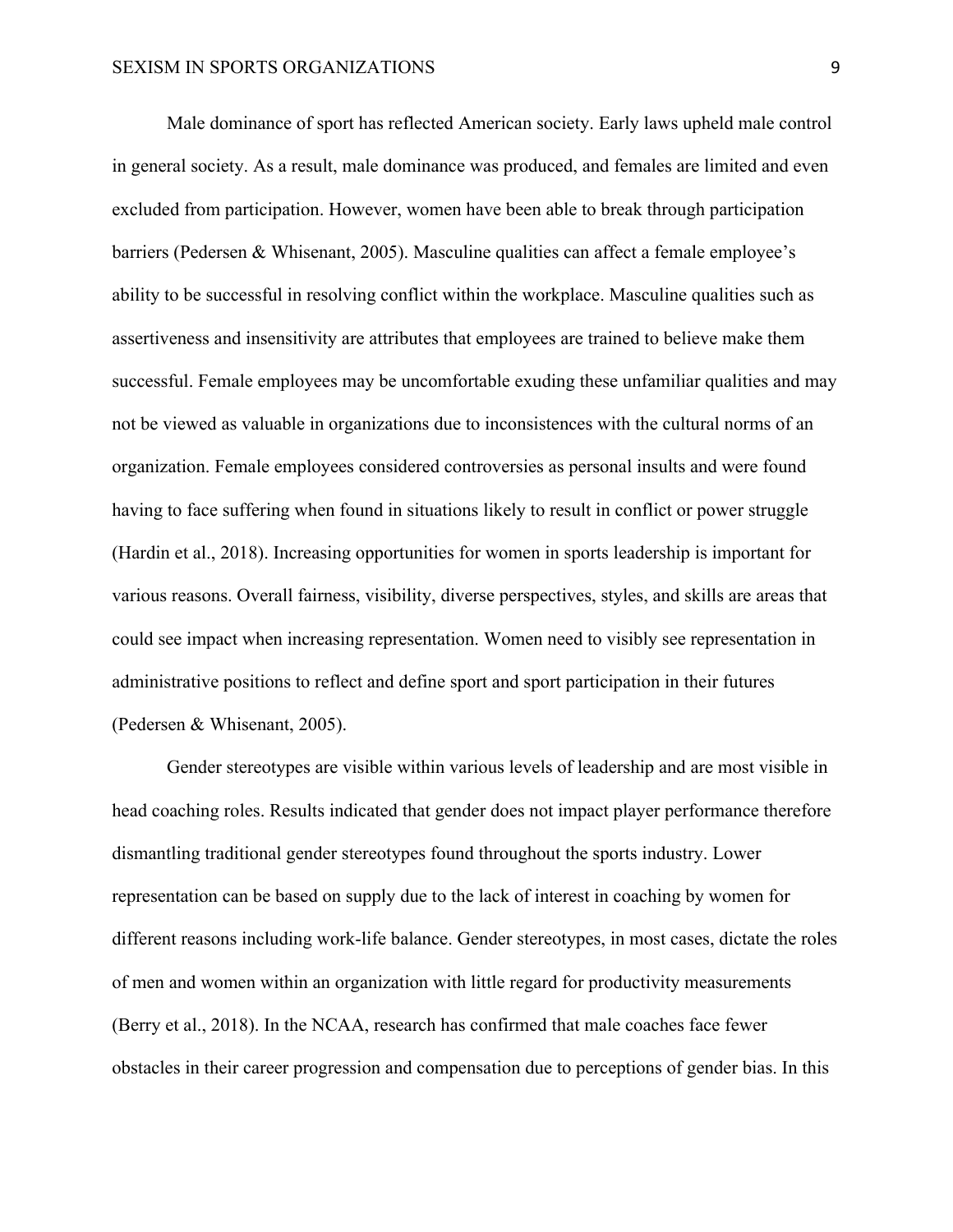#### SEXISM IN SPORTS ORGANIZATIONS 10

study (2018), there were two types of prejudice (a) women were less likely to be chosen as a leader because of male stereotypes associated with leaders and (b) actual leadership that is executed by a woman is evaluated less favorably. In addition to large traditional gender stereotypes, women are not treated with the same respect as male coworkers. Gendered sport leadership processes have discouraged from pursuing leadership roles and positions (Berry et al., 2018). These processes hinder women who are in pursuit of these roles. Specifically, a current form of discrimination implies that the "old boys' network," prevent individuals from entering the occupation. This denies them important opportunities to grow. As long as masculine traits are emphasized, women will continue to face biased opinions regarding their coaching abilities and obtaining leadership roles.

Chaplin and Harris' (2019) study on gendered leadership and coaching may provide insight into the root reason of gendered coaching through the athletes themselves. This study reveals the reason student athletes may prefer male or female leadership and could provide interpretation of the reasons that childhood experiences, ideals, and gendered language may play a part in biases against women in sports. 34 collegiate student athletes (28 men and 6 women) were interviewed about their experiences and relationships with their high school sports coaches and study concluded that student athletes' interpretation of their experiences determined specific engendered notions, teachings, and leadership. In sports, there is an ideal that sports coaches are teachers that educate athletes in the development of a particular sport and its techniques and skills. This notion is critical when conceptualizing sports teachers (who are males in most cases) as gendered leaders and mentors (Chaplin & Harris, 2019). Over time, literature has impacted this. Sports and physical education have critiqued masculine demonstration and the feminization of teaching as a devalued femininity role. Correcting sexist sports language deconstructs the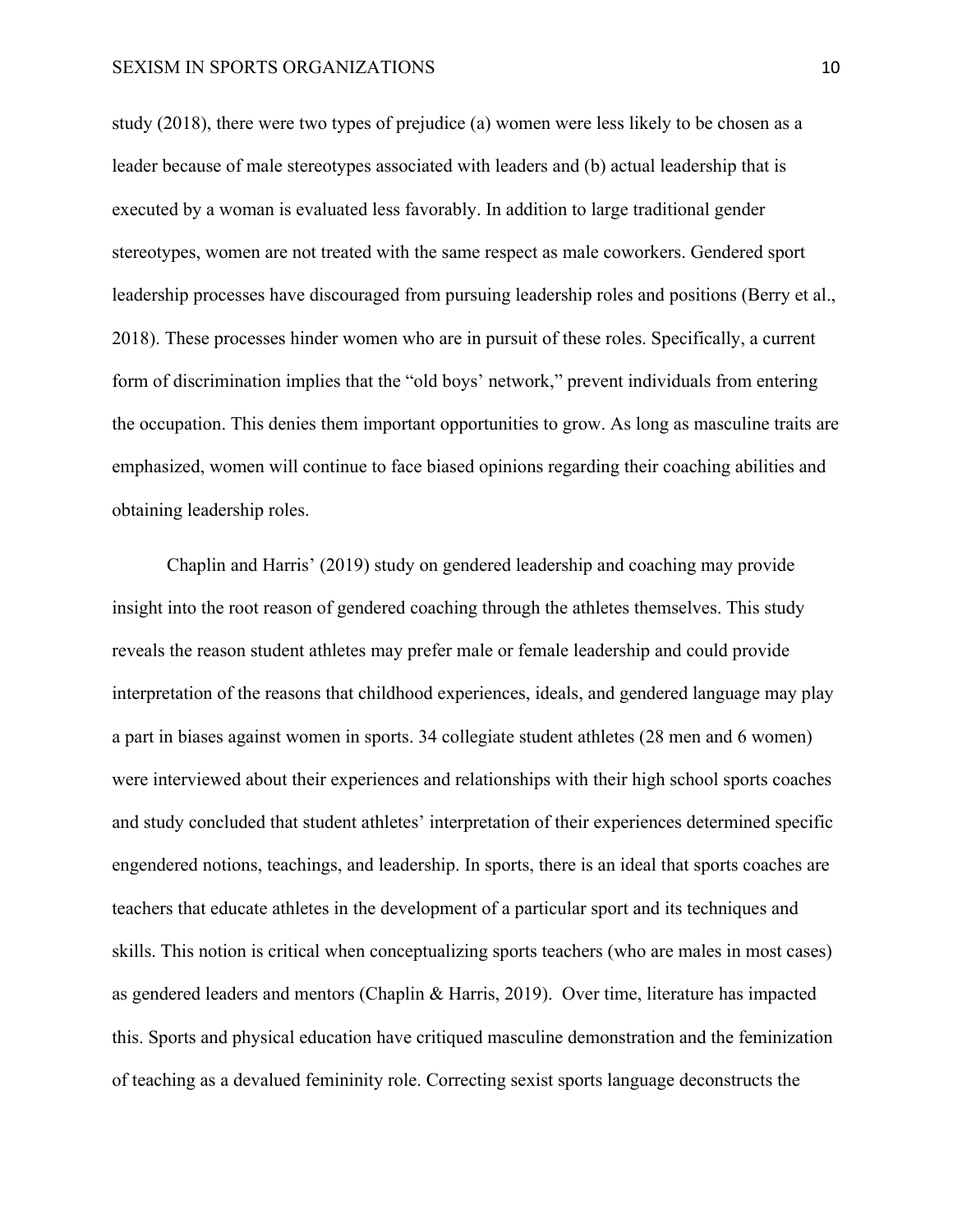#### SEXISM IN SPORTS ORGANIZATIONS 11

ideal of male dominance throughout and beyond sports. According to Chaplin and Harris (2019), men's domination of the coaching profession impacts athlete's gendered identities, interpretations, self-perceptions, as well as expressions of desired mentors, leaders, and sports teachers. Positive student-athlete's accounts of coaching can be attributed to preparation, demeanor, focus on excellence, instructional quality, development of character through desire to compete. Hard work, dedication, and commitment are stated demonstrations of drive and loyalty in the study. While there are not many studies on different coaching styles and how they are linked to athlete's perceptions of sex and gender, athlete's coaching experiences reveal data about the existence of sexism and gender bias in evaluating performances of coaches, mentors, and leaders (Chaplin & Harris, 2019).

Informal networks are a natural part of individuals' mobility patterns when desiring to ascend in areas of leadership in sports (Harrison et al., 2009). Specifically, a current form of discrimination implies that the "old boys' network"<sup>1</sup>, prevent individuals from entering the occupation and denies important opportunities for women to grow (Berry et al., 2018). This results in networks known as hiring trees and it is an impactful part of the coaching profession that has historically benefited the privileged versus minority people seeking opportunities. Although there are minority players in the majority hiring trees, there is lack in the areas of administration, coaching, and staffing (Harrison et al., 2009). There are links found in previous studies that indicate a correlation in same sex leaders. Patterns show there is a higher percentage of female head coaches if the athletic director is female and vice versa. The results of this study concluded that there were three reoccurring themes amongst the women in this study. Gender

<sup>&</sup>lt;sup>1</sup> "Old boys' network" are an informal system of support and friendship through which men use their positions of influence to help others who went to the same school or college as they did or who share a similar social background.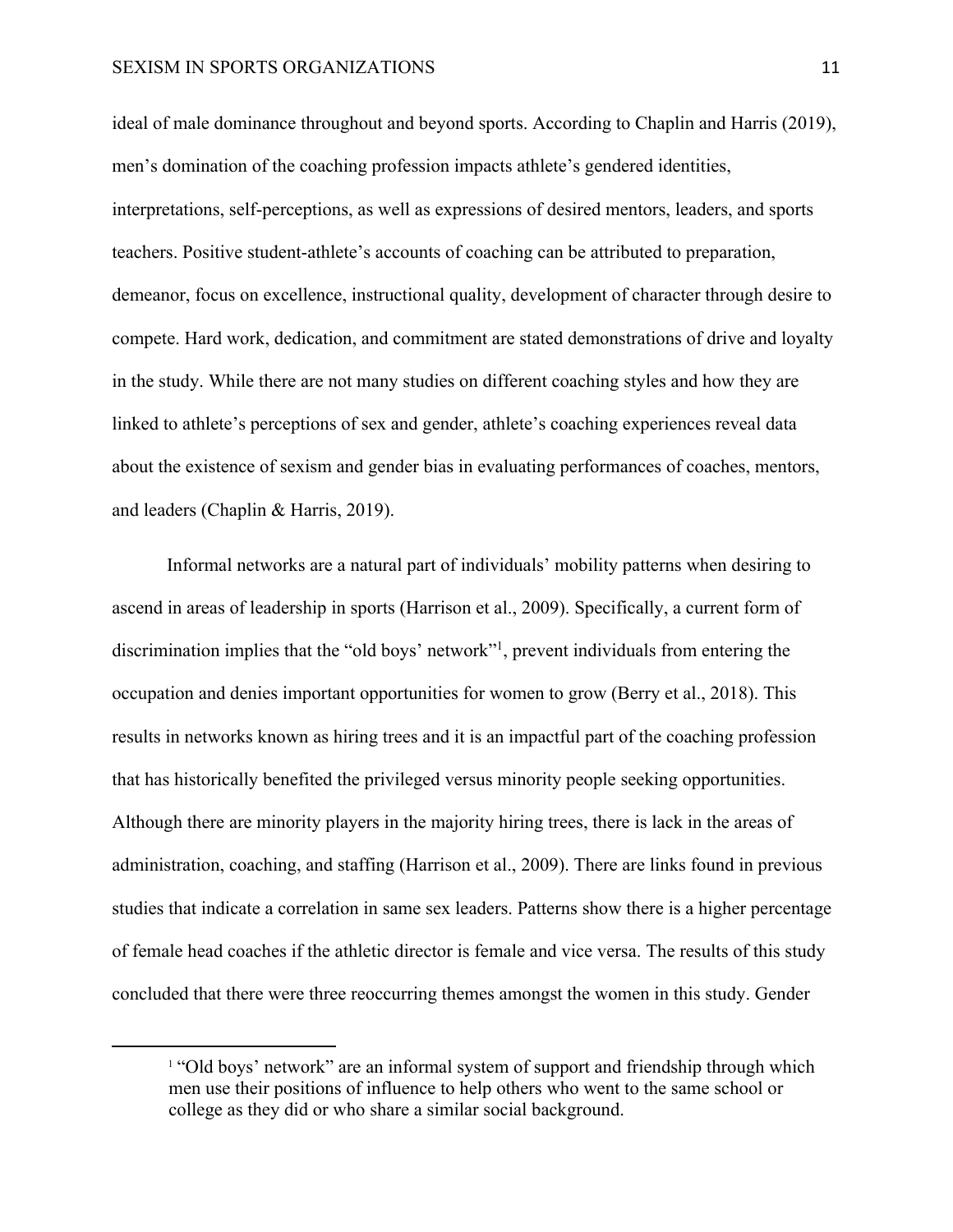bias practices, more male candidates, and higher perceptions of males were all concerning themes among this study's participants (Reed, 2018).

Societal norms have affected the treatment of females in positions of leadership further illustrating gender discrimination. Women struggle with career decisions and progressions, due to lack of support, work-life imbalance, and underappreciation. Gendered needs and differences constrain advancement in obtaining leadership positions (Dixon & Hartzell, 2019).

#### *Gender Normalcy and Homologous Reproduction*

Gender Normalcy follows gender inequity (see Appendix E) and is present within organizational levels despite identical qualifications of male and female employees. This suggests that gender equity is key. Gender normalizations can occur in two aspects: duties assigned based on gender and normalizing skewed ratios of women to men (Hardin et al., 2018).

Hindman, Katz, and Walker's (2018) study on gendered leadership finds that Senior Women Advisors in NCAA Division I are often assigned to "nurturing roles." These roles include positions such as public relations, revenue generation, selection and supervision of staff, program supervision, and other financial operations (Hindman et al., 2018). The assignment of these roles is found problematic due to gender normalization perceptions of women.

Homologous reproduction restricts women from reaching leadership positions and initiates the reproduction of corresponding dominant groups or individuals through hiring similar individuals based on physical and social characteristics. It is defined and characterized in Darvin and Sargas' study (2017) as operating within an organization when those in power maintain their influence by allowing only those who have similar characteristics to gain access to positions of power and influence within the organization.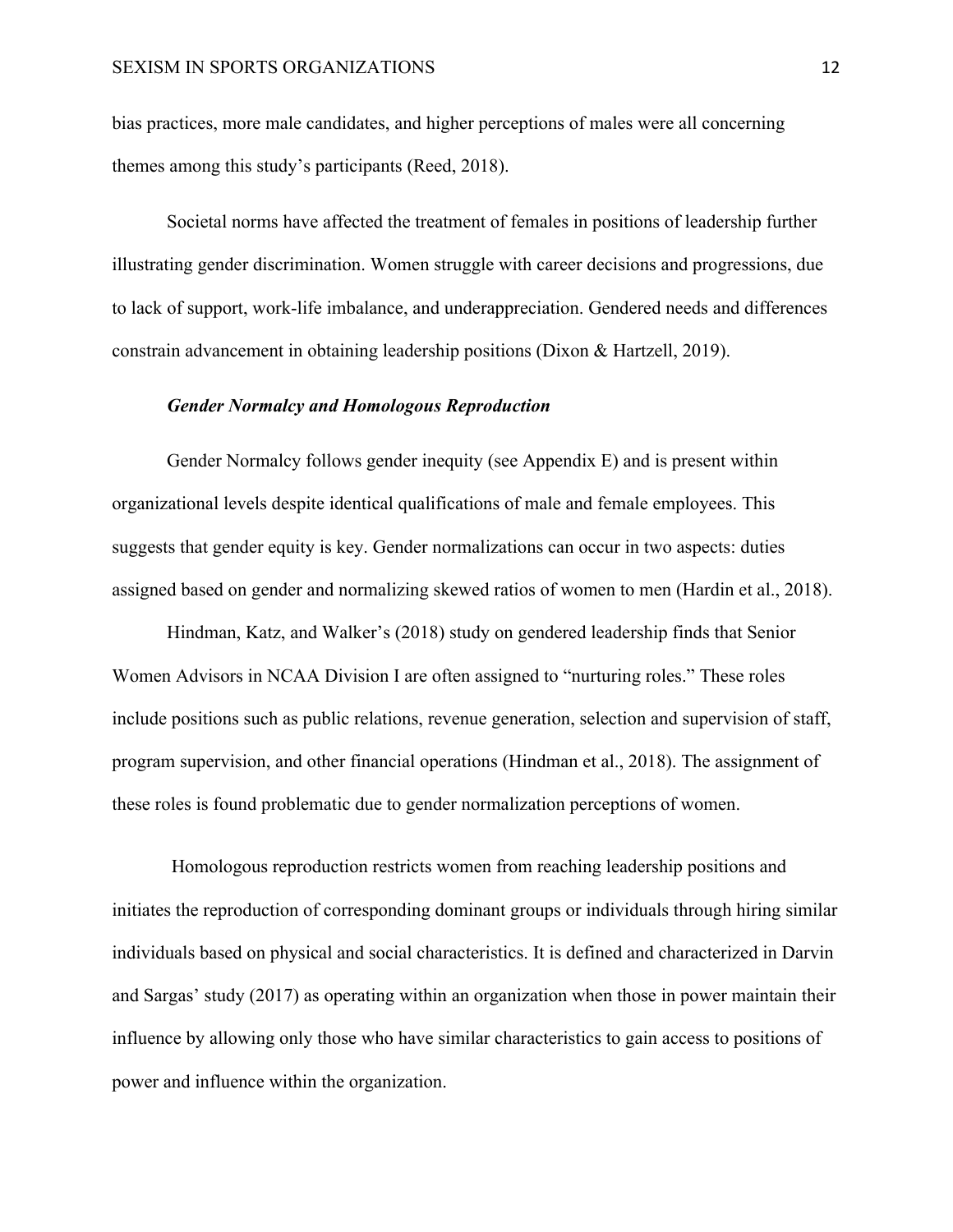In some cases, if a white male oversees the hiring committee, he is more likely to hire another white male to fill that opening. Darvin and Sargas' (2017) study on homologous reproduction found that in the three sports analyzed (women's basketball, women's volleyball, softball, and women's soccer), female head coaches hire female assistant coaches at a higher rate than their male head coaches. This happens across both gender and race because people are most likely to hire people that look like them. However, this can be problematic for organizations, especially women. Athletics preserves normative gender roles which excludes and devalues women in the sports workforce (Hardin et al., 2018). Boys involved in sport at a young age are sometimes exposed to a culture of hypermasculinity that is counterproductive and has been directly linked to the degradation of women in the workplace, with some even suggesting the reality of increased chances of men committing harassment or assault (Lanser, 2017). Overt and subtle sexism in the sports industry impacts the experiences women have in their sports careers.

#### **Methodology**

The aim of this study is to document the experiences of women in sports leadership and the cultures within high level sports organizations and departments. Women in sports leadership is defined as women within a collegiate or professional organization or department. They hold positions of leadership such as head coach, assistant coach, athletic director, assistant athletic director, head athletic trainer, and head strength and conditioning coach. By exploring these areas, this study should be able to answer these questions:

- (a) Do women in sports leadership experience sexism?
- (b) If so, to what extent do women in sports leadership experience sexism?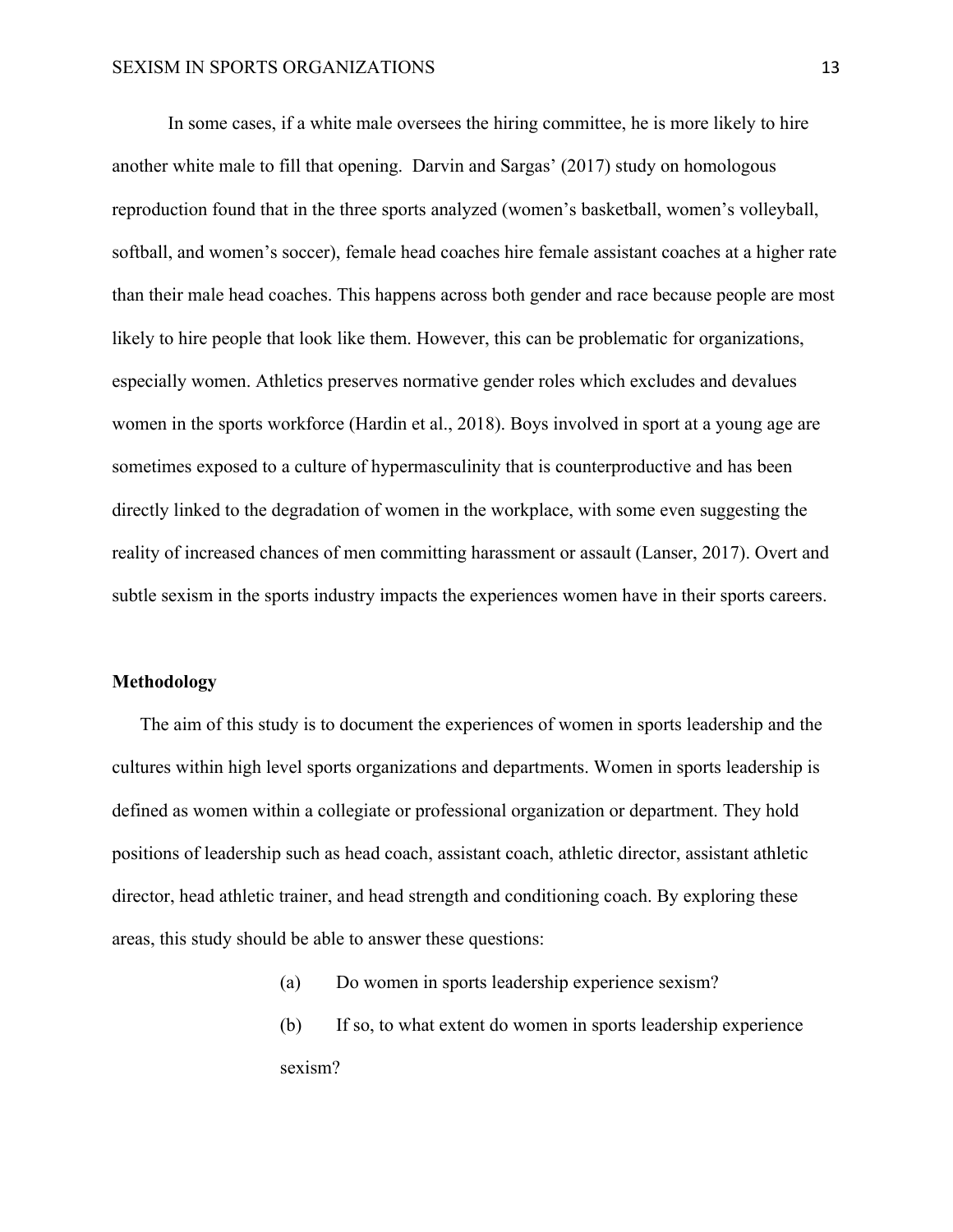Data for the study was collected through qualitative methodology through an exploratory aim. Qualitative research focuses on data collection in the form words, concepts, perceptions, and ideas. It is used to investigate the "softer side" of things to explore perceptions, ideas, or feelings. Qualitative research, in most cases, is used to gain a deeper understanding of the complexity of a situation draw a rich picture of what goes on in the process. The reason for this overarching concept being applied in this study is to get feedback about participant ideas, perceptions, and feelings regarding workplace culture for women in sports leadership. Using an exploratory research aim to understand the perspectives of women in sports leadership was necessary for the type of information wished to be obtained in this study.

An interpretivism philosophy was chosen in this study to examine the individual interpretations that participants have about their behaviors and was used to understand the meanings participants gave to the interview and the motivation participants had. The focus of this study is to gain insight into the experiences of women in sports leadership to determine if they have experienced sexism. Although participants shared their personal experiences, data was observed objectively.

The research strategy used was a narrative one. Interviews were semi-structured and more of a discussion and being attentive to the interview to assess the information given and how the interviews of participants connect to each other. Usually these sample sizes are small, but for this study 20 participants helped provide transparency and accuracy to data collected.

Data was collected cross sectionally to provide a snapshot of data. Data was specifically collected through a series of individual semi-structured interviews with participants. The qualitative approach was best used in this study to sort through different areas that were reflected in interviews with participants. Qualitative methodology allowed the participants to discuss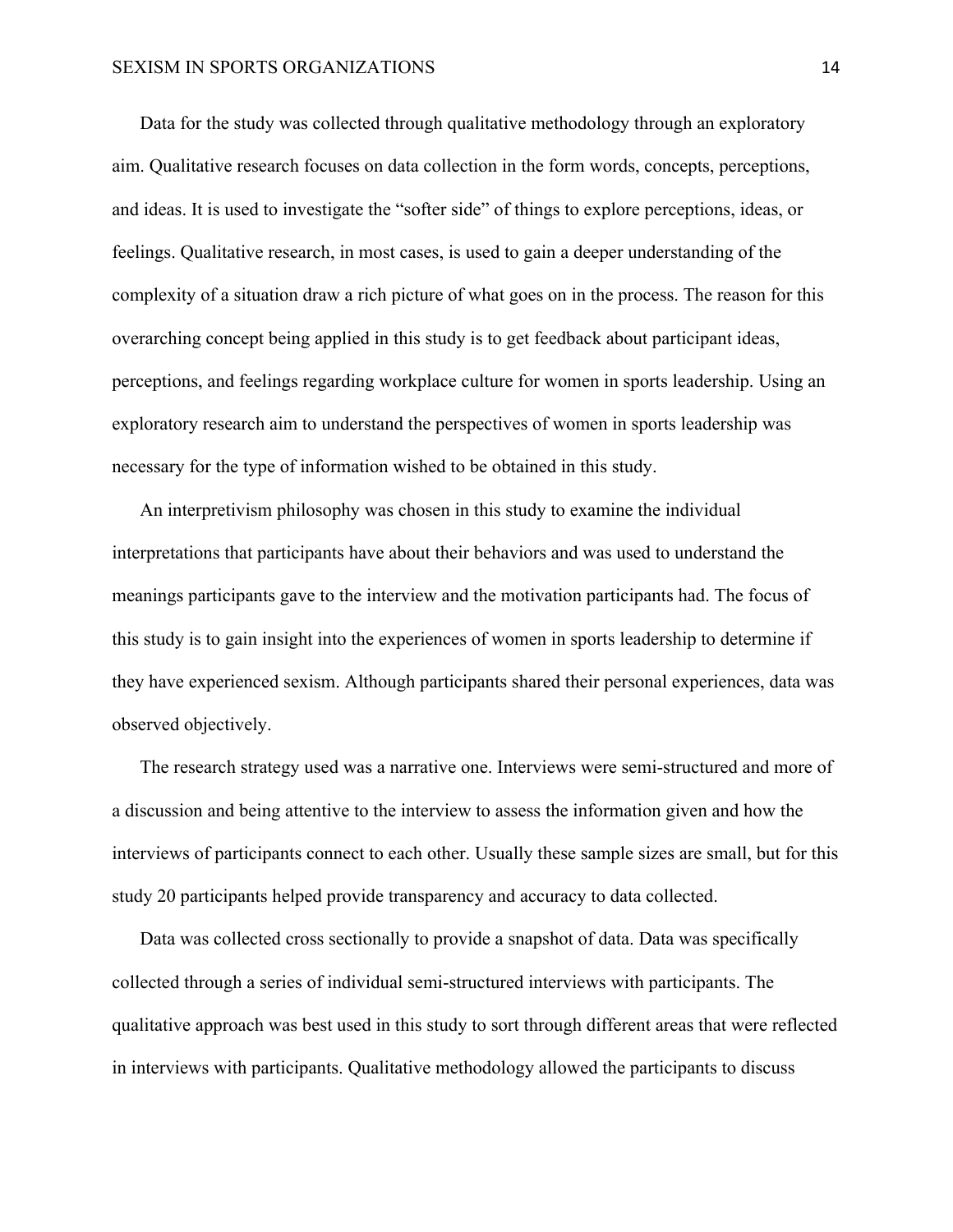questions presented in relation to the study and provide direct feedback. Participants were only needed once for the study. Data was collected from the same sample during the off sports offseason which is during the month of July. This allowed for comparison of different variables and information about the current status of what the data is saying. Nonprobability sampling strategy was used in this study. An inductive research type allowed this study to be built from the ground up. This research revealed how women in sports leadership view causes and solutions of sexism against women in sports leadership.

The population of high-level sports organizations is defined in this research as organizations and universities within the collegiate or professional level of sports. The population make up is generated from basic titles and positions within the sports realm. Positions were found within NCAA demographics and cross referenced with basic professional sport positions. Positions include director of athletics, assistant athletic director, head coach, assistant coach, head strength and conditioning coach, and Head athletic trainer. The sample in this study are women in sports leadership positions who are currently active in these roles. Invitation to participate in the study went out to 32 women via email and only 20 accepted the invitation. To create an even sample for research, participants were required to have at least three years of working experience in their respective leadership roles. This provided a small yet unique sample with experience ranging from 3 to 27 years. A total of 16 institutions and/or organizations were represented in this study. Sample demographics and experience levels were researched and obtained by the interviewer from online biographies. The sample was selected based on position, age, and sport to ensure a variety of sample data. Participants were asked to verify their ethnicity, degree level, age, experience, sport, and position within the organization to confirm information obtained by the interviewer from participant online biographies. Interviews were conducted in a relaxed and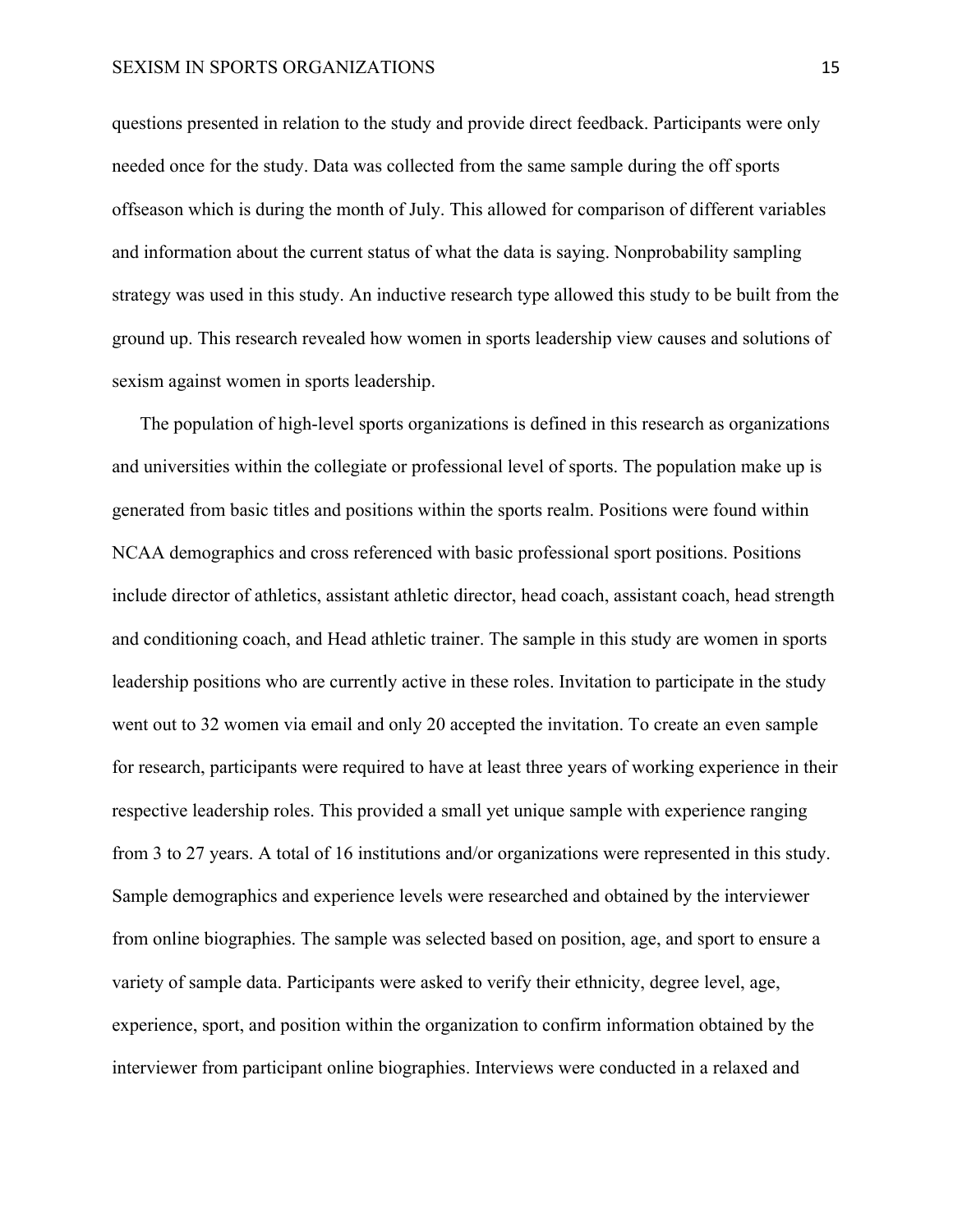#### SEXISM IN SPORTS ORGANIZATIONS 16

casual style that was indicative and appropriate for the dialogue and discussion. Thorough planning was applied in this process by creating clear and realistic expectations of participants. This approach was applied and cultivated an atmosphere that helped foster reactive responses and allowed the interviewer to explore responses and reasoning. The tone of the interviewer was accommodating and welcoming to minimize barriers to communication. All participants articulated willingness to be surveyed and interviewed, but only under circumstances that their identity be concealed for confidentiality purposes. Due to this request, their names were changed, but all other information has been retained to show detailed data and structure within the research.

First, there were 20 one on one interviews. The sample had the opportunity to interview outside of the group to avoid bias. Secondly, all 20 women in the sample were interviewed in a group session. The same protocol was used for every individual interview and the group interview (see detailed protocol in Appendix A). In the session the sample was questioned about perceptions of treatment against women in sports organizations and were asked to express instances when they felt they were being treated indifferently. They were also asked about job performance and what could be done to enhance their experiences. Interviews were geared toward reflection strategies that prompted participants to recall current, recent, and past sexism experiences. These responses invited the researcher into participants' reasoning as well as personal experiences needed to gather appropriate data.

The distance of the interviewer and the sample was also taken into account which resulted in conducting this study virtually. 16 of the 20 interviews were conducted via zoom and the other four participant interviews were conducted via phone due to other conflicts. With a sample pool that varied across 7 different states, the likelihood of participants knowing each other was lower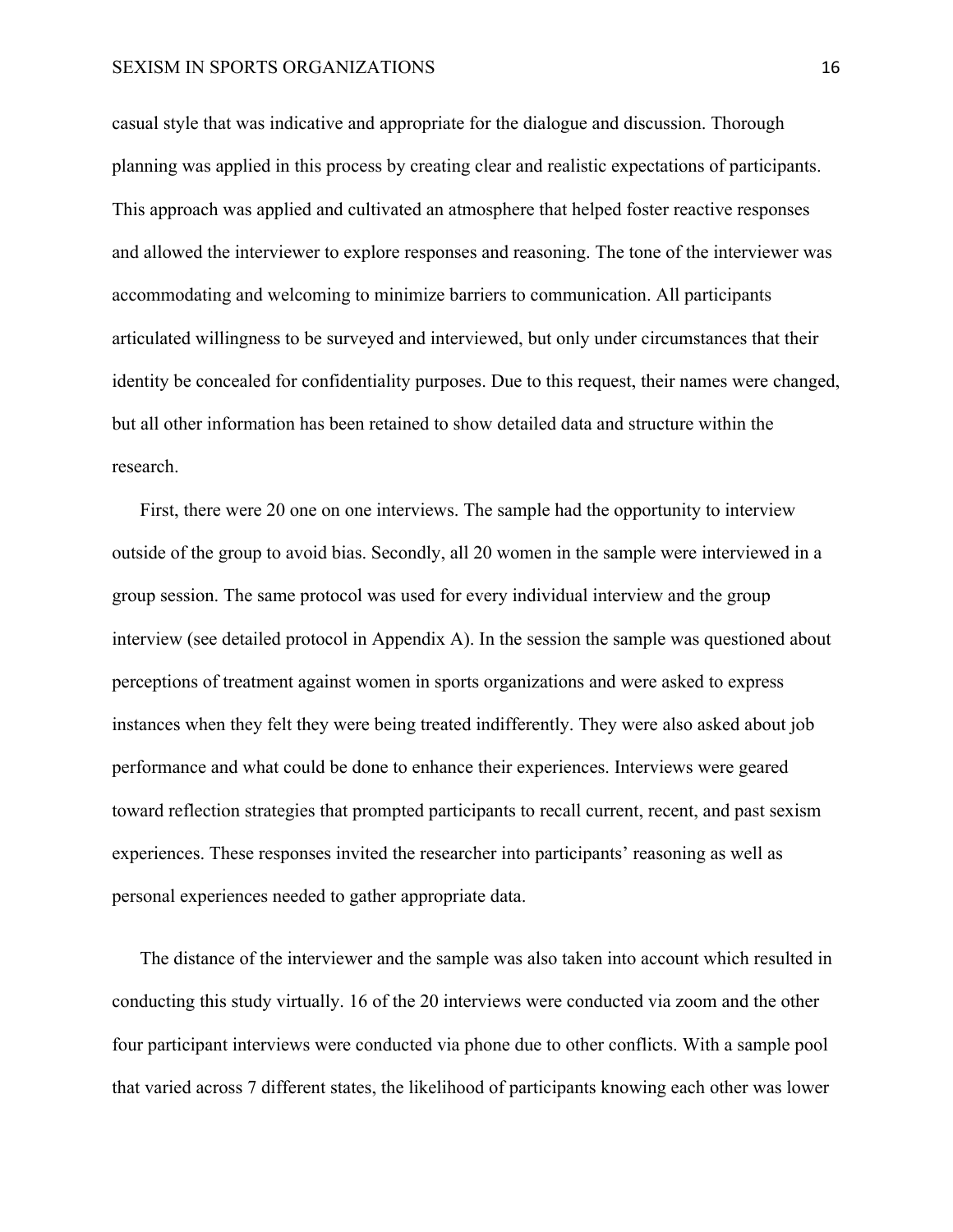#### SEXISM IN SPORTS ORGANIZATIONS 17

than if all were chosen from the same state or institution. Not selecting participants from the same institution also increased the chance of keeping participants anonymous and protected the integrity of the study. Using quantitative methodologies in this study allowed participant's responses to be clearly and accurately interpreted. They were interviewed for approximately 25 minutes each. The interview process had no time limit but was designed to apprehend and document the more personal and intimate experiences of participants. Questions formulated were focused on inequalities, barriers, and the roles of women in sports which was designed to develop an understanding of sexism in sports organizations and leadership. To help answer these questions semi structured interviews were used. These are sample questions that were asked to participants:

- (a) Have you experienced sexism in the workplace?
- (b) How is your performance measured in the workplace?
- (c) Are there any barriers that reduce the effectiveness of your job?

Although the sample was thoroughly researched and vetted, some biases remain. These biases consist of unconscious and conscious. An unconscious bias is the sample only consists of women. While this is appropriate for this study, the experiences of men are not taken into account. This does not discredit or invalidate the sample's experiences but does reveal that there could be other factors involved. Another unconscious bias is the sample's age range. The age of the sample varies from 29 to 68. Conscious biases could potentially exist in the sample's opinions of gender roles, beliefs, and ideals on the subject matter. Intent could possibly be detected and observed.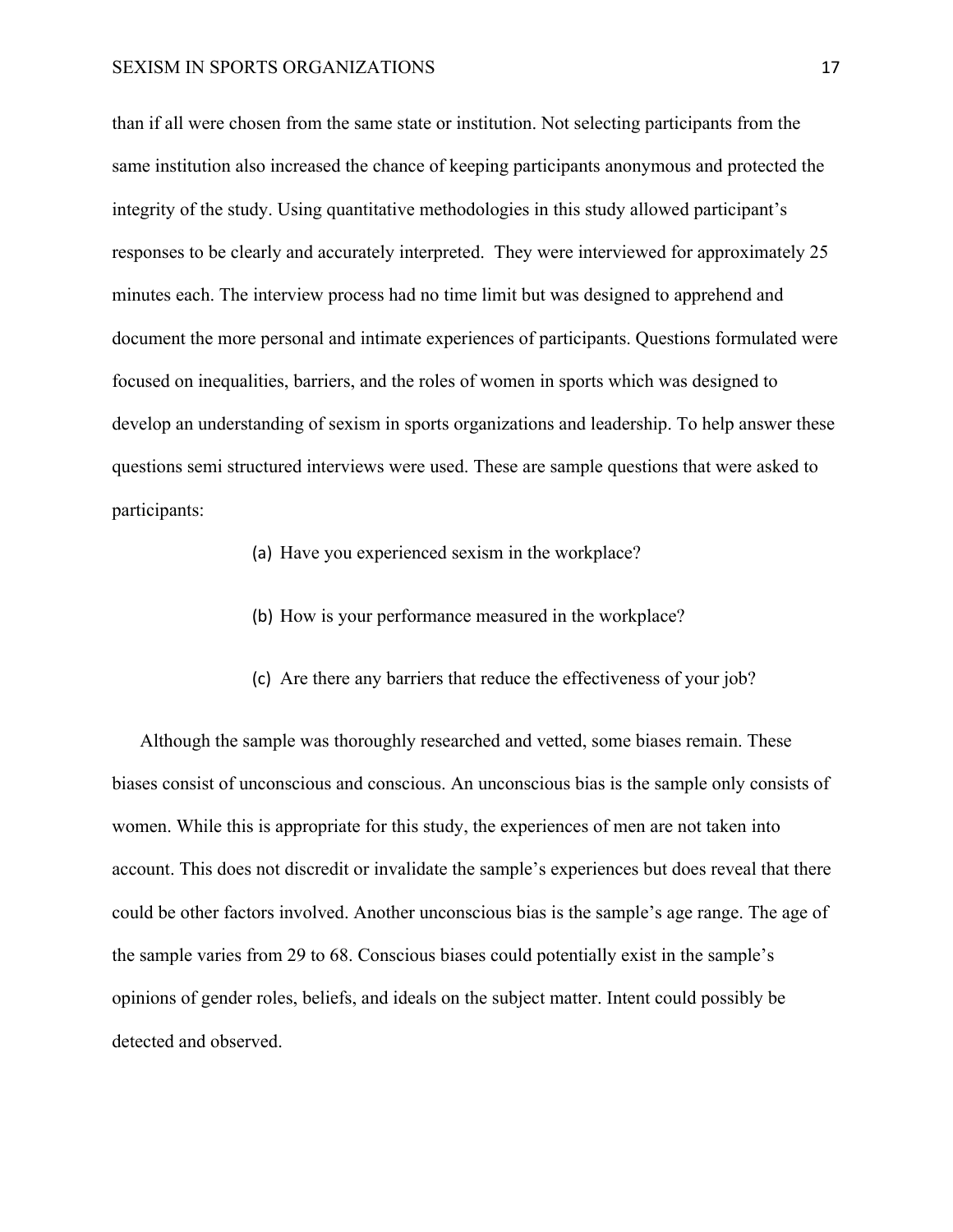#### **Analysis**

Data was analyzed using a thematic content approach. The goal of this specific method is to find patterns across the data and group themes. Because all transcripts were audio recorded, they were transcribed by the researcher. Once transcripts were analyzed, the transcripts were read line by line to ensure all evidence had been extracted from interviews. Patterns, trends, and shared experiences were annotated in each of the participant's responses. Relevant words, phrases, themes, and sections were coded. Coding in this process helped identify important patterns, concepts, differences, opinions, and processes participants shared. Data was segmented to reveal connections between categories and establish cohesiveness. All patterns and trends were categorized to create a visual of research findings.

#### **Findings**

This study revealed similarities in the thought process of participants. Thought process is defined as gendered beliefs and ideas about the effects of sex and gender in high level sports organizations. The findings of this study revealed that although participants were grateful for the opportunity to occupy their position, they admitted that there needed to be definitive and permanent changes made. The findings of this study were cross-checked with different themes and the data reflected provides descriptive and articulate information that is reliable and consistent with theories used as the basis of the studies commentary. 12 of 20 total participants were preceded by white men and participants also felt that their job security depended on their ability to maintain the same level of success as their predecessors or exceed it immediately. Some participants also found themselves pressured to use the same methods and forms of teaching and leadership as their predecessors instead of their own methods and styles of leadership to meet the standard. Eight participants reported that their previous bosses were also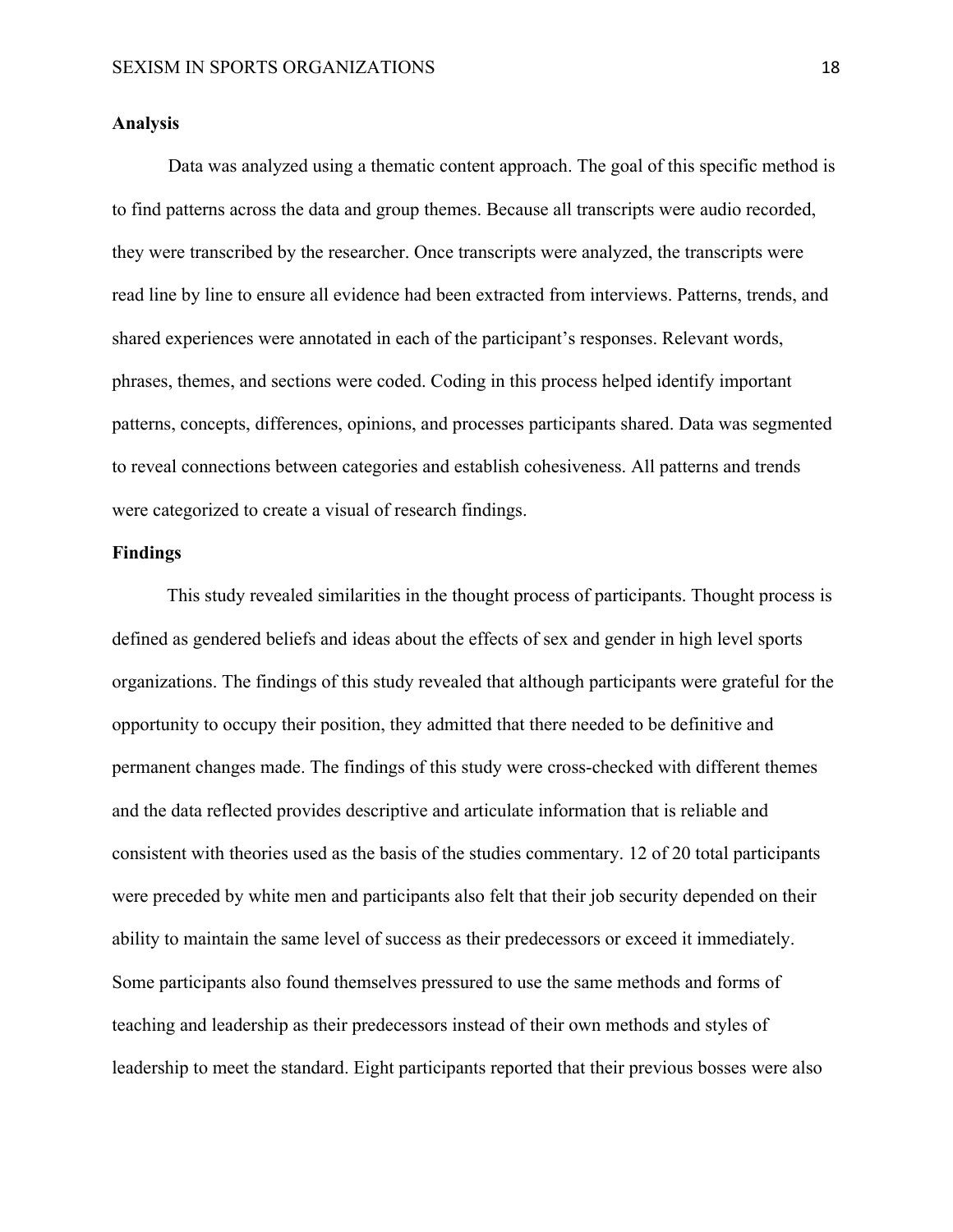female and the methods for maintaining a satisfactory performance in their occupation were also measured by their bosses' predecessors. The majority of the bosses' predecessors were males who did not fear job security.

Most participants in this study stated that leading men within their occupation and department presented challenges. This finding aligns with previous research, conducted by Darvin and Sagas (2017) that have found that same-sex preference bias does exist and are linked to concepts of leadership and masculinity. Some participants admitted that most male colleagues attached cultural constructions and preferences using gendered language to attempt to intimidate them. Participant's responses demonstrate gender norms, and document expressions of gender biases and discourse in high level sports organizations. Responses also reveal other issues that could cause inability to fulfill their duties.

#### *Experiences of Sexism in the Workplace*

The majority of the sample expressed experiences of sexism in the workplace at some point within their current position. Most attributed it to inheriting a leadership role that men had previously held and male colleagues equated gender to their inability to operate in their leadership role. Here are accounts that indicate the association of gender to ability as women in positions of leadership.

#### Mia Williams stated:

"When I arrived the first day after being publicly named Athletic Director at my current institution, I could feel the uncertainty of my male counterparts as soon as I stepped foot on my hallway. I was met with uneasy and unwelcoming jesters from a few. They pretended to either not see me, or completely ignore me. As I met with a few of them to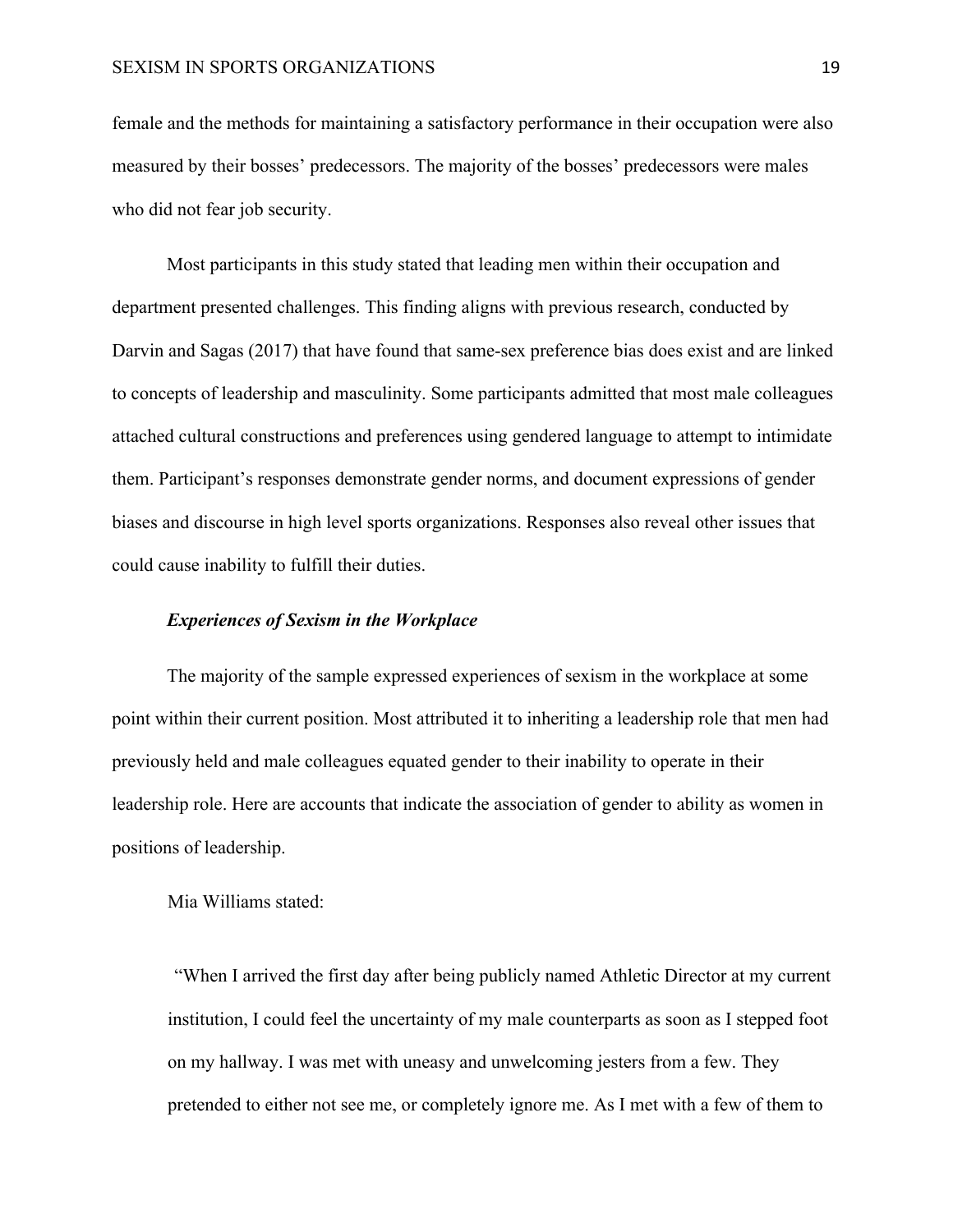start conducting day to day business, I was met with opposition as I tried to explain my methods and reasoning for completing tasks. There was one distinct statement I remember hearing most of the day by them. They stated, "[The previous Athletic Director] did not do things like this". I looked around to see if he was still there because they "reverenced" this guy so much and he was not employed anymore. As I got to acquaint myself with my male counterparts, I found that most of them were former athletes at some point in their lives. This was an interesting finding that has stuck with me throughout the duration of my time here. I have always thought of myself as one that possessed the ability to perform this job at an elite level, but my male colleagues did not see me as a fit to succeed their white male predecessor".

#### Isabella Johnson stated:

"My experiences of sexism in the workplace started long before now. I am in a male dominated profession, and I am the head strength coach at a university as a woman. I don't know if this is good or bad, but I expect there to be some resistance because of my gender. I am in my third year at this institution and most people still have no clue who I am. In a previous experience, it took me 20 minutes to get into the facilities because I had lost my key card, and no one believed that I was rightfully supposed to be entering the weight room. I feel that I have had to work twice as hard as my male peers because of my gender. I still walk into meetings, and sometimes I am mistaken for the secretary and everything but who I am. Most people admit that they genuinely did not know and meant no harm, but I think that shows the progress that needs to be made in changing gender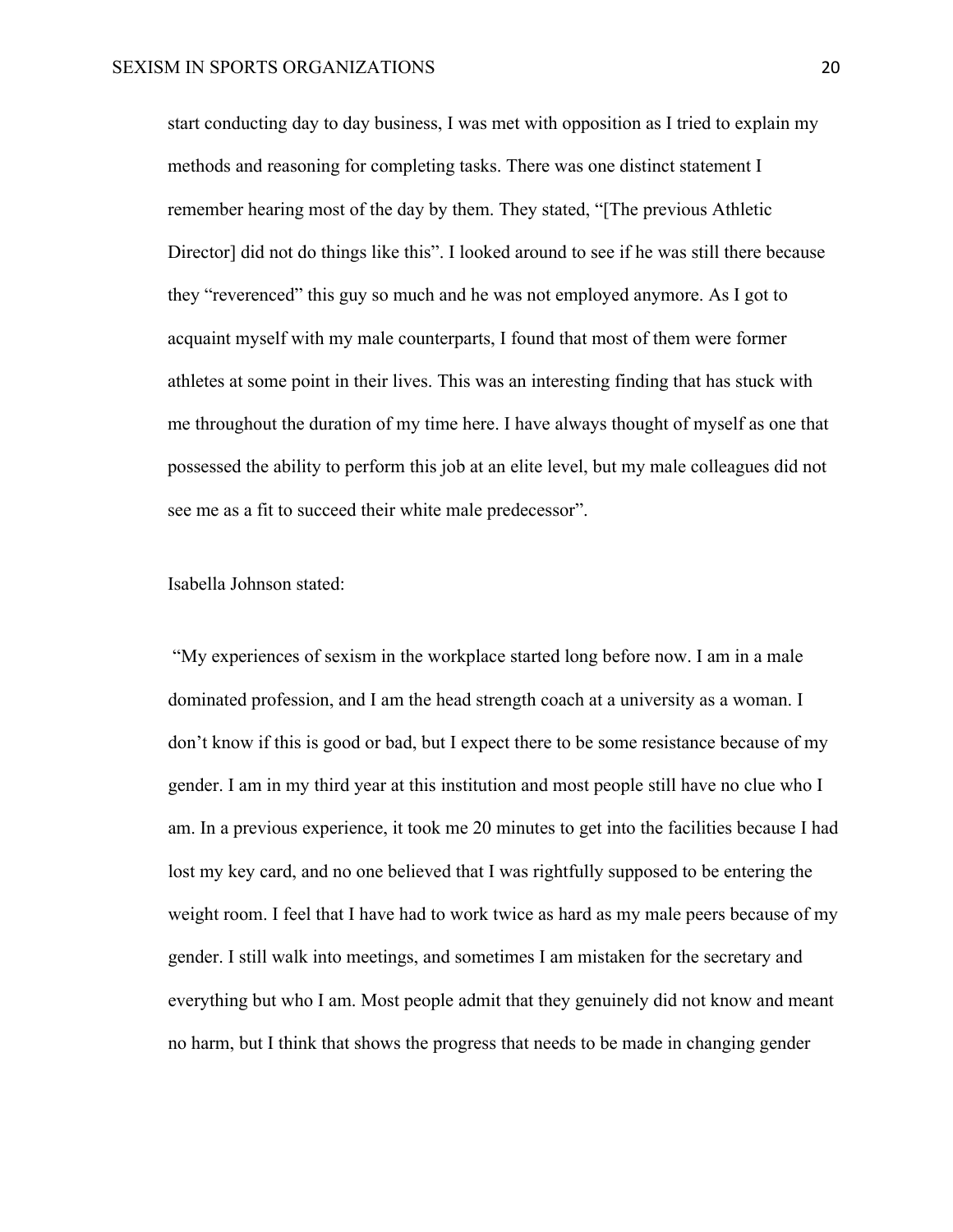biased thought process within sports and especially within high level sports organizations".

Audrey Davis stated:

"There was a period of time where I would attend regular department meetings. The first meeting I was asked to take notes and I was fine with that. I did not think anything of it because it was just the first meeting. I then began to notice a pattern as I was nominated each meeting to take notes by my male peers and I was also the only woman in the room. One meeting I declined and was never asked again. Sexism in the workplace does not have to be a huge sexist rant or an outrageous comment. I began to notice sexism in the subtle details of my daily interactions. As a woman, you are always fighting to prove your credibility and right to belong. I was made to feel less than and never good enough".

Olivia Brown stated:

"I work in an athletic department that is predominately male and it is a consistent battle. There was a golf tournament that our school was sponsoring, and duties were delegated by our male athletic director. I noticed that most of the men got to drive golf carts all day while the women were either working concessions or handling organizational duties such as prize distribution and handling money. As women, you fight so hard for a seat at the table, yet you are constantly made to feel like you do not belong. We feel like we have to work that much harder to receive the respect of our male counterparts. In some instances, it has gotten better for me, but in most cases, it is still a constant struggle".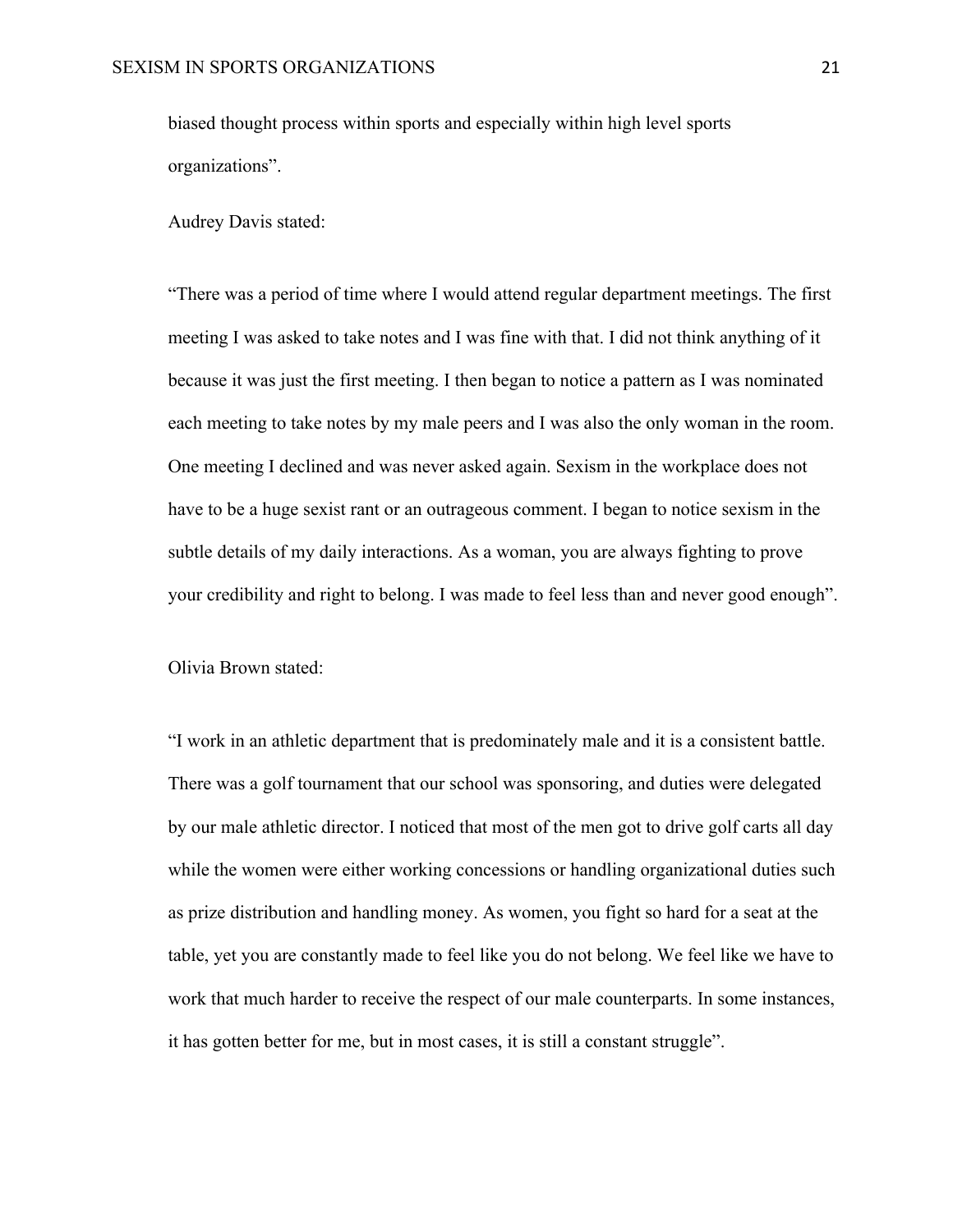Judy Miller stated:

"Girls are taught to be perfect, and guys are taught to be courageous. I feel like culture has conditioned us to think we are not good enough. I was young in my coaching career when I experienced a very blunt run-in with sexism. Me and a male colleague were having a very general conversation about a close game that we had lost the night before. He essentially said that I lost the game because as a woman, my mind was not made to think the way men do in those specific tense situations. I repeated back to him what he had said to make sure I interpreted his statement correctly, and when I confirmed, I gave him a few choice words and walked away. Men do not have to fight the same fight as women do. It can be tiring but that is the beauty of the fight. However, it is difficult when the majority, if not all, of your peers are all men".

Isabella, Audrey, Judy, and Mia's experiences document the day-to-day occurrences of sexism in the workplace of high-level sports organizations. Findings indicate that gendered language and gendered actions do correlate, and men's domination of sports and administrative roles could be linked to male privilege and ideals that cause them to question a woman's ability to perform within high-level sports organizations.

#### *Barriers and Performance Effectiveness*

According to participants, barriers to performance can begin to be indicated during the hiring process. 46% of participants experienced perception of future challenges in the hiring process. 40% of those participants attributed it to the thought process of a hiring committees, which were mostly male.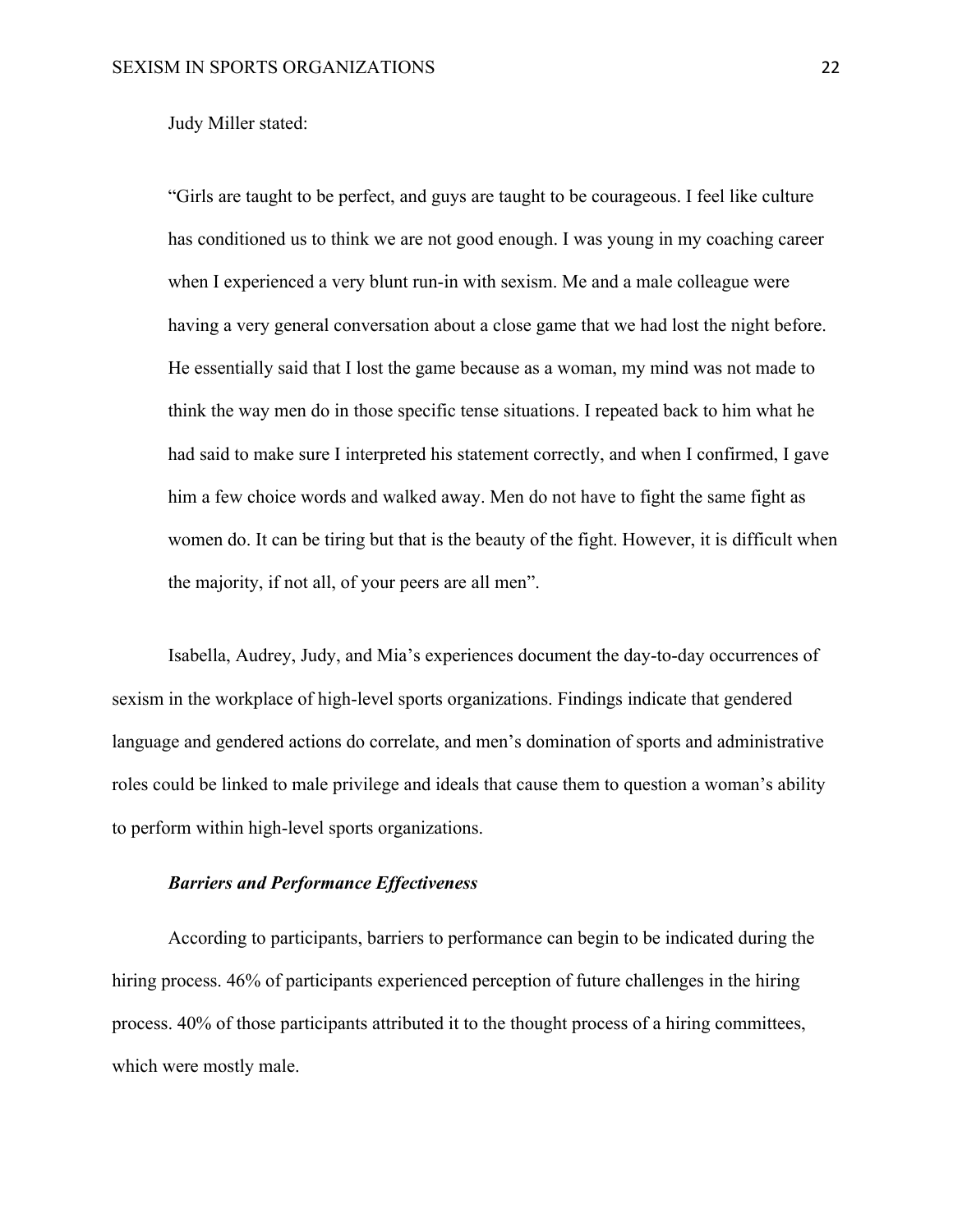#### Brianna Pearson stated:

"I have seen different hiring strategies. Some which were fair, and others biased. However, these hiring process can be a prerequisite to the atmosphere candidates will experience on a day-to-day basis. People equate men with leadership, competitiveness, aptitude, and strength. However, they negate the effectiveness a woman can have in that same position because the woman is associated with being a nurturer, gentle, and cooperative. When preconceived biases exist in our business it can make women feel the burden of being successful in their position of leadership that much more".

#### *Change of Views About Sports and Career Paths*

67% of 20 participants said experiences of sexism caused them to question their careers and the longevity of them. With limited opportunities and competing with their male counterparts, participants indicated that counting the cost of motherhood was a significant factor in questioning their career paths' longevity.

#### Hannah states:

"All colleagues should mutually respect each other. That's what develops relationships and accountability. I have long contemplated pursuing other educational opportunities for another career due to the affect my sports career has had on my children. Early mornings and late nights have affected the quality time I invest in them. At the same time, I am torn between the student-athletes whom I'd like to think of as my own children as well and the enhancement of their experiences. It's an ethical dilemma that I feel I shouldn't be faced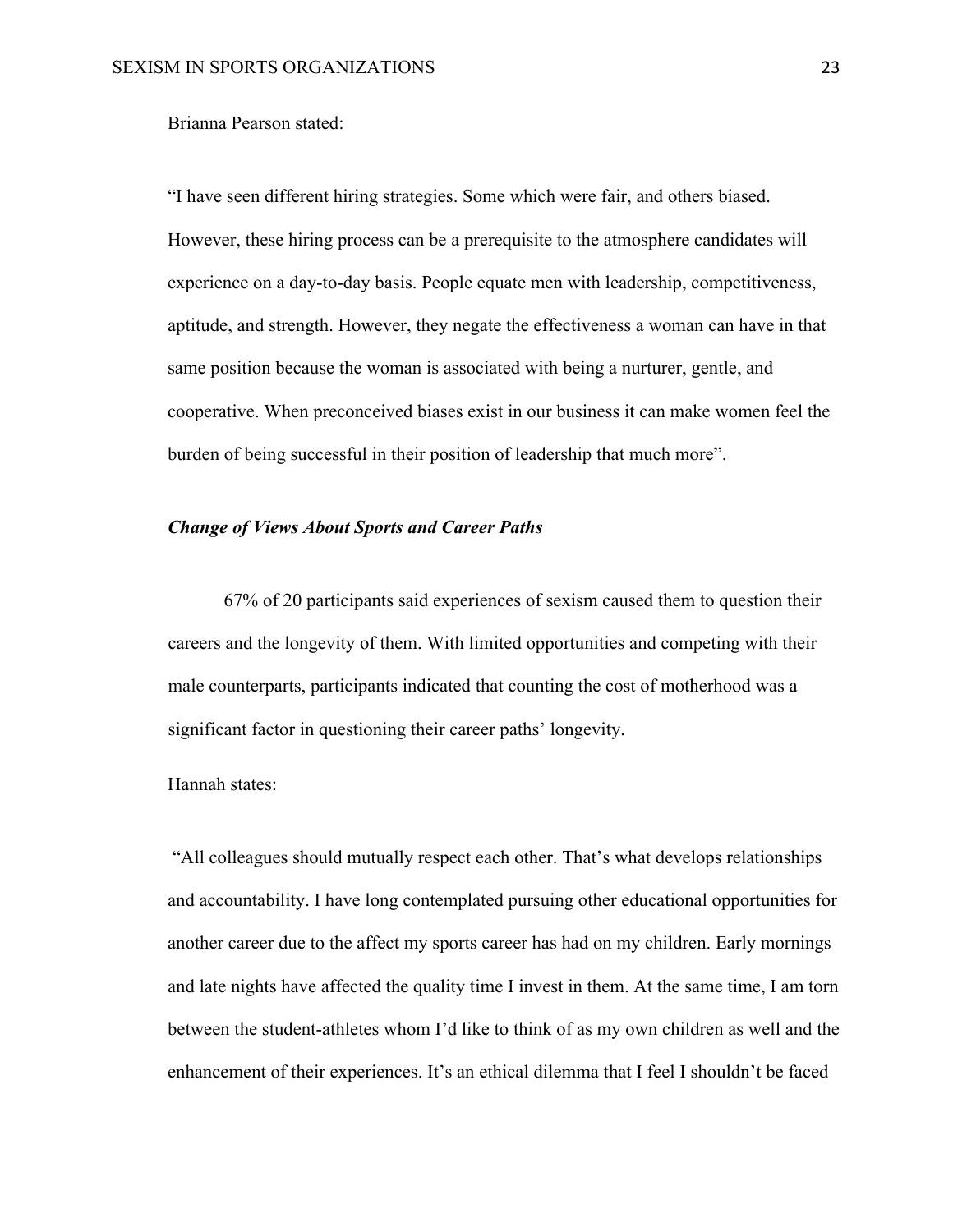with if proper process were put in place for mothers with careers in sports. The systemic support just isn't there, but I feel it should be".

#### Addison Anderson states:

"I came into the coaching profession immediately after being a student athlete. I knew coaching was what I wanted to do after playing. I will admit, I had no thoughts of becoming a wife or having kids. That's not to say I didn't want to, but it was never something I just sat around and thought about because the profession itself was already difficult enough breaking into as a single woman. I've seen both sides of sports as a single woman and as a married woman. I've seen men get jobs with way less experience than women who applied—which is what happened when I applied for my first job. I was beat by a male with less years of coaching experience than I had at the time and was also paid more than the max listed on the initial job listing. I was told that the candidate chosen fit the "tone" that administration felt the program needed at the time. My mindset at that point then was very career driven and focused on breaking through invisible barriers by being "overqualified". With me now having a family and young kids, my priority is them. My career as a coach makes that very difficult to the point where I just may take a backseat to my husband's career to be more present in their lives. I have male coworkers who kids are mostly at home with their wives while some days I juggle kids at work just to bond and spend more time with them".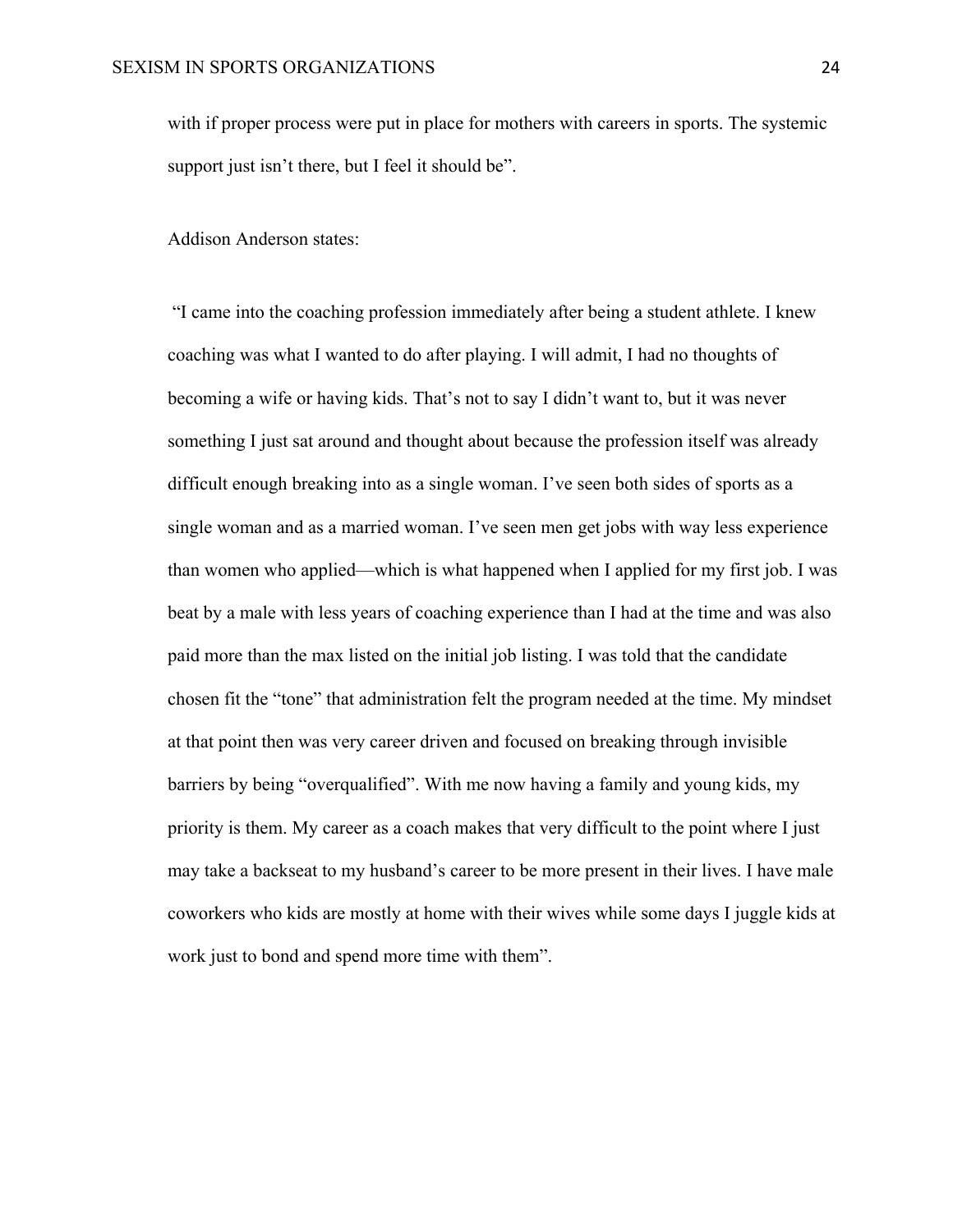Leah Welch states:

"Although my career has just started, I am already contemplating a career change due to constant sexism in my workplace. There seems to be no room for advancement where I am, and I have a young family. I often struggle thinking about the effects of my work life intersecting with home life. Every day the decision becomes clearer. My husband and I have even discussed me being a stay-at-home mom. With young children, it is important for me to be present and mentally capable to be the mother they need".

#### *Ways Sexism Can Be Lessened Within Sports Organizations*

70% of participants agreed that the way to begin eradicating sexism starts with changing cultural ideals and engendered biases. Responses varied, but there were consistencies in building relationships within departments and representation.

#### Ruby states:

"In my 25 years of being involved in sports, I have accepted change takes time and anything worth having is worth fighting for. I won't ignore the fact that there has been some change that has taken place, but institutions must continue to progress in their thought processes about women. There are biases towards women, and I've seen it with my own eyes when being a part of hiring committees for different positions within athletic departments. I think it is very vital that representation impacts sports equity for women because it is a tangible feeling that little girls can use to motivate their generation. Growing up I did not have that. [For little girls] to see someone that looks like them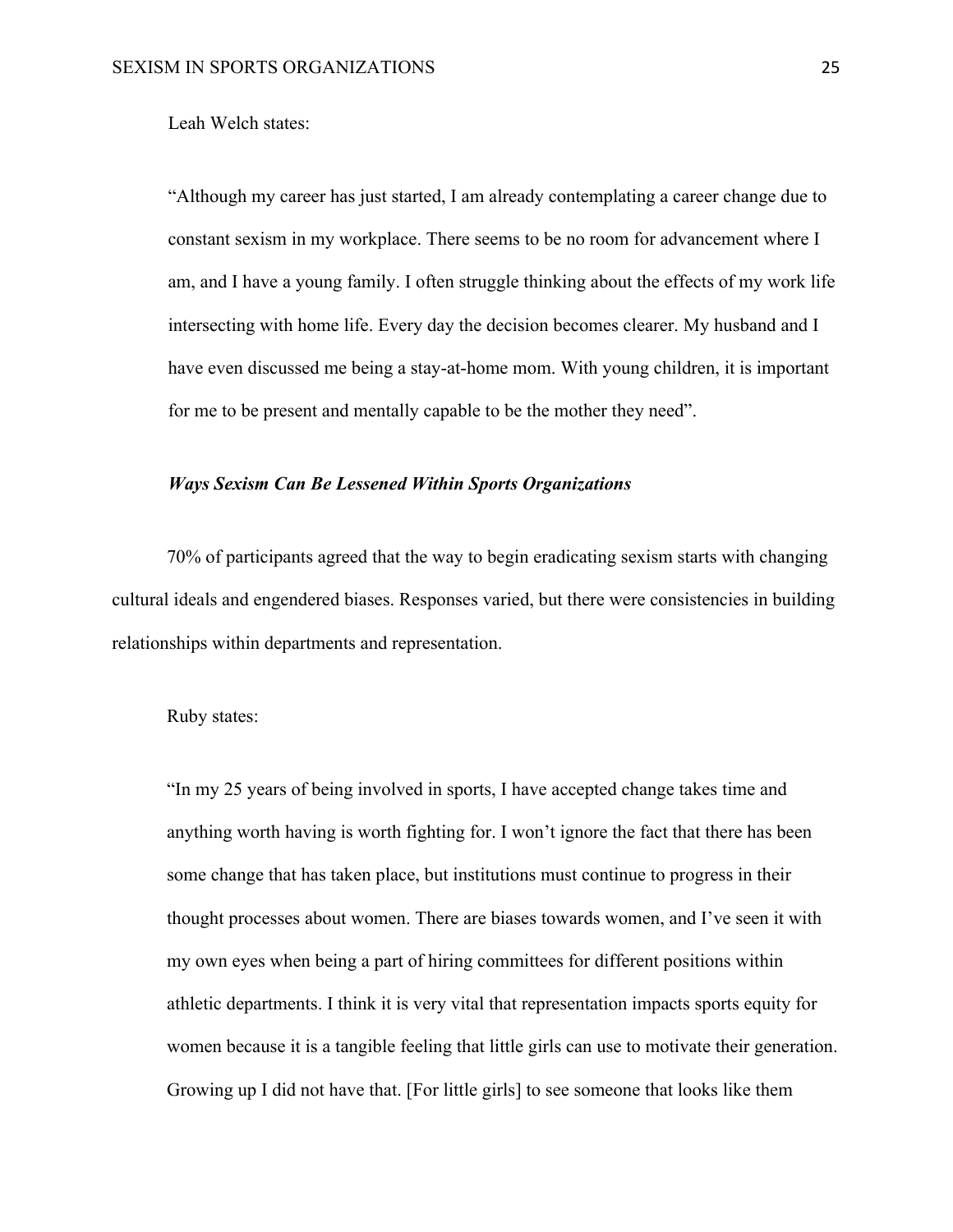speaks volumes in my opinion. I firmly believe that reversing current trends is initiated through representation. The importance of representation is key, but so are policies that foster growth and retention of women in leadership roles, which in most cases goes lacking".

Addison Anderson states:

"Society's views about the roles of women and perceptions have to change. Yes, opportunities are important, but when women do obtain the opportunities, look at what we have to juggle in order to succeed. We're already up against a system that believes women should drop careers to become caretakers for families. That's not to say we shouldn't take care of our families, but workplaces should be mindful of biases against women workplace and respect and value what we bring to the table. There has to be relationships built throughout the cultures of organizations to begin having healthy conversations about these issues of sexism."

#### **Discussion**

After collecting and examining data, there were three themes that were concurrent throughout research (see graph in Figure 1.1). Perceptions of women, work-life support, and job opportunities were areas participants consistently expressed the most concern. 61% percent of participants experiences' reflected gender stereotype and biases. Participants indicated that pay gaps, pay scales, and hiring practices were barriers experienced through at least one previous employer. Unequal pay resonated with 64% of participants. 56% of participants attributed the perception of males in the workplace higher than females. Work-life support was the theme most consistent at 72% and participants expressed the importance of creating and maintaining balance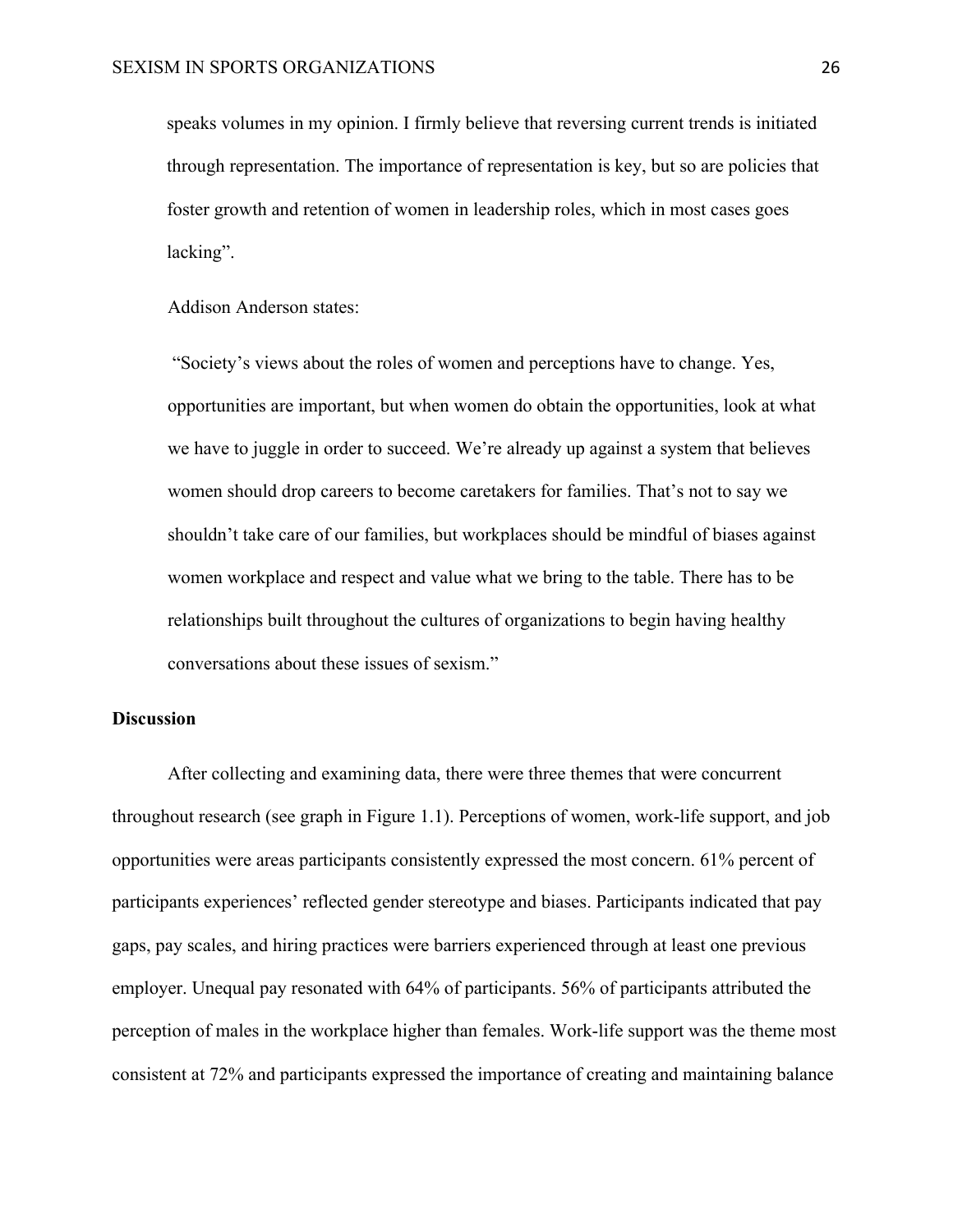#### SEXISM IN SPORTS ORGANIZATIONS 27

as an equal part of success in sports organizations. Participants felt their careers negatively impacted their family life and obligations. In addition to work conflicts, 39% of the 72% also agreed that the acknowledgment of women in sports who have successfully raised families while being involved in sports lacks greatly. 48% of participants shared experiences of hiring biases resulting in more male candidates in positions of leadership.

According to participants, policy was the base solution to eradicate sexism in sports organizations and 57% of participants indicated that systems of hiring processes designed to include a percentage of women involved in hiring decisions within their sports organizations is vital. Policy suggestions also included implementing discrimination policies that could create a clear and unbiased way for women to have a formal yet anonymous way to report inappropriate treatment in sports organizations. Another aspect of policy reform included implementing policy that encourages diversity and the progression of women, while also educating employees through training on unconscious bias. The graph (Figure 1.1) and table (Figure 2.1) on the following pages display participant themes and detail narratives that were revealed throughout the study.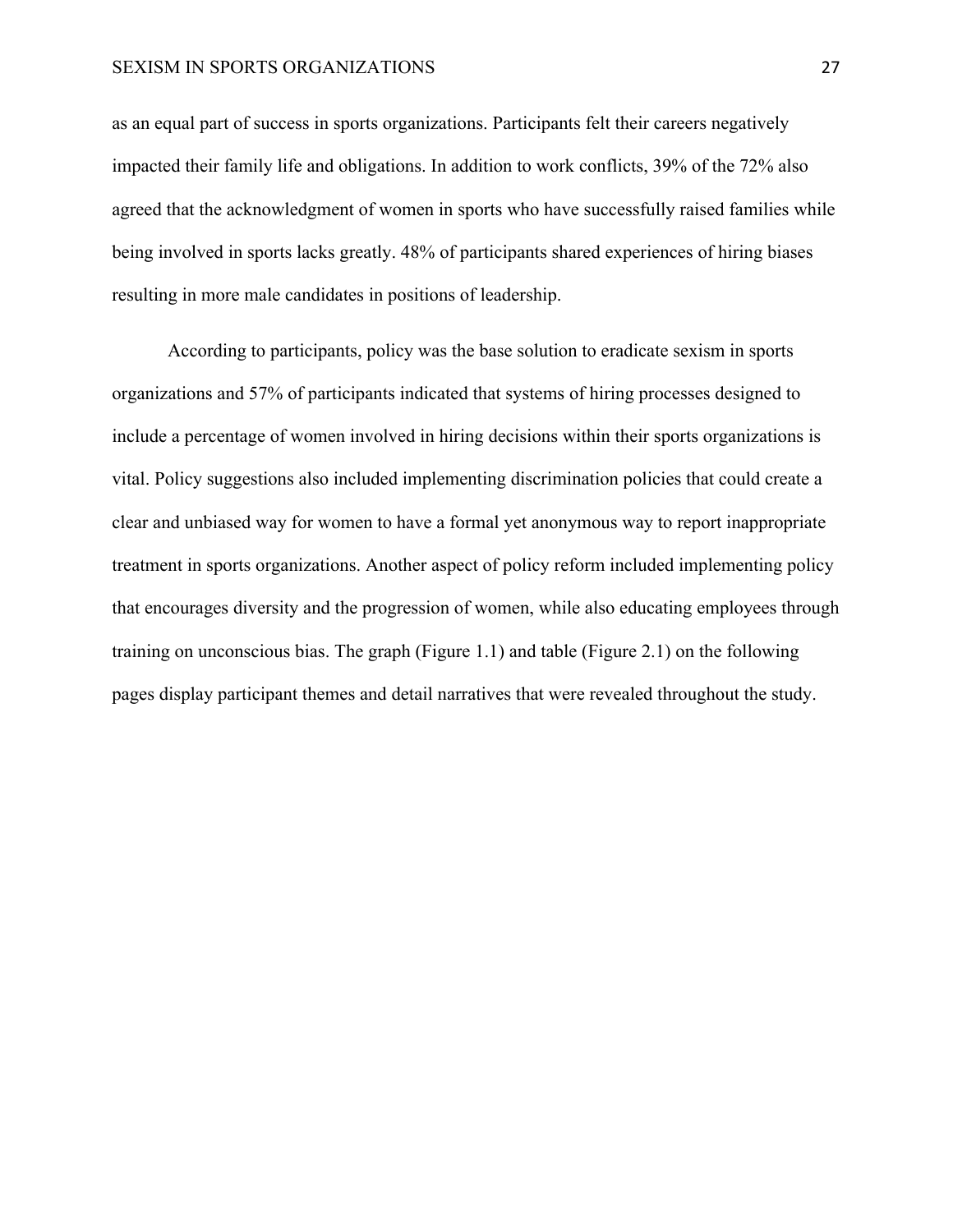



*The graph above shows patterns and themes represented in participant's responses. More women identified with work-life imbalance than any other area. However less women, identified with unfair hiring practices. One can conclude that unequal pay, and gender bias correlated with participants as a personal experience with sexism*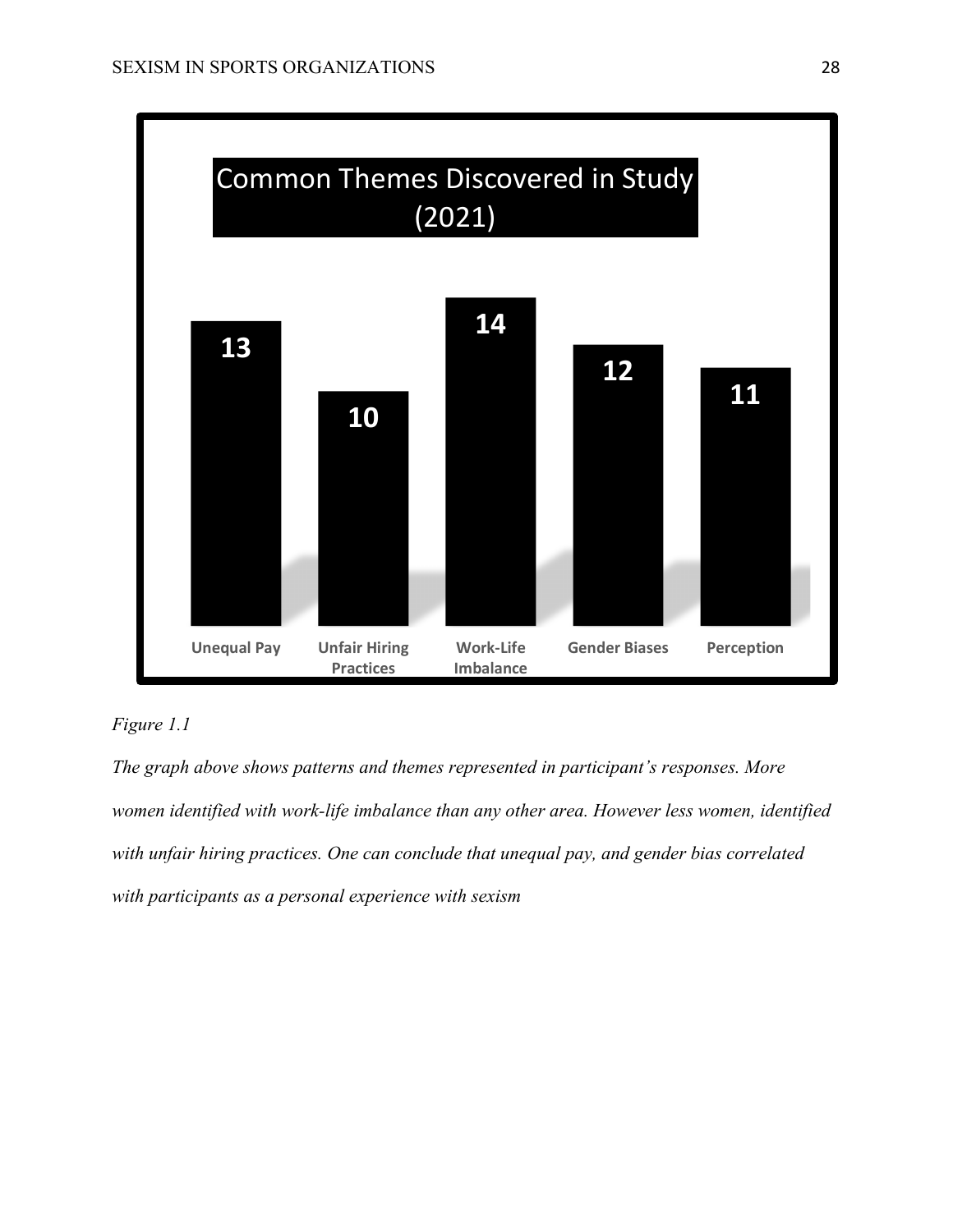| <b>THEMES:</b>                 | QUOTES:                                                                                                                                                                                                                                                                                                                                                                                                                                          |  |  |  |
|--------------------------------|--------------------------------------------------------------------------------------------------------------------------------------------------------------------------------------------------------------------------------------------------------------------------------------------------------------------------------------------------------------------------------------------------------------------------------------------------|--|--|--|
| <b>GENDERED BIAS</b>           |                                                                                                                                                                                                                                                                                                                                                                                                                                                  |  |  |  |
|                                | "job performance was always evaluated more often than my peers"                                                                                                                                                                                                                                                                                                                                                                                  |  |  |  |
| Higher standard                | "One time I applied for a job as an assistant coach of a male basketball<br>team. I did not get the job because I was told that they did not think the<br>university was ready for an applicant like me"                                                                                                                                                                                                                                         |  |  |  |
| Low expectation                | "I was not promoted even though I was next in succession because it<br>was assumed by my superior that it would take away from my time at<br>home"                                                                                                                                                                                                                                                                                               |  |  |  |
|                                | "when I finished the workload faster than normal, it was stated by a<br>colleague that I worked fast for a woman"                                                                                                                                                                                                                                                                                                                                |  |  |  |
| <b>UNFAIR HIRING PRACTICES</b> |                                                                                                                                                                                                                                                                                                                                                                                                                                                  |  |  |  |
| Race                           | "While at a different organization I was a part of the hiring process of a<br>candidate. The candidate's interviews were casual and unstructured.<br>That candidate was hired off of their resume. As a black woman who<br>was way more qualified on paper than this candidate, I realized it was<br>time for me to move elsewhere I would be appreciated and paid more as<br>well"                                                              |  |  |  |
|                                | "I found out through a friend that my interview process involved more<br>protocol and procedures than the other candidates after I was turned<br>down"                                                                                                                                                                                                                                                                                           |  |  |  |
| Procedures                     | "I was required to complete and present more paperwork and portfolios<br>at a job interview who's department consisted of predominately male<br>administration"                                                                                                                                                                                                                                                                                  |  |  |  |
|                                | "As an assistant coach, the head coach left because of health issues in<br>the middle of the season. We had a winning record, and I was made<br>interim head coach. When the season concluded and it came time to hire<br>permanent coach, I was not selected even though I had maintained the<br>standard and success of the previous coach. During my interview I was<br>asked if I was told I was not the fit the department was looking for" |  |  |  |
| <b>UNEQUAL PAY</b>             |                                                                                                                                                                                                                                                                                                                                                                                                                                                  |  |  |  |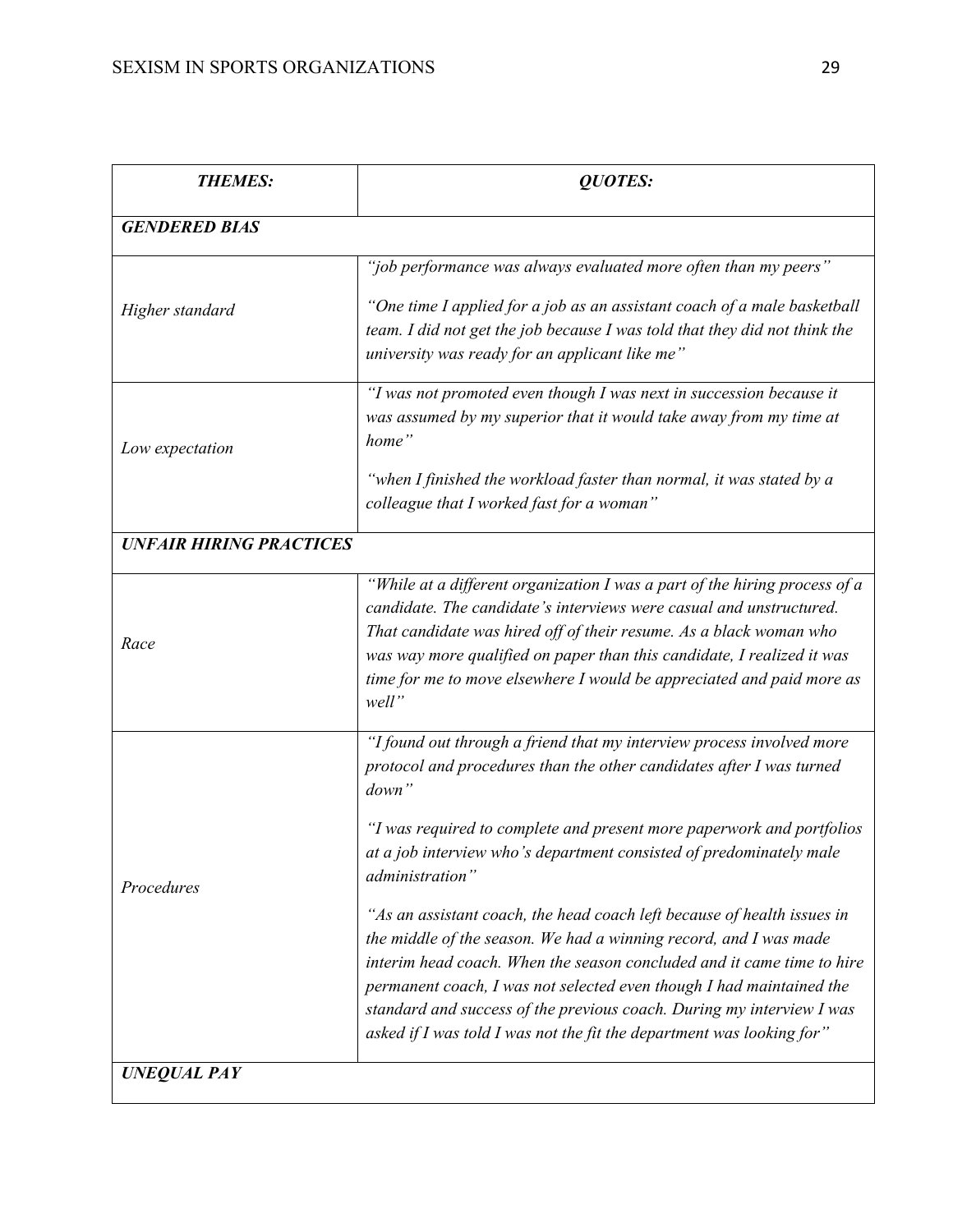| More work less pay                 | "People that work other athletic events at my small school are paid a<br>stipend. I did the same work they did and received nothing but a thank<br>you and a pat on the back. When confronted, administration said they<br>did have it in the budget"                                                                                                                                                                                                                                                                                                                                                               |  |  |
|------------------------------------|---------------------------------------------------------------------------------------------------------------------------------------------------------------------------------------------------------------------------------------------------------------------------------------------------------------------------------------------------------------------------------------------------------------------------------------------------------------------------------------------------------------------------------------------------------------------------------------------------------------------|--|--|
| Lower pay than male<br>counterpart | "I was given a smaller percentage of raise than the other coaches on<br>staff who were men and had less wins than I did. When I questioned this,<br>I was told that I should win more games"<br>"It was later revealed to me that my salary was way less than males<br>within the department who had started at that same position and held<br>the same degree level as me"                                                                                                                                                                                                                                         |  |  |
| <b>WORKLIFE IMBALANCE</b>          |                                                                                                                                                                                                                                                                                                                                                                                                                                                                                                                                                                                                                     |  |  |
| Childcare challenges               | "There was a specific time where meetings were scheduled, and I did<br>not know about them. I was not placed in the email. I informed my<br>bosses that I had to bring my child to the meeting since I would be<br>picking her up from school at that time. To my surprise, I was told no on<br>all three occasions this occurred"                                                                                                                                                                                                                                                                                  |  |  |
| Working afterhours                 | "At my job, I have always been held to a higher than my male<br>counterparts. I end up having a heavier workload than others to<br>maintain that standard. I end up on most days taking work home. This<br>takes time away from my family and other life desires"<br>"I often end up being chosen to volunteer when other colleagues were<br>not. Duties included working after hours to maintain other athlete<br>organizations outside of the sport I am already coach. I was told that I<br>had the most organizational skills in my department. Checks out that I<br>am a woman, and my counterparts are males" |  |  |
| PERCEPTION (CULTURAL NORMS)        |                                                                                                                                                                                                                                                                                                                                                                                                                                                                                                                                                                                                                     |  |  |
| Expectations of women              | "I was told by a male colleague that I would have a hard time leading a<br>male dominated department because I was too soft"<br>"I was always mistaking for the secretary instead of the head strength<br>and conditioning coach for the first 5 months at my job. Because I am in<br>charge of the male team here, biases within my particular sports<br>organization still remain because of the perception of what women<br>should be"                                                                                                                                                                           |  |  |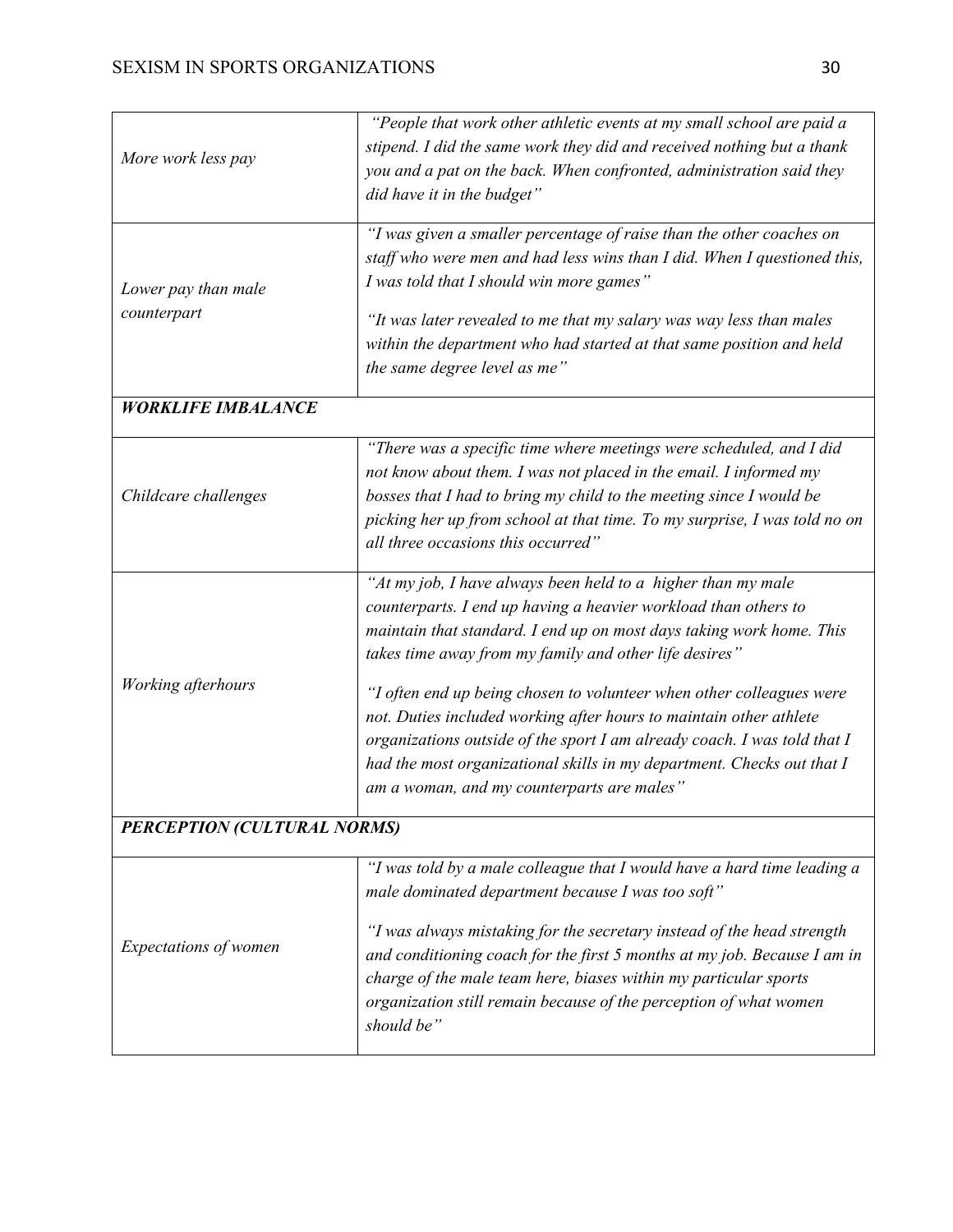|                                         | "My first day as athletic director was challenging because of the<br>expectations of other males. They constantly and openly compared<br>methods to my predecessor who was a white male"                                                                                                                                                |
|-----------------------------------------|-----------------------------------------------------------------------------------------------------------------------------------------------------------------------------------------------------------------------------------------------------------------------------------------------------------------------------------------|
| Expectations of women<br>workplace role | "There are only two females in our entire athletic department. We were<br>both chosen to oversee our department's version of a soup kitchen as a<br>community service effort three years in a row. The joke was made that<br>our "skills" and "familiarity" with "handling food in the kitchen" was<br>very valuable to the department" |

#### *Figure 2.1*

*This table shows the detailed relationship in participant responses by category. Responses give an in depth look at categories previously listed in the graph (Figure 1.1) above.* 

#### **Conclusions**

This study was composed to provide a deeper view into sexism within high-level sports organizations. In the sports profession, leadership roles are focused on performances of both the athletes and administration. Findings of this study indicate there are various barriers perceived by women in positions of leadership. This was also a common theme in previous studies, although examined across different divisions collegiately and professionally. The sample in this study felt gender bias, work-life support, and job opportunities are all perceived issues of women in leadership roles in sports organizations. The study concludes from the sample that women looking to break into the industry on any level should be mindful of perceived inequalities women may experience in high level sports organizations. Findings in this study indicate that 78% of participants believed that a form of policy or policies that support work-life balance, dismantle gender bias, and increase opportunity through representation, are necessary to begin to see significant changes for women in positions of leadership. Similar to previous research, this study contributes to ongoing research and the unfair treatment in male dominated industries. It also relates to current research studies that analyze women's rights and inequalities. This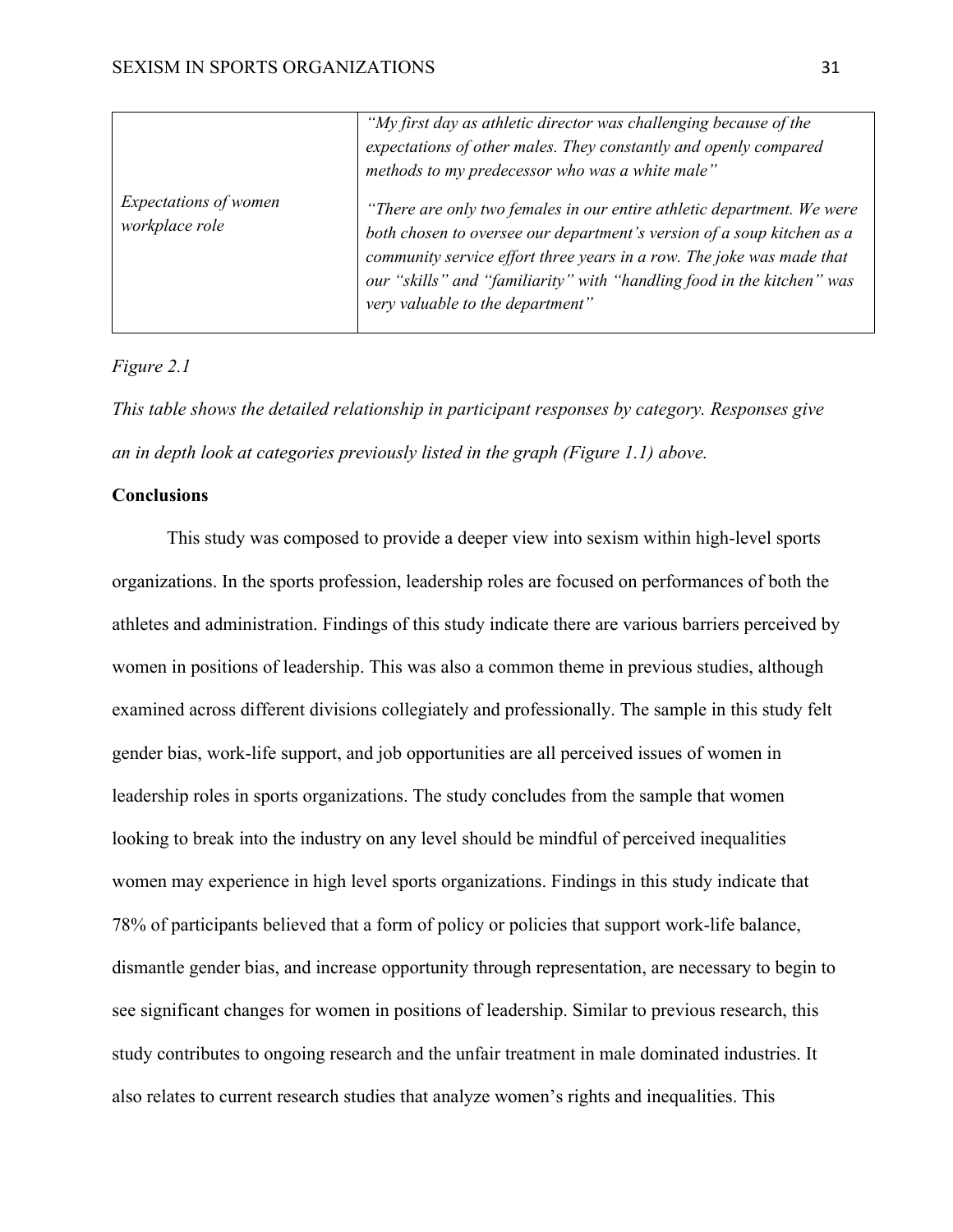#### SEXISM IN SPORTS ORGANIZATIONS 32

research indicates that inclusive environments can be attributed to employee satisfaction and better financial performance, just as Dixon and Hartzell's (2019) study indicates. It also proves Hindman and Walker's study that revealed difficulties in retaining and advancing women towards leadership roles. Participants indicated that their experiences in sports leadership have provoked thought processes of pursuing other careers. In similarity, Sabrina Reed's previous study revealed that the stress of work life imbalance and family conflict can be the deciding factor for women in sports leadership leaving the profession. This study did reveal connections between gendered expectations and work life imbalances. It indicated that the perception of women in the hiring process can affect whether women obtain leadership roles within sports organizations and result in declaring a potential candidate unfit.

Although this study was detailed in collecting data and sharing participant's experiences, there are limitations. Limitations include memory reliance of participants and recollection as well as the sole viewpoints of women. Only using women as participants in this study excludes the experiences of men and their accounts of sexism that occur within these institutions and organizations. Another limitation of this study is the decision to not review the policies of the participant's organizations. By not reviewing institutional and organizational policies, researchers may not be able to grasp the full picture of sexism in these areas. Allowing this study to be conducted solely on participants' experiences, could result skewed viewpoints injected into the research. Research also does not indicate that examination of sexual orientation and race. These areas and constructs could possibly validate and complete the research even more. Further intersectional<sup>2</sup> research is needed to develop a much larger understanding of sexism in

 $2$  Intersectionality- the complex, cumulative way in which the effects of multiple forms of discrimination (such as racism, sexism, and classism) combine, overlap, or intersect especially in the experiences of marginalized individuals or groups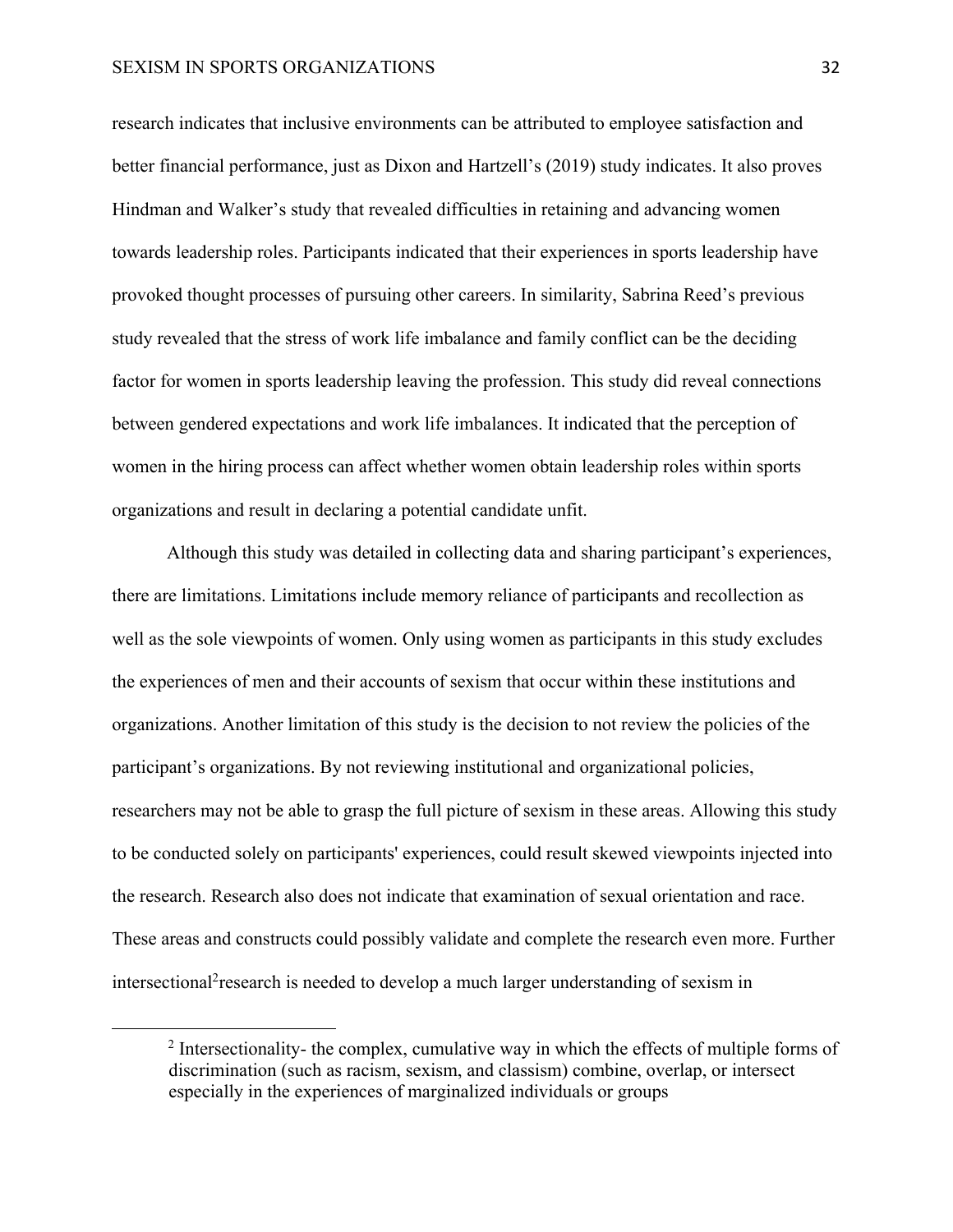#### SEXISM IN SPORTS ORGANIZATIONS 33

professional sports organizations. Intersectionality studies would also validate the experiences of women who navigate workplace issues from multiple perspectives. If further research continues to reveal perceived sexism regarding women's ability to lead in high level sports organizations, attitudes will remain the same. In order to battle institutionalized discrimination against women, systemic changes must occur, that result in the creation of proactive polices driven by protecting the rights of women.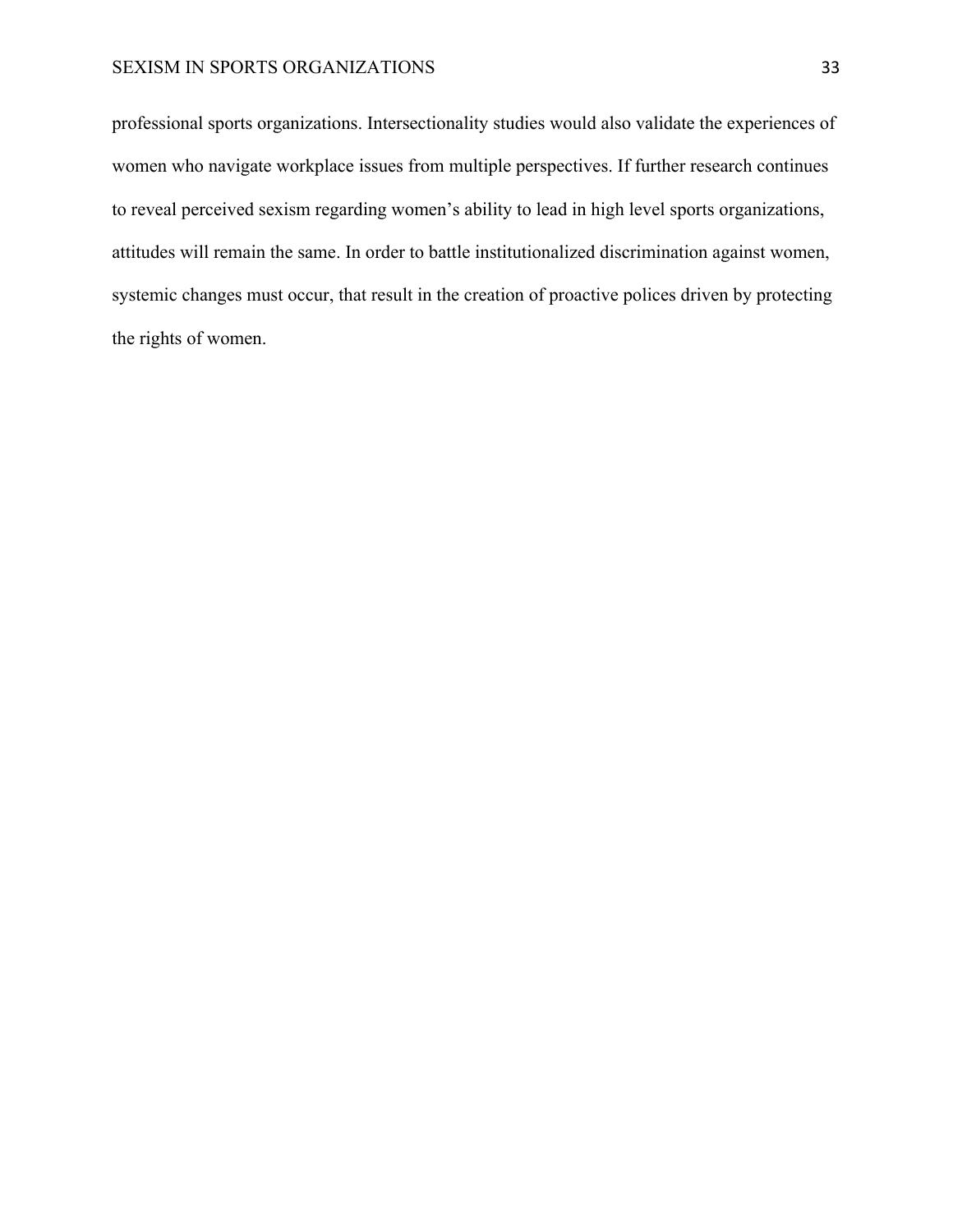#### **Appendix A**

This appendix is used to provide the reader with an understanding of the protocol, research

questions, and methodologies used in the interview process.

## **Selected Sample Interview Protocol**

| ** name will be changed in study for confidentiality purposes** |
|-----------------------------------------------------------------|
|                                                                 |
| Topics Discussed:                                               |
| A: Demographics (no specific questions)                         |
| <b>B: Interview Background</b>                                  |
| C: Sexism in Sports                                             |
| D: Performance Measurements                                     |
| E: Barriers within Organization                                 |
| F: Effectiveness of Job                                         |
| Other Topics Discussed: 2008. [2016] Chern Topics Discussed:    |
| Documents Obtained:                                             |
| Post Interview Comments:                                        |

## **Introductory Protocol**

*Good (morning/afternoon). My name is \_\_\_\_\_\_\_\_\_\_\_. You were contacted via email about a research study on sexism in high level sports organizations. You agreed to be a part of the*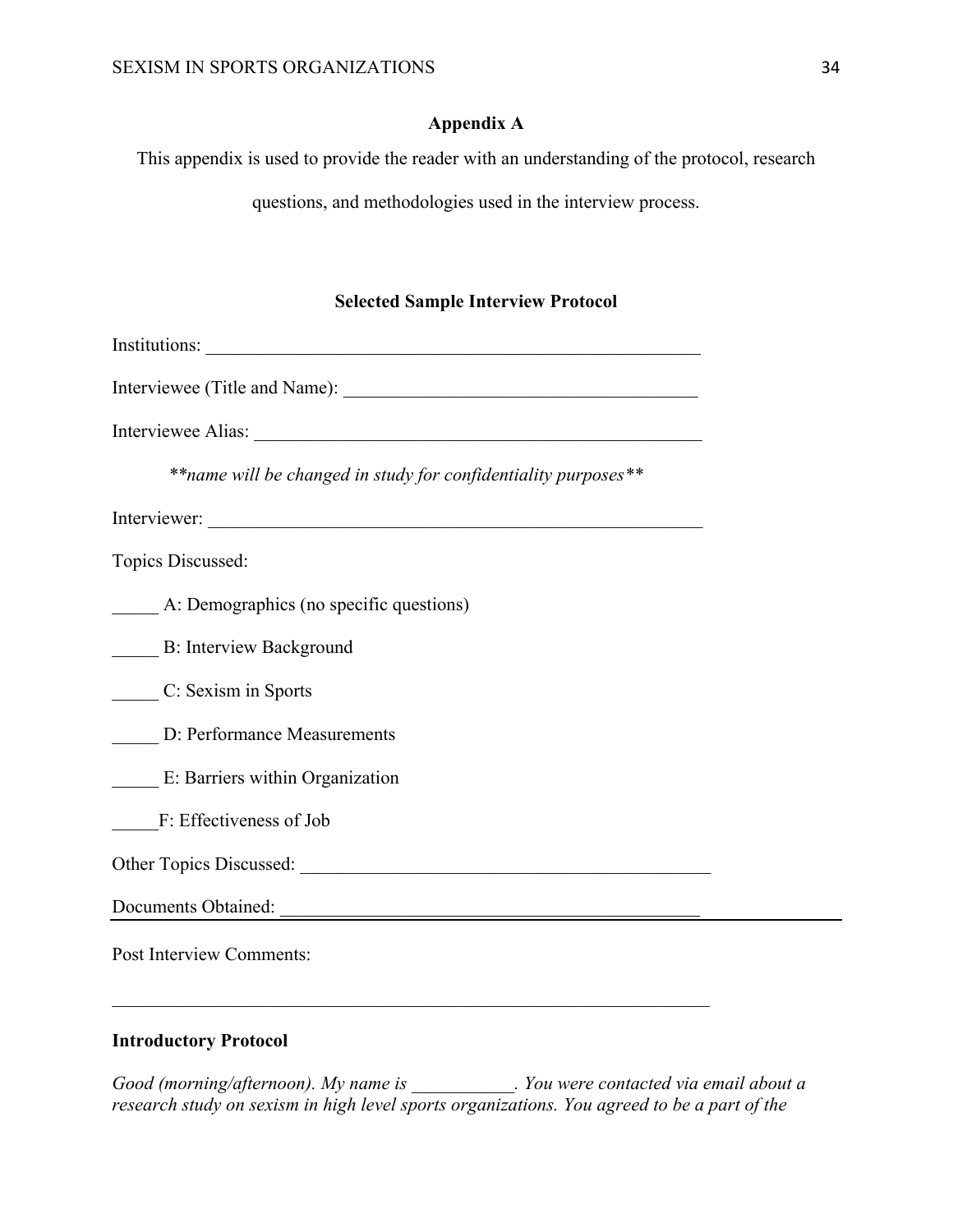*sample and understand that your responses are being documented for research purposes. I have also given you the assurance that your identity will be confidential as I do understand the nature of this study and repercussions of that confidential information being revealed. Your participation in this study is completely voluntary and you may stop at any time or choose not to answer a question. Thank you for your participation in this study\_\_\_\_\_\_\_\_\_\_\_\_\_ (interviewee name).* 

*This interview is open-ended and has no time limit. However, the interviewer respects the time of the interviewee and will strive to stay within a reasonable timeframe. This reasonable time frame is defined as 20 minutes and could continue or be cut short by the interviewee. Flow of conversation is necessary to retrieve appropriate data for this study as it is geared towards the shared experiences of the interviewee.* 

## **Introduction**

Because you meet the requirements of the study, you have been selected to participate to provide insight into the experiences of women in high level sports organizations. This study focuses on sharing and interpreting the experiences of women who work in high level sports organizations to reveal if sexism exists and to what extent if so. Again, this is only intended for research purposes and your identity will not be revealed.

## **A. Demographics (no specific questions; confirm researched bios from online)**

## **B. Interviewee Background**

- How long have you held this position?
- How long have you been a part of this organization?

Background of Interviewee: \_\_\_\_\_\_\_\_\_\_\_\_\_\_\_\_\_\_\_\_\_\_\_\_\_\_\_\_\_\_\_\_\_\_\_\_\_\_\_\_\_\_\_\_

What is your highest degree?

- Briefly describe your role in relation to this study.
- What do your duties involve?
- How did you get involved with sports?

#### **C. Sexism in Sports**

- Have you experienced sexism in your sports? Why or why not?
- What solutions would you recommend to eradicate sexism for women in sports leadership.
- Do you think the hiring process plays a role in sexism? Why or why not?
- Are you involved in the process of creating change in your sports organization?

#### **D. Performance Measurements**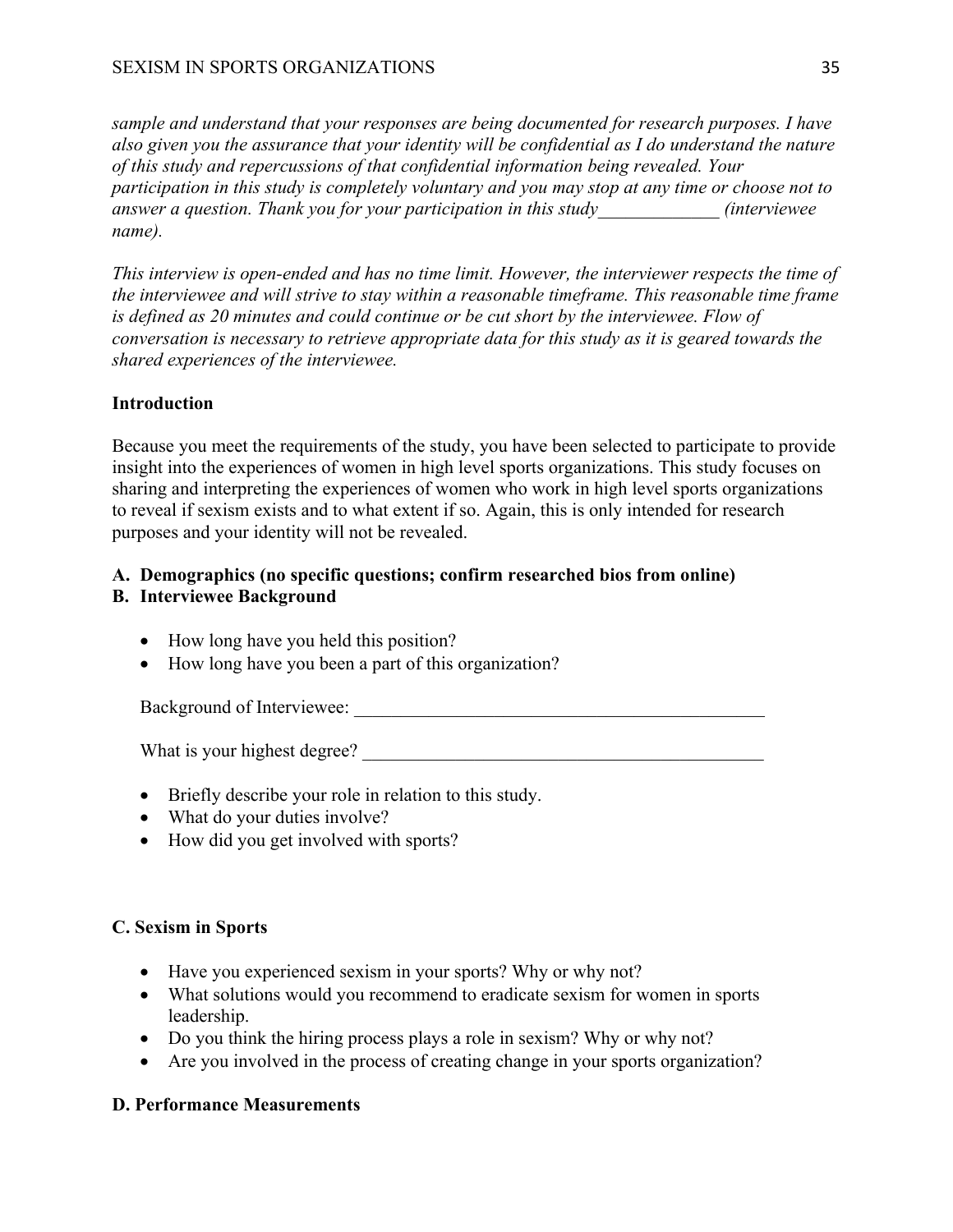- Who assess your job performance?
- How is this assessed?
- What standard is it measured to and why?
- How is the standard created?

#### **E. Barriers within the Organization**

- Does change need to take place in regard to sexism in your organization?
- Do women in your organization face challenges creating change?
- What characteristics do you associate with your leadership position, if any?
- Are opportunities for women in sports leadership being expanded?
- To what extent are opportunities being maximized?

#### F. Effectiveness of Job

- Are there any barriers that reduce the effectiveness of your job?
- If so, what can be done to eliminate them?

Post Interview Comments and/or Observations: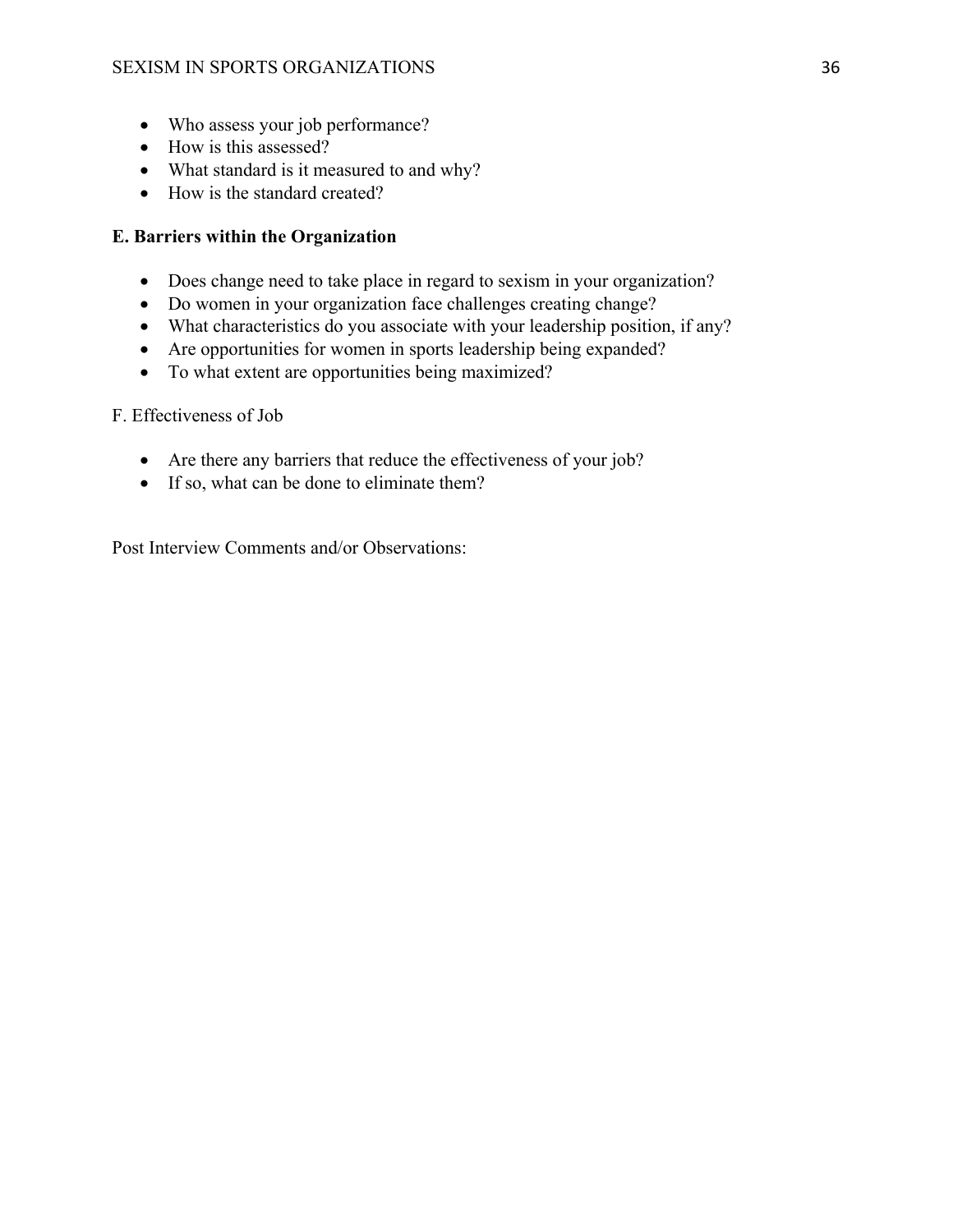## **Appendix B**

This appendix is a reference for the reader that details the sample's race, ethnicity, degree level, occupation, and sport. As detailed in Appendix A, aliases were used to protect the identity of the sample. At the bottom of the appendix is a key to define race and ethnicity within the chart.

## **Table 1:**

| <b>Alias</b>         | <b>Sex</b>                | Race &<br><b>Ethnicity</b> | <b>Degree</b><br>Level | Occupation                            | <b>Sport</b>                 |
|----------------------|---------------------------|----------------------------|------------------------|---------------------------------------|------------------------------|
| Judy, Miller         | $\boldsymbol{\mathrm{F}}$ | AF-AM                      | <b>Masters</b>         | Head Coach                            | Women's<br>basketball        |
| Vanessa, Carter      | $\overline{F}$            | AF-AM                      | <b>Masters</b>         | Head Coach                            | Women's Golf                 |
| Olivia, Brown        | $\mathbf F$               | $AF-AM$                    | <b>Bachelors</b>       | <b>Assistant Coach</b>                | Women's<br>basketball        |
| Isabella, Johnson    | $\overline{F}$            | WH-AM                      | <b>Masters</b>         | Head Strength Coach                   | Men's basketball             |
| Mia, Williams        | ${\bf F}$                 | $AF-AM$                    | Masters                | <b>Athletic Director</b>              | University                   |
| Ella, Smith          | ${\bf F}$                 | WH-AM                      | <b>Masters</b>         | Academic Advisor                      | Softball                     |
| Evelyn, Jones        | $\overline{F}$            | WH-AM                      | <b>Masters</b>         | <b>Assistant Athletic</b><br>Director | University                   |
| Brianna, Pearson     | $\overline{F}$            | WH-AM                      | Masters                | <b>Athletic Director</b>              | University                   |
| Hannah, Camp         | $\overline{F}$            | WH-AM                      | <b>Masters</b>         | <b>Compliance Coordinator</b>         | Baseball                     |
| Charlotte,<br>Webber | F                         | AF-AM                      | <b>Bachelors</b>       | Academic Advisor                      | Women's Tennis               |
| Madison, Miller      | F                         | AF-AM                      | <b>Masters</b>         | Academic Advisor                      | University                   |
| Sofia, English       | $\overline{F}$            | WH-AM                      | <b>Masters</b>         | Head Coach                            | Women's<br><b>Basketball</b> |
| Leah, Welch          | ${\bf F}$                 | WH-AM                      | <b>Masters</b>         | <b>Assistant Coach</b>                | Women's<br><b>Basketball</b> |
| Addison,<br>Anderson | $\overline{F}$            | WH-AM                      | <b>Bachelors</b>       | Head Coach                            | Women's<br><b>Basketball</b> |
| Audrey, Davis        | ${\bf F}$                 | AF-AM                      | <b>Bachelors</b>       | <b>Assistant Athletic</b><br>Trainer  | All Sports                   |
| Maya, Thomas         | $\mathbf F$               | AF-AM                      | <b>Masters</b>         | <b>Assistant Athletic</b><br>Trainer  | All Sports                   |
| Skylar, Martin       | F                         | AF-AM                      | <b>Masters</b>         | <b>Assistant Coach</b>                | Softball                     |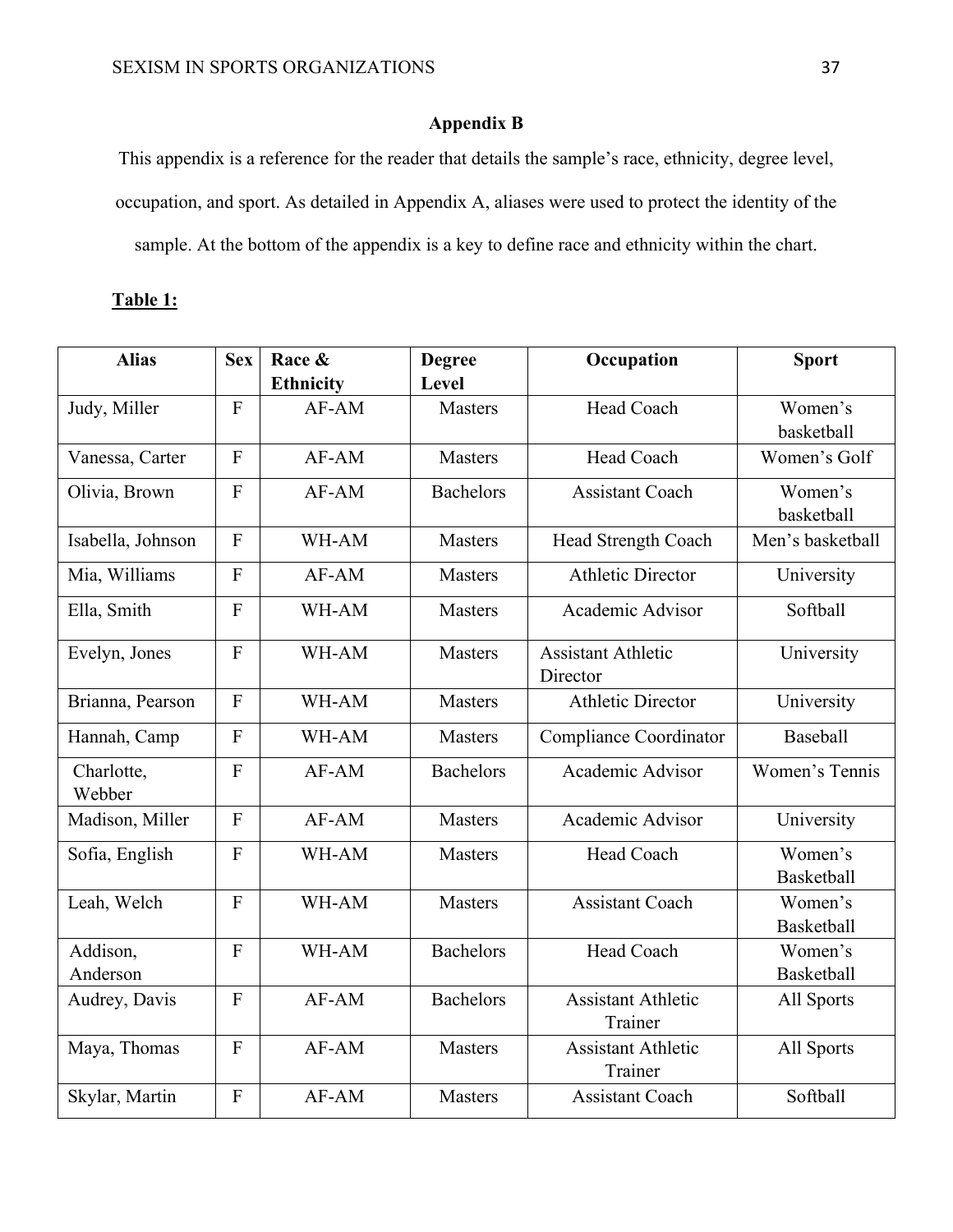| Savannah, Collins | E  | $AF-AM$ | <b>Masters</b>   | <b>Assistant Coach</b>   | Volleyball |
|-------------------|----|---------|------------------|--------------------------|------------|
| Anna, Lee         | F  | AF-AM   | <b>Bachelors</b> | <b>Assistant Coach</b>   | Volleyball |
| Ruby, Scott       | F. | WH-AM   | Doctorates       | <b>Athletic Director</b> | University |

\*AF-AM=African American, WH-AM=White American, F=Female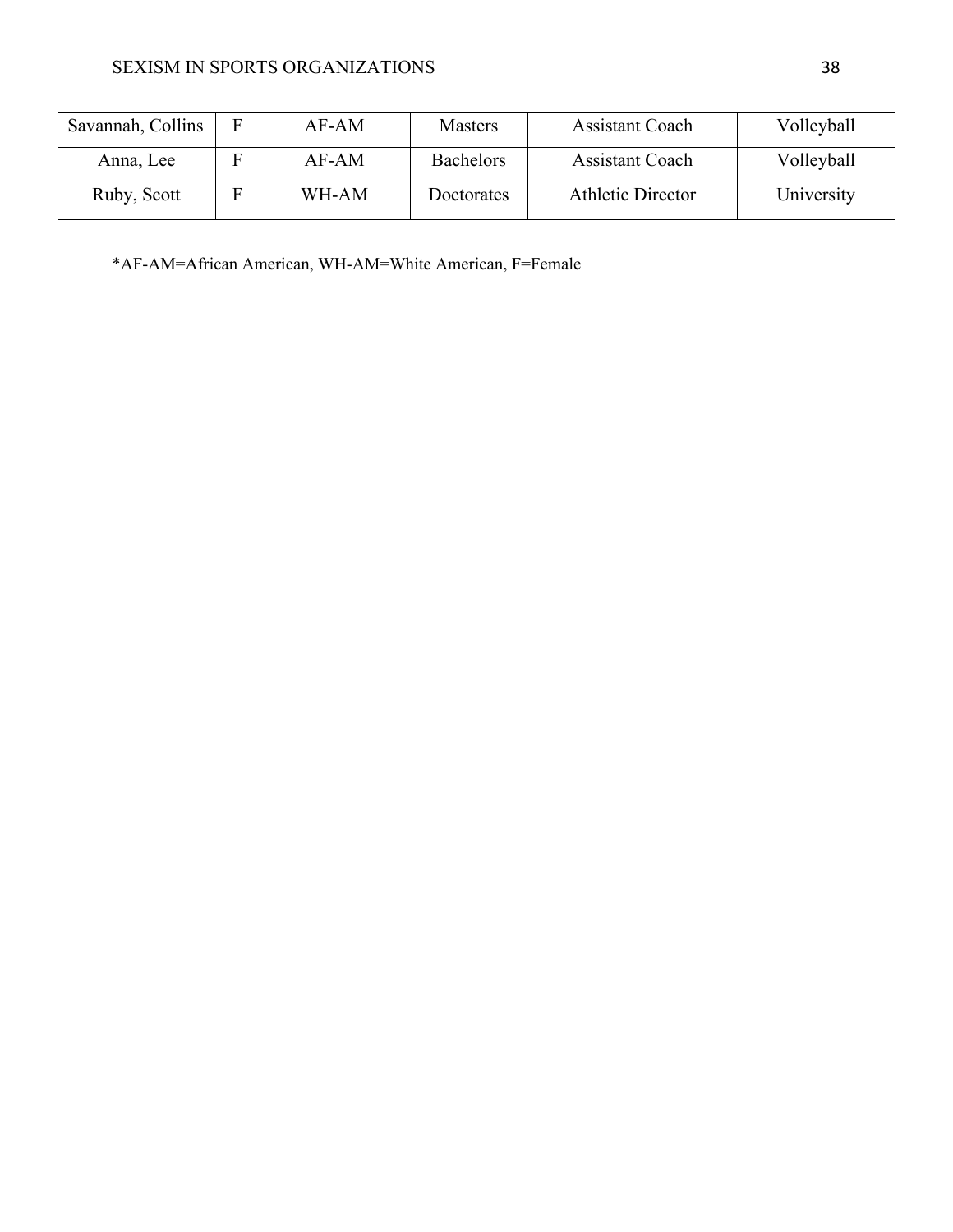## **Appendix C**

This appendix is a reference for the reader to view the ages and years of experience of the sample used in the study. Protocol that indicates how this information was obtained is located in Appendix A in the protocol section as well as the methodology section in the

study.

| <b>Alias</b>      | Age | <b>Years of Experience</b> |
|-------------------|-----|----------------------------|
| Judy, Miller      | 33  | 8                          |
| Vanessa, Carter   | 36  | 10                         |
| Olivia, Brown     | 29  | 3                          |
| Isabella, Johnson | 32  | $\overline{4}$             |
| Mia, Williams     | 47  | 11                         |
| Ella, Smith       | 32  | $\overline{3}$             |
| Evelyn, Jones     | 39  | 9                          |
| Brianna, Pearson  | 56  | $\tau$                     |
| Hannah, Camp      | 42  | 5                          |
| Charlotte, Webber | 37  | 5                          |
| Madison, Miller   | 49  | 6                          |
| Sofia, English    | 65  | 27                         |
| Leah, Welch       | 35  | $\overline{3}$             |
| Addison, Anderson | 37  | 9                          |
| Audrey, Davis     | 42  | 13                         |
| Maya, Thomas      | 34  | 6                          |
| Skylar, Martin    | 38  | 10                         |
| Savannah, Collins | 40  | 13                         |
| Anna, Lee         | 44  | 15                         |
| Ruby, Scott       | 68  | 25                         |

## **Table 2:**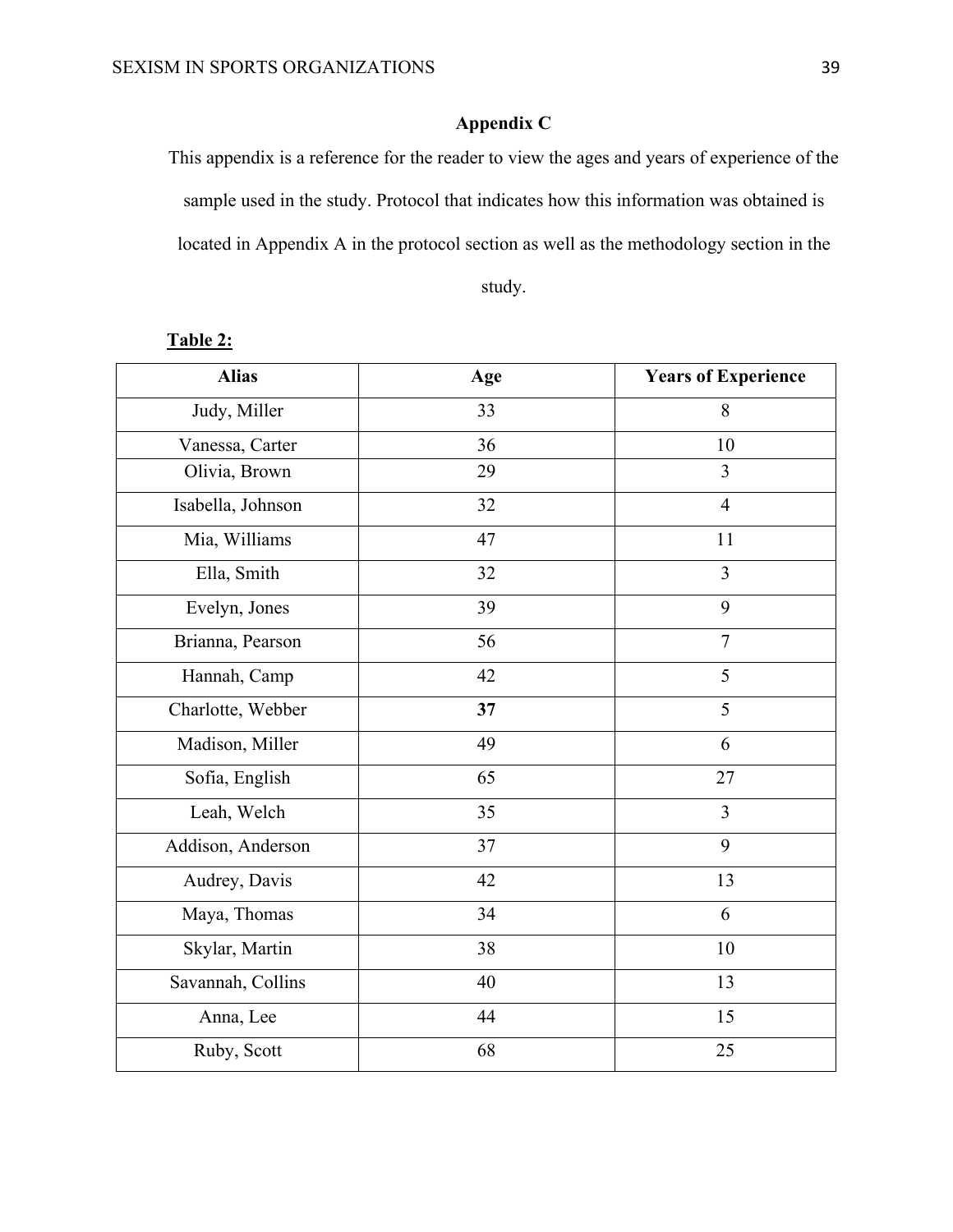#### **Appendix D**

This appendix provides the reader insight into collegiate participation of women in sports compared to men. This chart indicates that over a period of 48 years there is still a discrimination gap between sports offered to women versus men. The study indicates in the literature review that there is correlation in sports participation and future involvement in sports leadership roles.

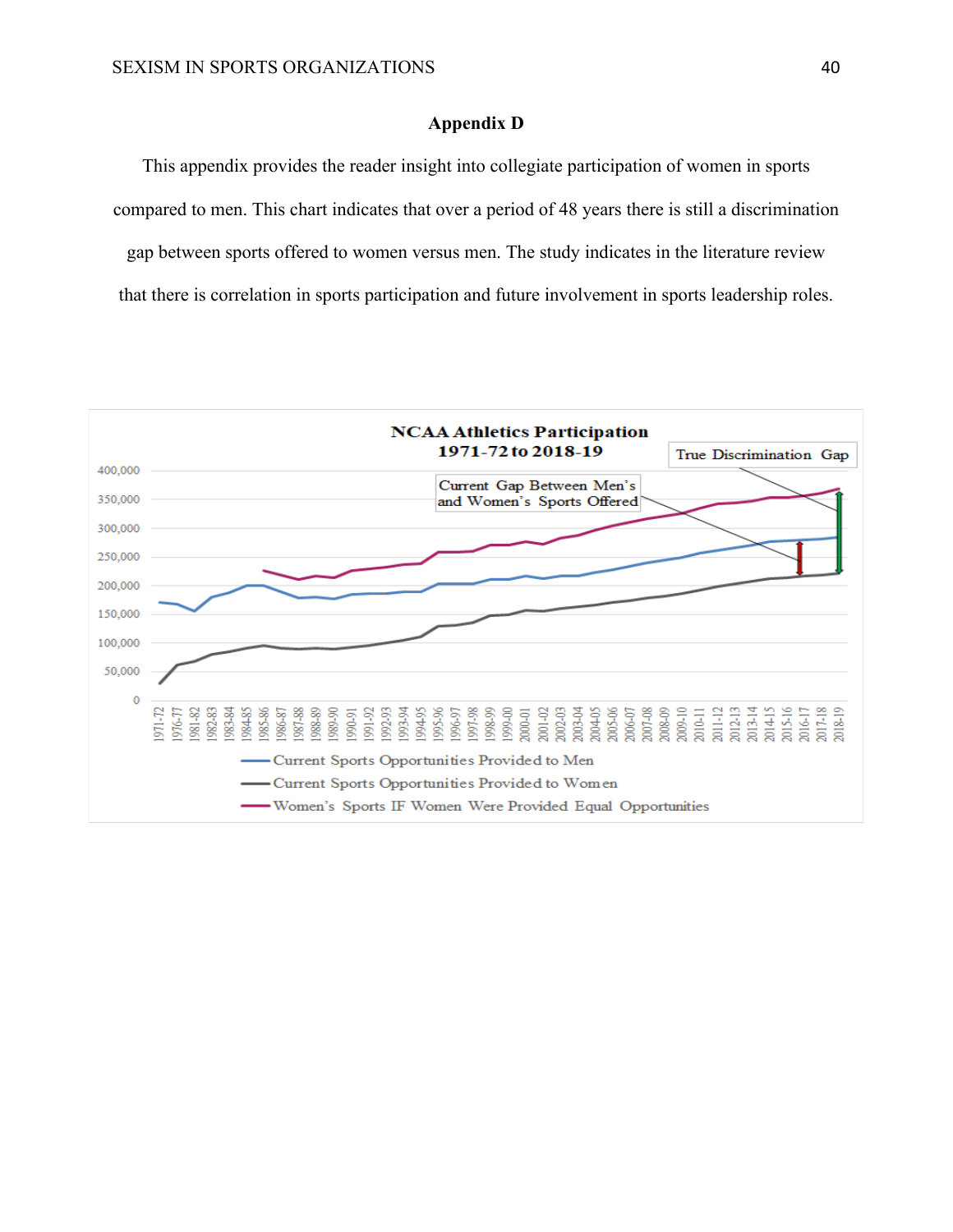#### **Appendix E**

This appendix shows gender equality gaps in the last two years. Data collected for this graph

shows economic, political, and educational gaps. It provides an overview of global society as

whole and proves that issues with gender equality does not exist just in sports but in other sectors

of life as well.

# **Moving Backwards on the Long Road to Gender Equality**

Time needed to close the following global gender gaps based on current trends (in years)\*



\* Calculated using figures for the 107 countries covered by the source report since its inception. Source: World Economic Forum



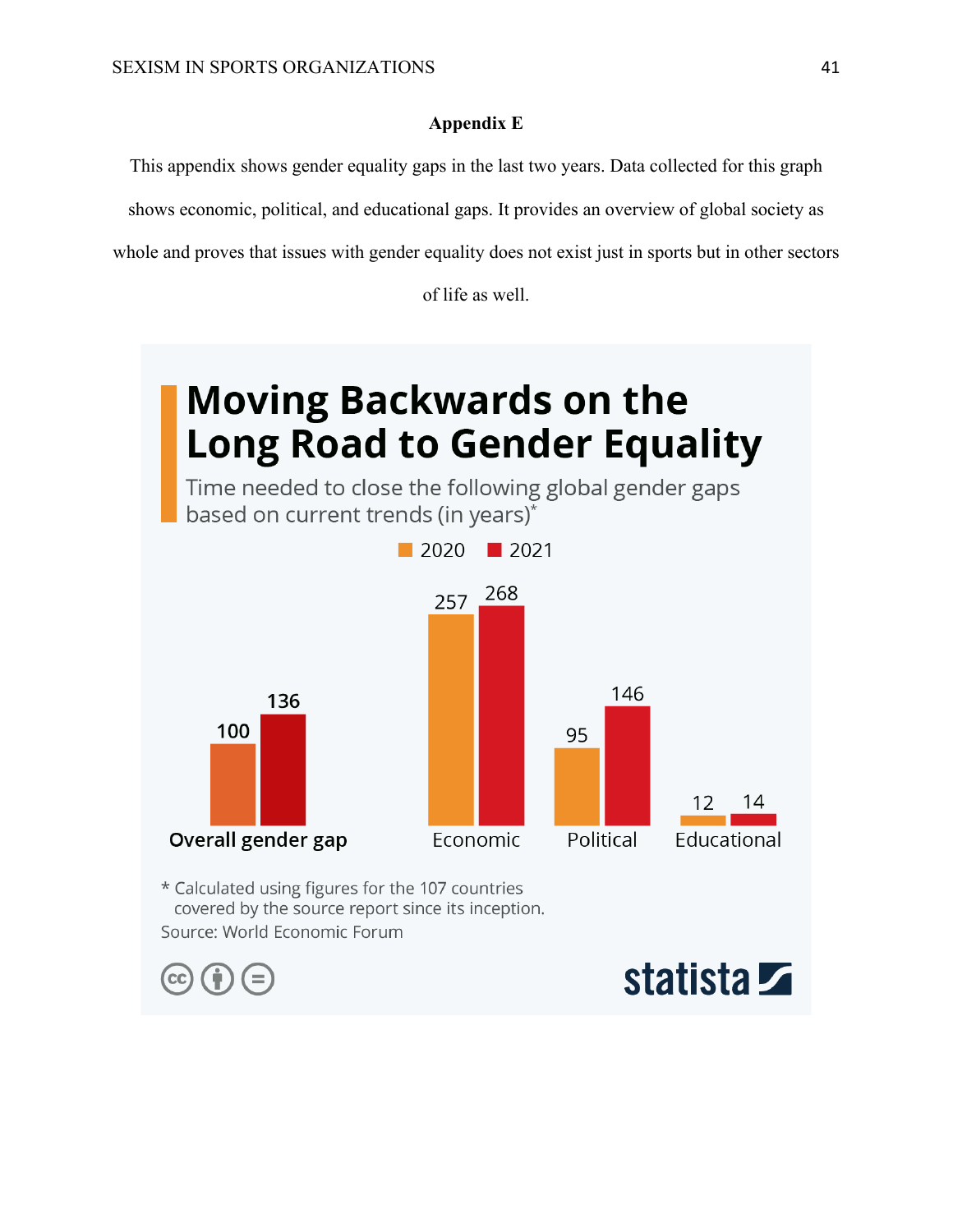## **Appendix F**

This appendix shows the representation of women, African American, and whites in the sports leadership role of athletic director over a 12-year period. The focus of the reader should be on the number of women represented in this graph referenced by the red bars.

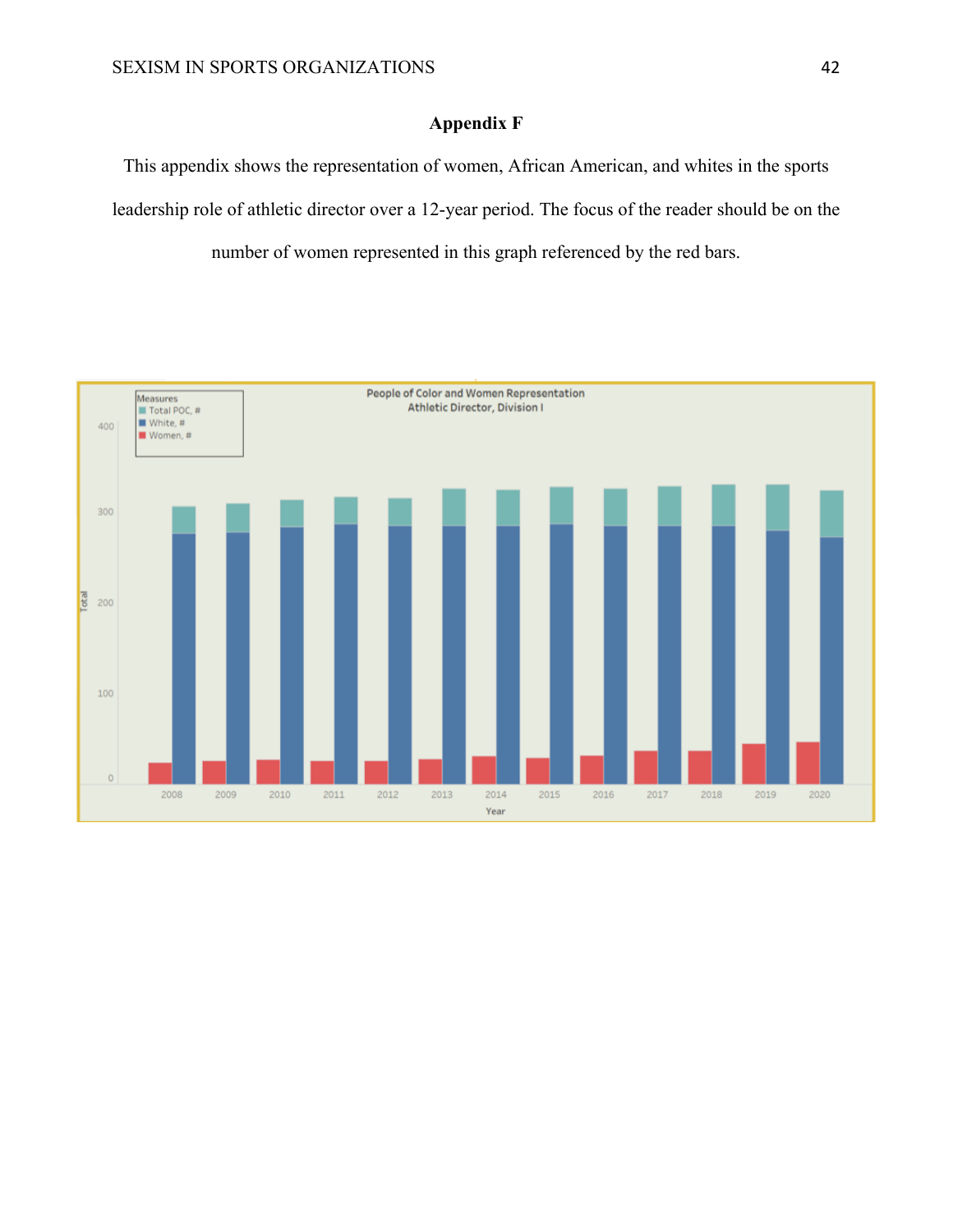#### Bibliography

- Berri, D., Darvin, L., & Pegoraro, A., (2018). Are men better leaders? An investigation of head coaches' gender and individual players' performance in amateur and professional women's basketball. *Sex Roles, 78*(7–8), 455–466. https://doi.org/10.1007/s11199-017- 0815-2
- Billsberry, J., Mueller, J., Skinner, J., Swanson, S., Corbett, B., & Ferkins, L. (2018). Reimagining leadership in sport management: Lessons from the social construction of leadership. *Journal of Sport Management, 32*(2), 170–182. https://doi.org/10.1123/jsm.2017-0210
- Bopp, T. & Walker, N. A., (2010). The underrepresentation of women in the male-dominated sport workplace: Perspectives of female coaches. *Journal of Workplace Rights, 15*(1), 47–64. https://doi.org/10.2190/WR.15.1.d
- Bower, G. G., & Hums, M. A. (2013). The impact of Title IX on career opportunities in intercollegiate athletic administration. *Journal of Intercollegiate Sport, 6*(2), 213–230. https://doi.org/10.1123/jis.6.2.213
- Bowman, D., Eichenberger, D., Ewing, S., Forbes, A.J., Green, A., Jackson, B., Johnson-Schmeltzer, B., Kiernan, A., Lapchick, R., Middleton, T., Miller, T., Richardson, K., & Turner, A. (2020). The 2020 Racial and Gender Report Card: College sport. https://www.tidesport.org/\_files/ugd/8af738\_3b5d1b6bdb10457ebe8d46cc5a2fcfd0.pdf

Bozeman, B., & Fay, D. (2013). Minority football coaches' diminished careers: Why is the "pipeline" clogged? *Social Science Quarterly, 94*(1), 29–58. https://doi.org/10.1111/j.1540-6237.2012.00931.x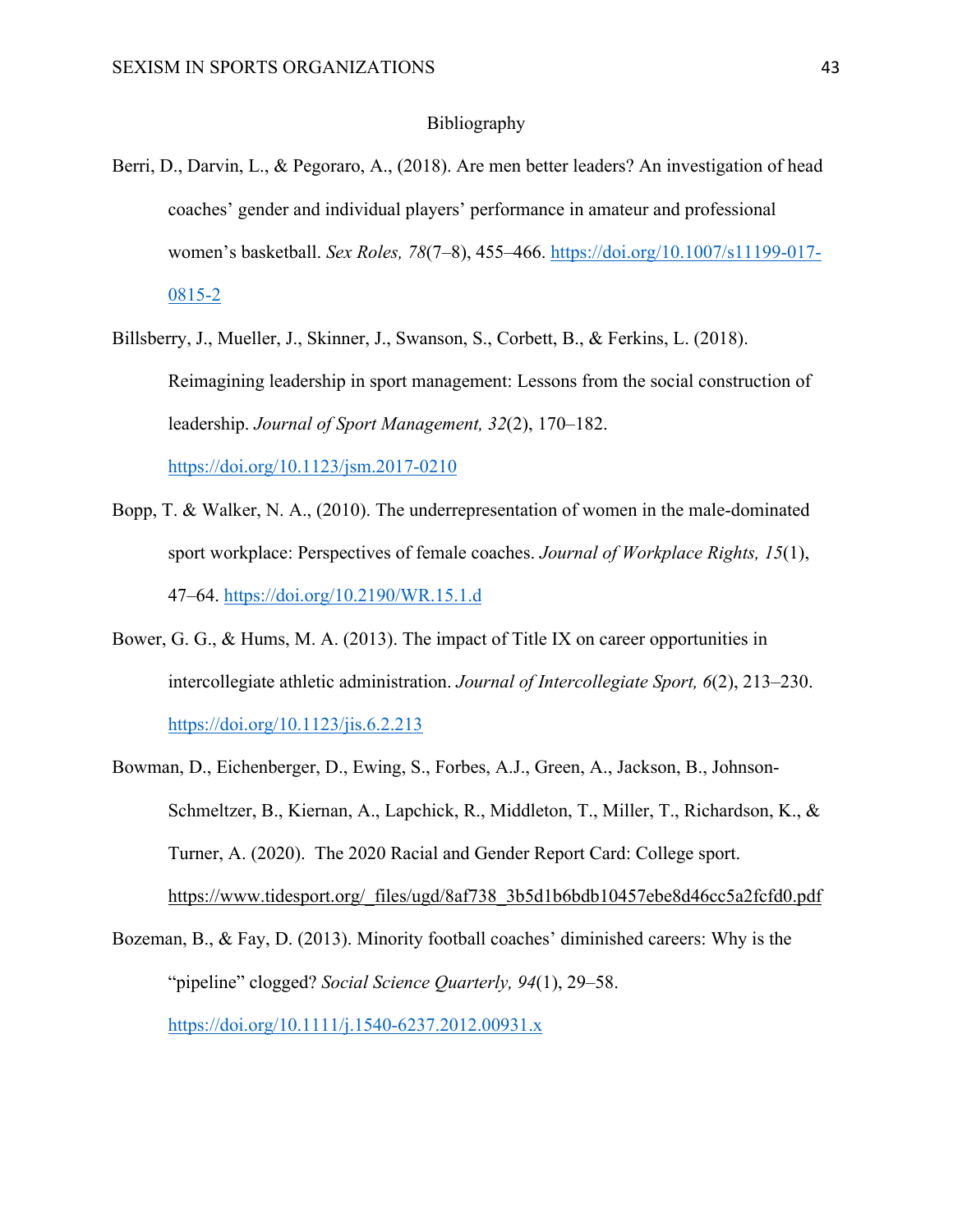- Chaplin, K. S., & Harris, K. (2019). Coaches and coaching as gendered leadership: Sports coaches and coaching as engendered gendered teaching, mentorship, and leadership: Collegiate student-athletes' interpretative responses of their high school athletic experiences. *Conference Papers -- American Sociological Association*, 1–23.
- Comeaux, E., & Martin, A. (2018). Exploring NCAA Division I athletic administrator perceptions of male and female athletic directors' achievements: A photo elicitation study. *Sociology of Sport Journal, 35*(2), 132–140. https://doi.org/10.1123/ssj.2016-0167
- Conrad, C., Dixson, A., & Green, C. "'Tina'" S. (2014). A discussion on gender equity and women of color. *Frontiers: A Journal of Women Studies, 35*(3), 3–14.
- Cunningham, G. B. & Sartore, M. L. (2007). Explaining the under-representation of women in leadership positions of sport organizations: A symbolic interactionist perspective. *Quest*, *59*(2), 244–265. https://doi.org/10.1080/00336297.2007.10483551
	- Darvin, L., & Sagas, M. (2017). An examination of homologous reproduction in the representation of assistant coaches of women's teams: A 10-year update. *Gender Issues, 34*(2), 171–185. https://doi.org/10.1007/s12147-016-9169-2
	- Dixon, M. A. & Hartzell, A. C., (2019). A holistic perspective on women's career pathways in athletics administration. *Journal of Sport Management, 33*(2), 79–92. https://doi.org/10.1123/jsm.2018-0127
	- Fuller, R., Harrison, C. K., Johnson, D., Lawrence, S. M., Eyanson, J., & McArdle, D. (2018). The leadership perspectives of female intercollegiate athletes. *Journal of Leadership Studies, 12*(3), 33–39. https://doi.org/10.1002/jls.21591
	- Hardin, R., Siegele, J. L., Smith, A. B., Taylor, E. A. (2018). Applying career construction theory to female national collegiate athletic association Division I conference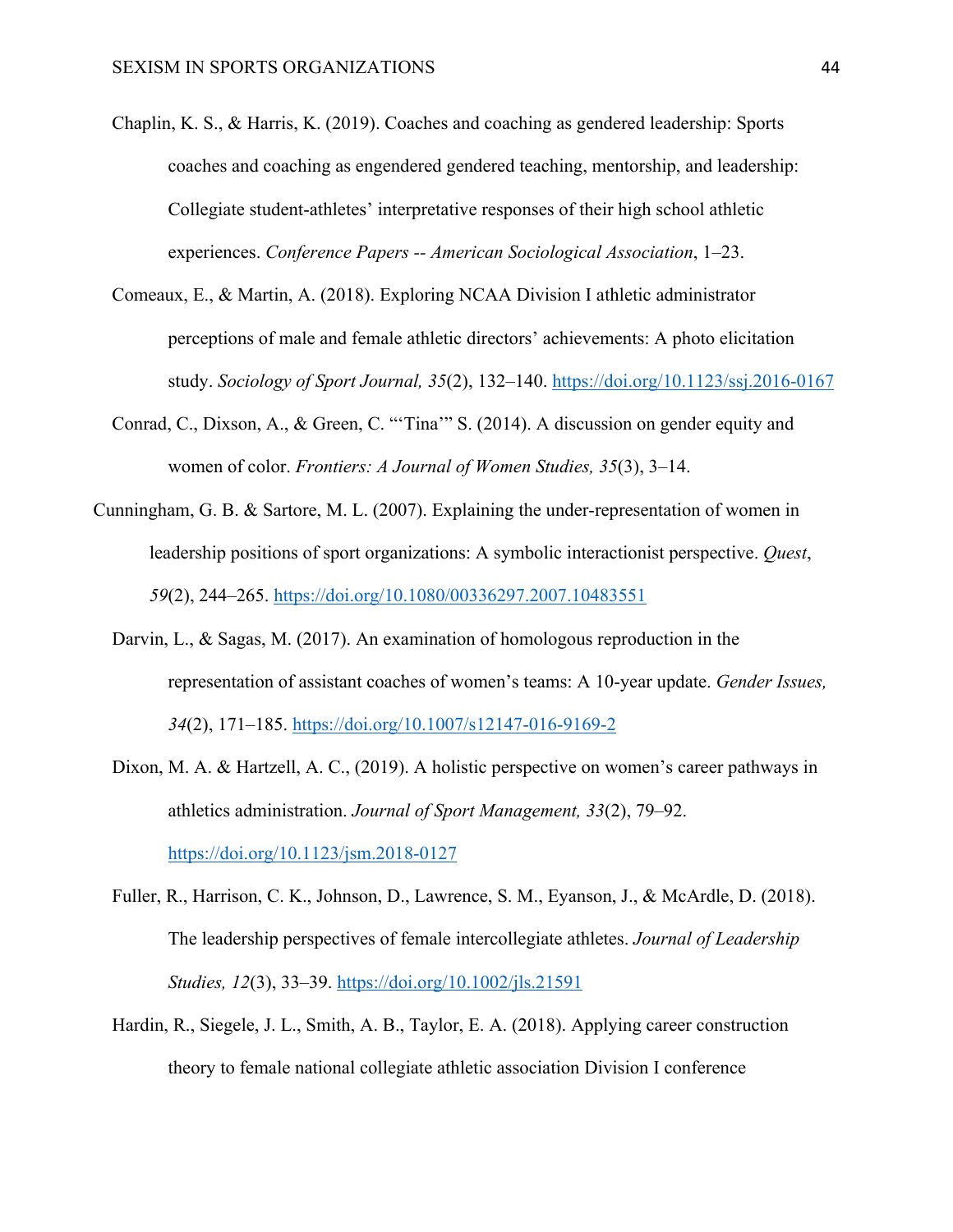commissioners. *Journal of Sport Management, 32*(4), 321–333.

https://doi.org/10.1123/jsm.2017-0179

- Harrison, C. K., Lapchick, R. E., & Janson, N. K. (2009). Decision making in hiring: Intercollegiate athletics coaches and staff. *New Directions for Institutional Research*, 144, 93–101. https://doi.org/10.1002/ir.316
- Hindman, L. C., & Walker, N. A. (2020). Sexism in professional sports: How women managers experience and survive sport organizational culture. *Journal of Sport Management, 34*(1), 64– 76. https://doi.org/10.1123/jsm.2018-0331
- Janis, L. (1985). Annotated bibliography on minority women in athletics. *Sociology of Sport Journal, 2*(3), 266–274.
- Katz, M., Walker, N. A., & Hindman, L. C. (2018). Gendered leadership networks in the NCAA: Analyzing affiliation networks of senior woman administrators and athletic directors. *Journal of Sport Management, 32*(2), 135–149. https://doi.org/10.1123/jsm.2017-0306
- Lanser, D. (2016). Title IX, and how to rectify sexism entrenched in NCAA leadership. *Wisconsin Journal of Law, Gender & Society, 31*(2), 179–203. https://login.libprxy.muw.edu/login?url=https://search.ebscohost.com/login.aspx?direct=t rue&db=sih&AN=122824626&site=eds-live&scope=site
- Lovett, D. J., & Lowry, C. (1988). The role of gender in leadership positions in female sport programs in texas colleges. *Journal of Sport Management, 2*(2), 106–117. https://doi.org/10.1123/jsm.2.2.106
- Mazerolle, S. M., & Eason, C. M. (2016). Barriers to the role of the head athletic trainer for women in national collegiate athletic association Division II and III settings. *Journal of Athletic Training, 51*(7), 557. https://doi.org/10.4085/1062-6050-51.9.08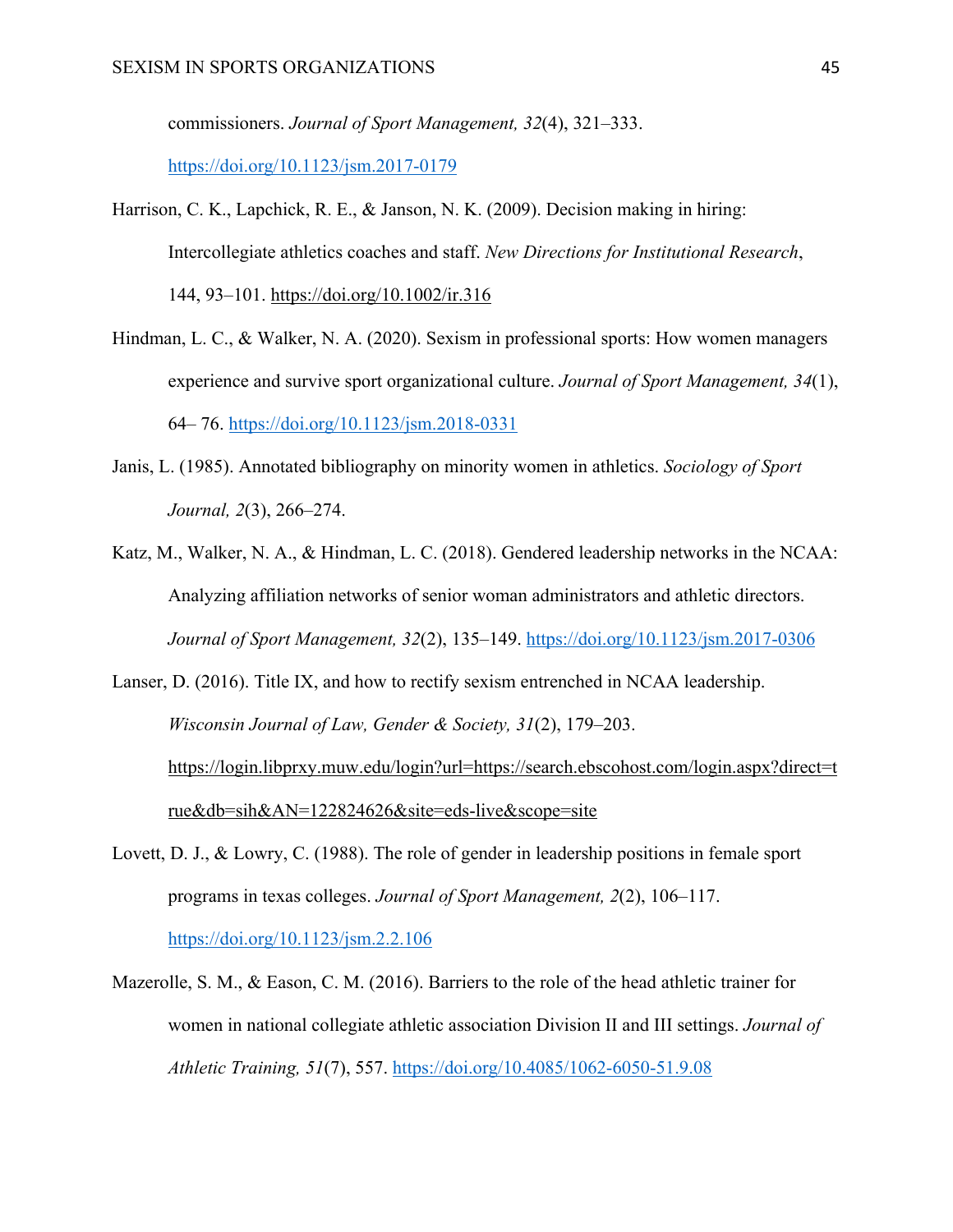Merriam-Webster's. (n.d.). Intersectionality. In Merriam-Webster's Dictionary.

https://www.merriam-webster.com/dictionary/intersectionality

Oxford Languages. (n.d.). Old boys' network. In Oxford Languages' Dictionary.

https://www.google.com/search?q=old+boys+network&source=hp&ei=2ToUYrutJraoqts PteGMgAI&iflsig=AHkkrS4AAAAAYhRI6YW94TECADwgC\_K8HzuFWyXPE34J&v ed=0ahUKEwj7\_ez3kpL2AhU2lGoFHbUwAyAQ4dUDCAw&uact=5&oq=old+boys+ne twork&gs\_lcp=Cgdnd3Mtd2l6EAMyBQgAEIAEOggIABCABBCxAzoRCC4QgAQQs QMQgwEQxwEQ0QM6CwgAEIAEELEDEIMBOg4ILhCABBCxAxDHARCjAjoOCC 4QgAQQsQMQxwEQ0QM6EQguEIAEELEDEIMBEMcBEKMCOgsIABCABBCxAx DJAzoFCAAQkgM6CAgAELEDEIMBOgsILhCABBCxAxDUAjoICC4QgAQQsQM6 DgguELEDEIMBEMcBENEDOggIABCABBDJAzoFCC4QgAQ6BQgAEIYDOgUILh DEAjoGCAAQFhAeOggIABAWEAoQHjoICC4QgAQQ1AI6CwguEIAEEMcBEKMC OgsILhCABBCxAxCDAToLCC4QgAQQxwEQrwE6DQguELEDEMcBEKMCEAo6Cg guEMcBEK8BEAo6BAgAEAo6BwgAEIAEEAo6DQgAEIAEELEDEIMBEApQAFjtT GCET2gScAB4AYABogKIAZQYkgEGMjcuNi4xmAEAoAEBsAEA&sclient=gws-wiz

Oxford, S., & McLachlan, F. (2018). "You have to play like a man, but still be a woman": Young female Colombians negotiating gender through participation in a Sport for Development and Peace (SDP) organization. *Sociology of Sport Journal, 35*(3), 258–267. https://doi.org/10.1123/ssj.2017-0088

Pedersen, P. M., & Whisenant, W. A. (2005). Successful when given the opportunity: Investigating gender representation and success rates of interscholastic athletic directors. *Physical Educator, 62*(4), 178-176. ProQuest LLC.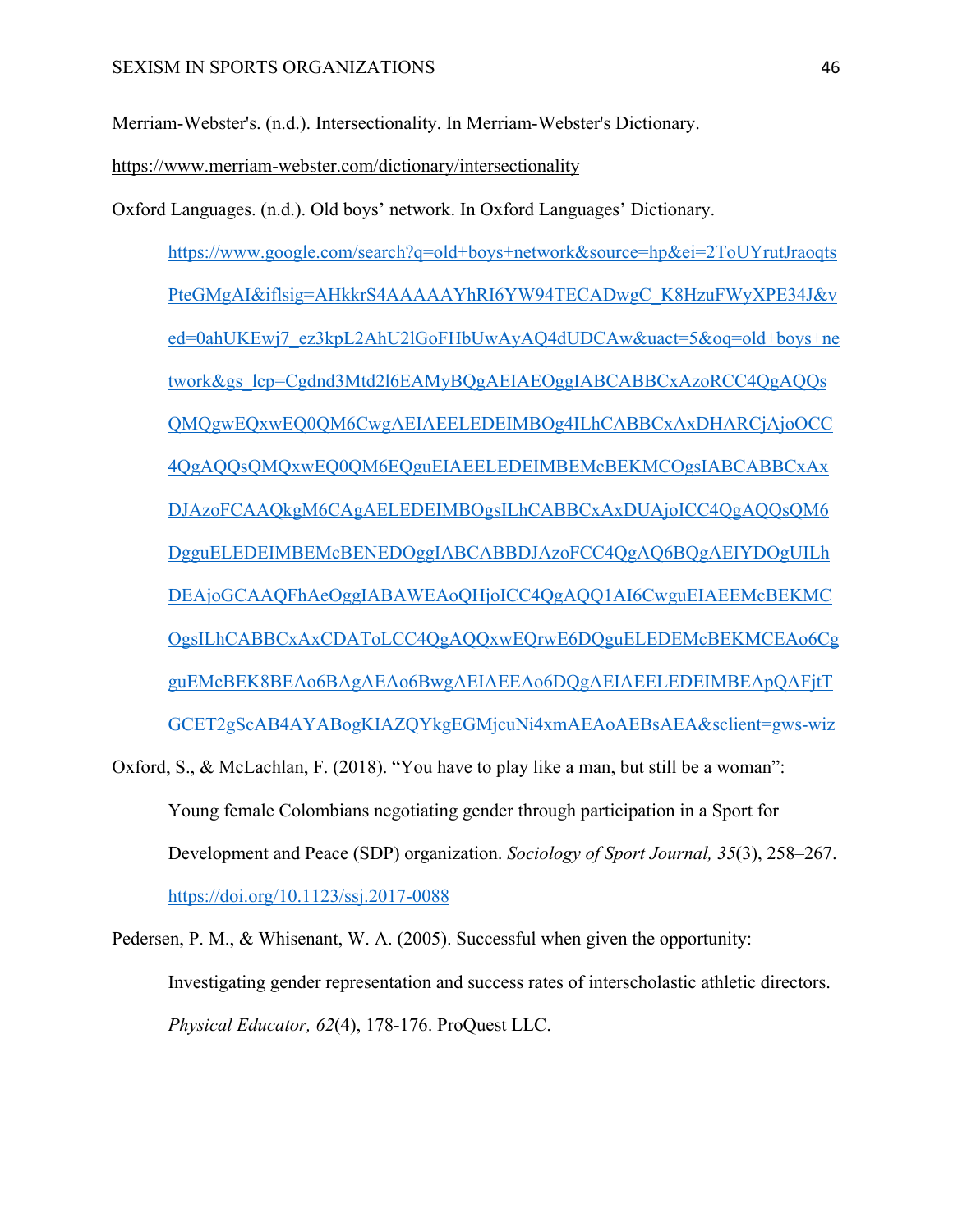- Reed, S. D. R. (2018). The underrepresentation of female head coaches in collegiate athletics [Doctoral dissertation, Northcentral University]. Proquest LLC. http://gateway.proquest.com/openurl?url\_ver=Z39.88-2004&rft\_val\_fmt=info:ofi/fmt:kev:mtx:dissertation&res\_dat=xri:pqm&rft\_dat=xri:pqdis s:10933387
- Sabo, D., Veliz, P., & Staurowsky, E. J. (2016). Beyond x's & o's: Gender bias and coaches of women's college sports. Women's Sports Foundation. https://eric.ed.gov/?id=ED570470
- Shaw, A. A., Moiseichik, M., Blunt-Vinti, H., & Stokowski, S. (2019). Measuring racial competence in athletic academic support staff members. *Sociology of Sport Journal, 36*(2), 162–170. https://doi.org/10.1123/ssj.2018-0062
- Siler, K. (2019). Pipelines on the gridiron: Player backgrounds, opportunity structures and racial stratification in american college football. *Sociology of Sport Journal, 36*(1), 57–76. https://doi.org/10.1123/ssj.2017-0125
- Simmons, K. (2011). Women in top management positions in the sport industry: Breaking down the barriers and stereotypes. Sport Management Undergraduate. Paper 22.

Task force aims to get more women in sports. (2019). *Grand Rapids Business Journal, 37*(27), 1.

- Walker, N. A., & Bopp, T. (2010). The underrepresentation of women in the male-dominated sport workplace: Perspectives of female coaches. *Journal of Workplace Rights, 15*(1), 47–64. https://doi.org/10.2190/WR.15.1.d
- Women's Sports Foundation. (2017). The women's sports foundation report brief: Her life depends on it III & collegiate coaching and athletic administration. Women's Sports Foundation.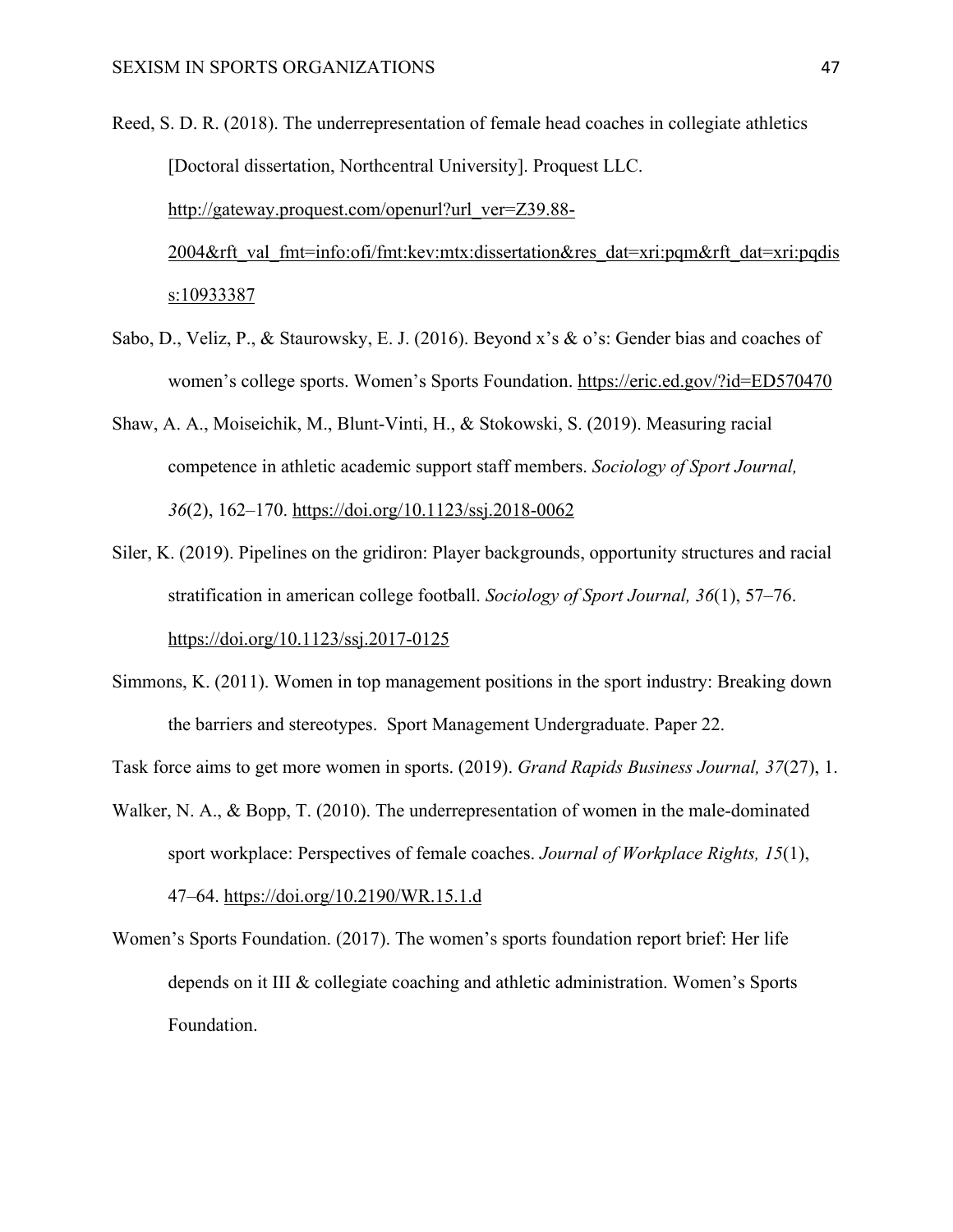https://login.libprxy.muw.edu/login?url=https://search.ebscohost.com/login.aspx?direct=t

rue&db=eric&AN=ED598622&site=eds-live&scope=site